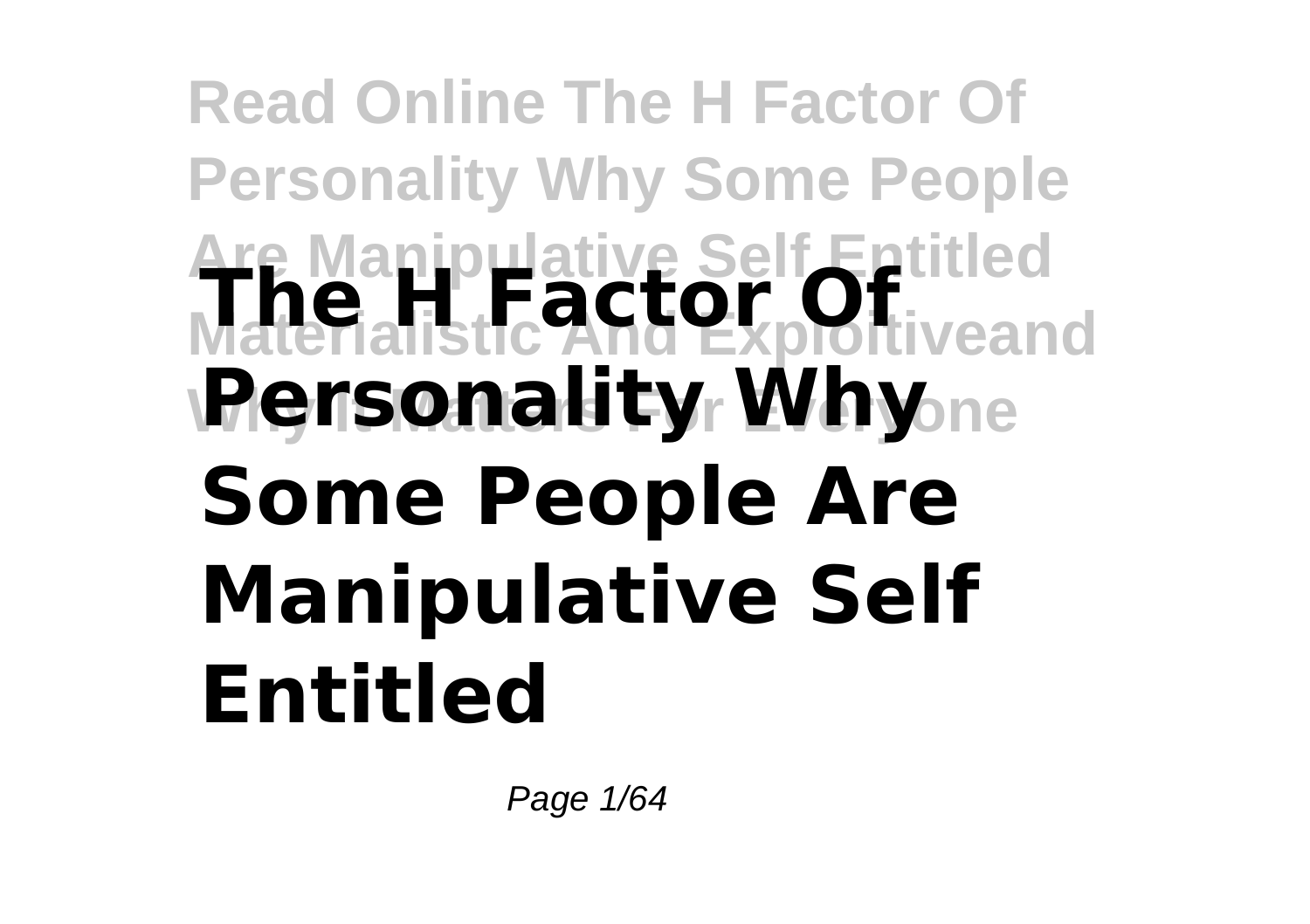# **Read Online The H Factor Of Personality Why Some People Are Manipulative Self Entitled Materialistic And Exploitiveand Why**nd **Why It Matters For Everyone It Matters For Everyone**

Page 2/64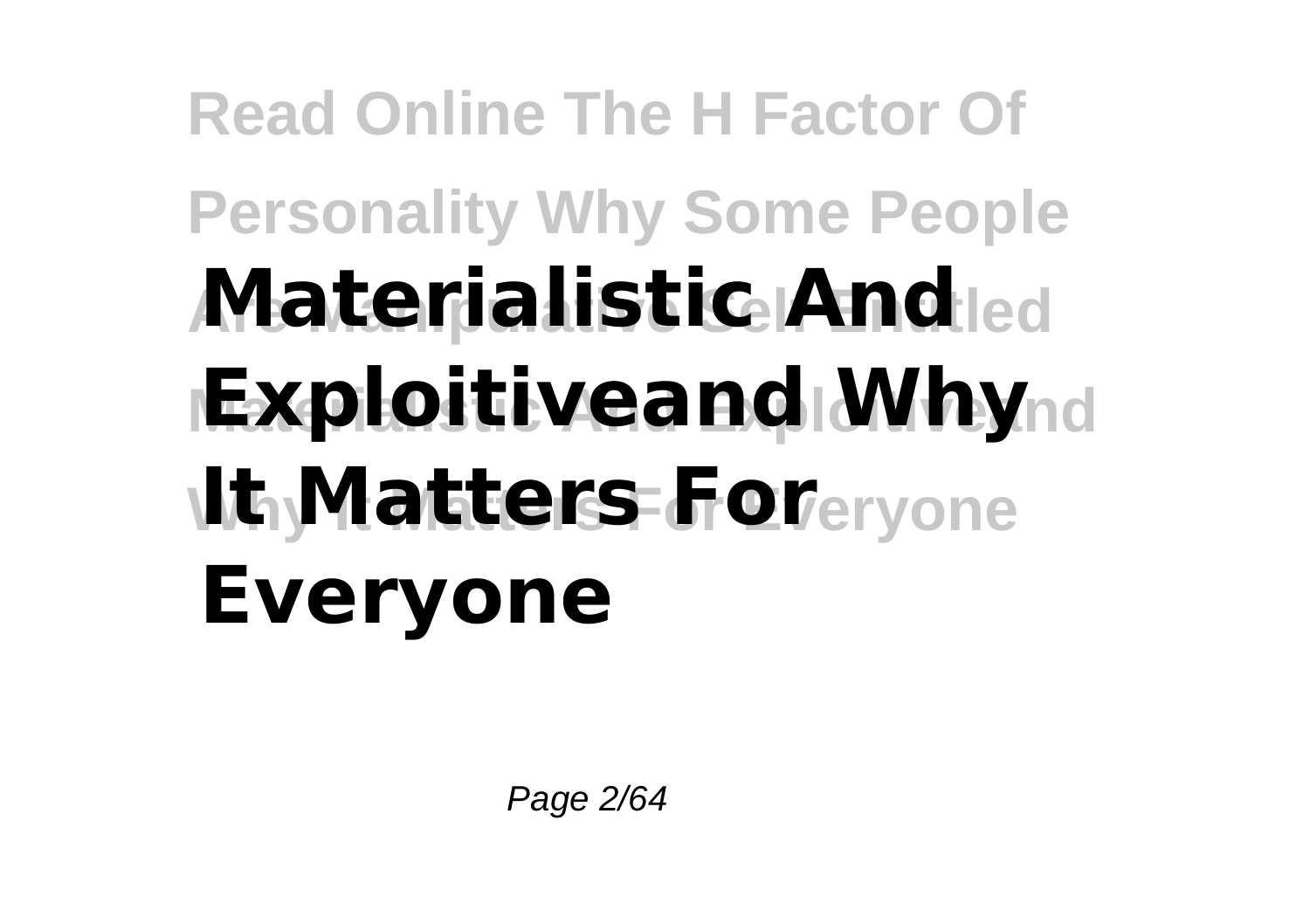**Read Online The H Factor Of Personality Why Some People Are Manipulative Self Entitled The H Factor of Personality - Kibeom Lee People Trying to Find** *a Shortcut to avoid necessary efforts Will Parasite You Be Aware* **2017 Personality 14: Introduction to Traits/Psychometrics/The Big 5 The Big 5 OCEAN Traits** Page 3/64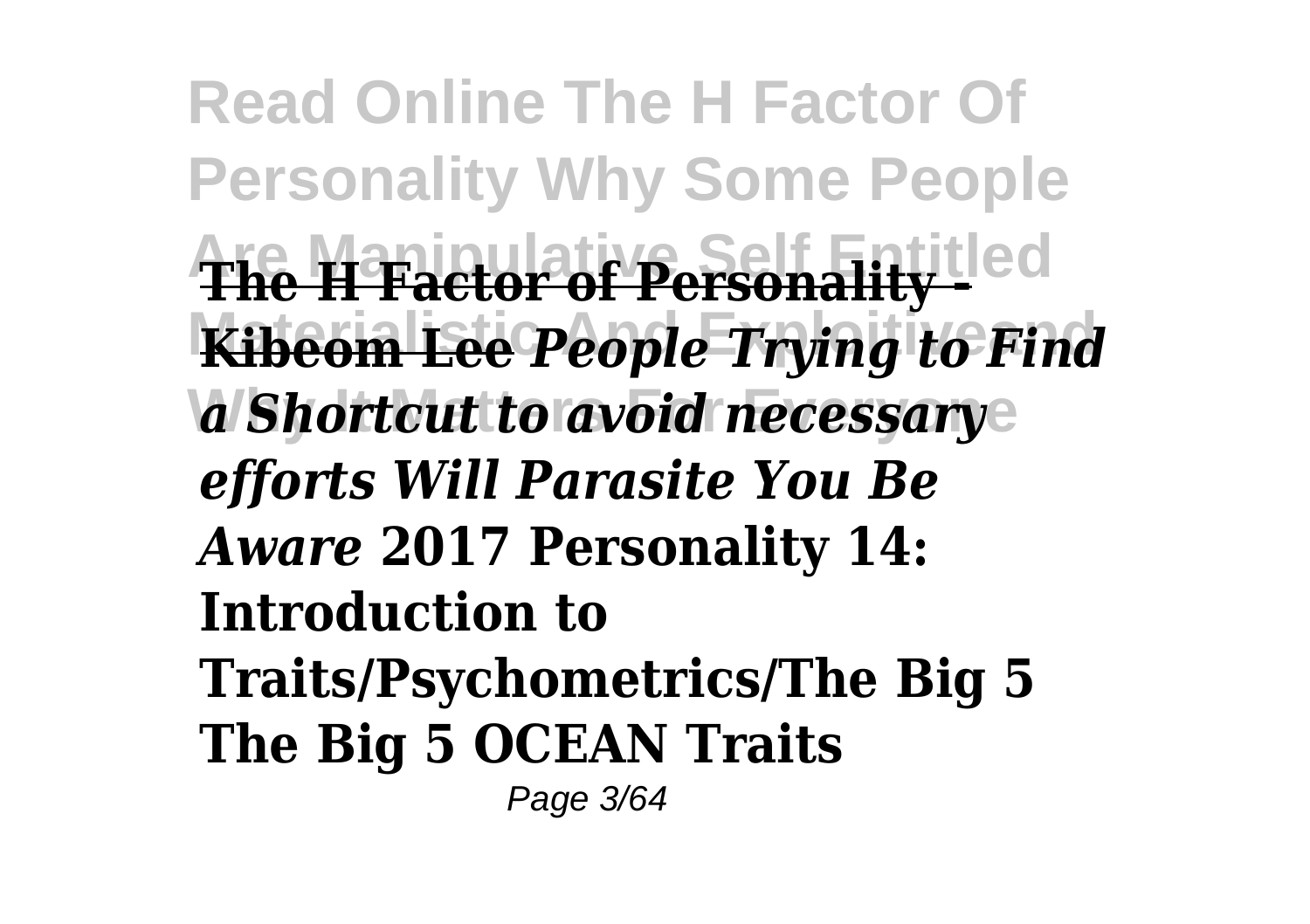**Read Online The H Factor Of Personality Why Some People Are Manipulative Self Entitled Explained - Personality Quizzes** HEXACO Personality Factor<sup>eand</sup> **Why It Matters For Everyone** *Honesty and Humility Explained* **Grit: the power of passion and perseverance | Angela Lee Duckworth THE H FACTOR PART 1 The H Factor Easy ways to overcome the "H factor" The Big** Page 4/64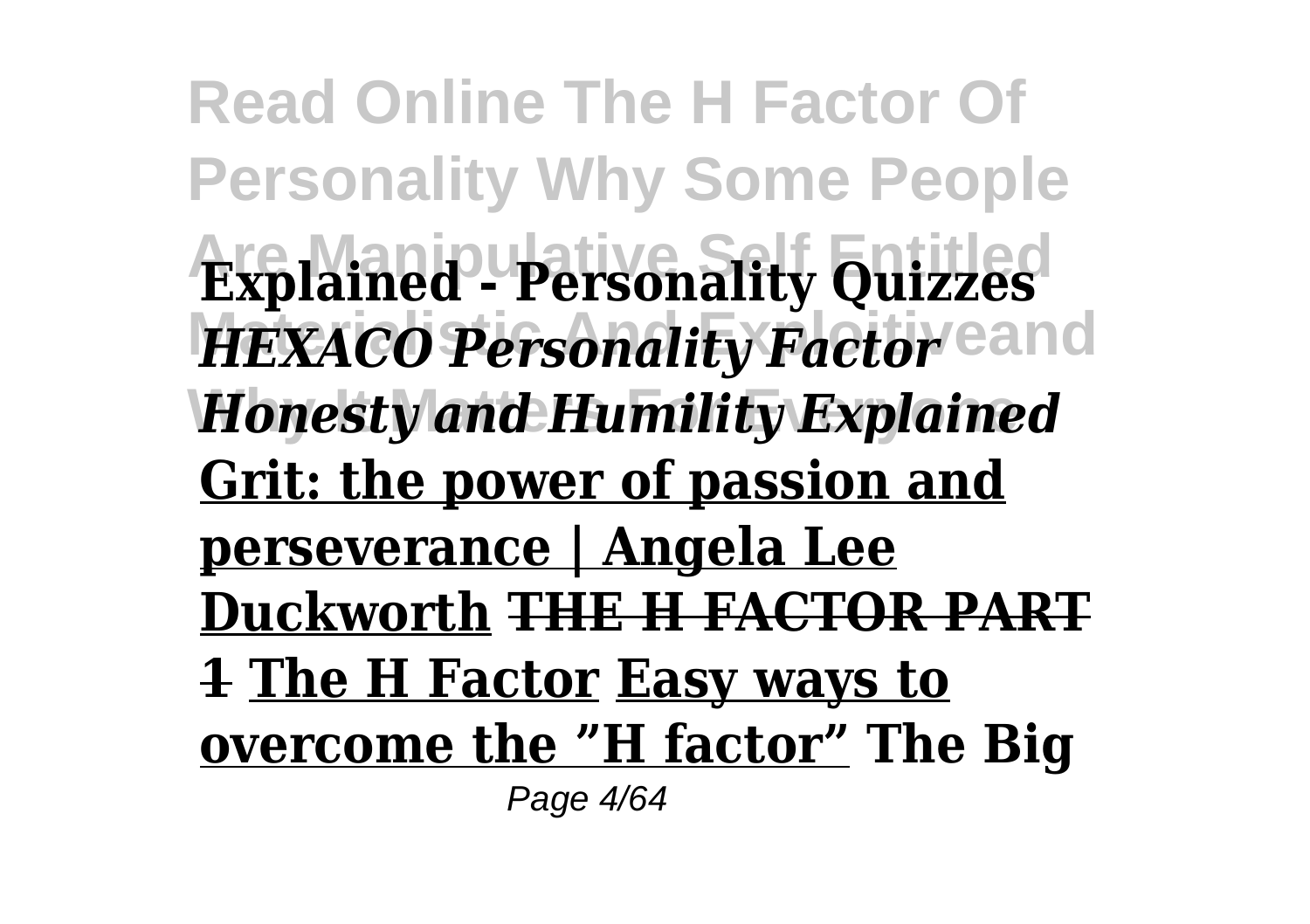**Read Online The H Factor Of Personality Why Some People Are Manipulative Self Entitled 5 Personality Traits - Jordan** Peterson 2017 Personality 09:11d *Freud and the Dynamic***eryone** *Unconscious The H Factor The H Factor by Matt Bird* **Handling H Factor** *Understand your HEXACO PERSONALITY TEST results - how to interpret your HEXACO results* Page 5/64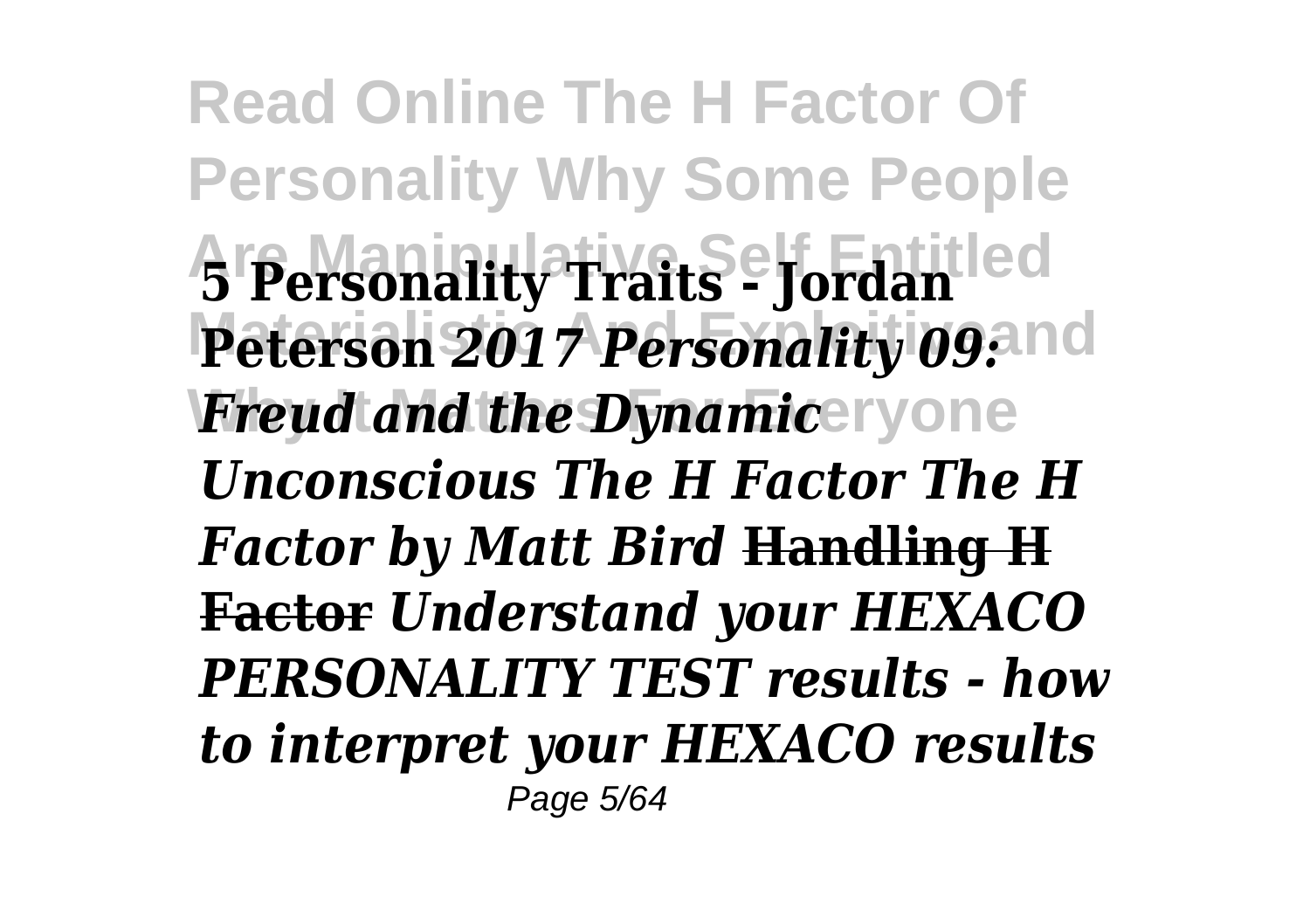**Read Online The H Factor Of Personality Why Some People Are Manipulative Self Entitled** *Trait Theory - History of Personality Psychology* Is your<sup>nd</sup> personality pre-determined?<sup>1e</sup> **Biological Theory of Personality Improve Your Life Using Psychology What is Personality? - Personality Psychology Speech Therapy: The 'h' factor The H** Page 6/64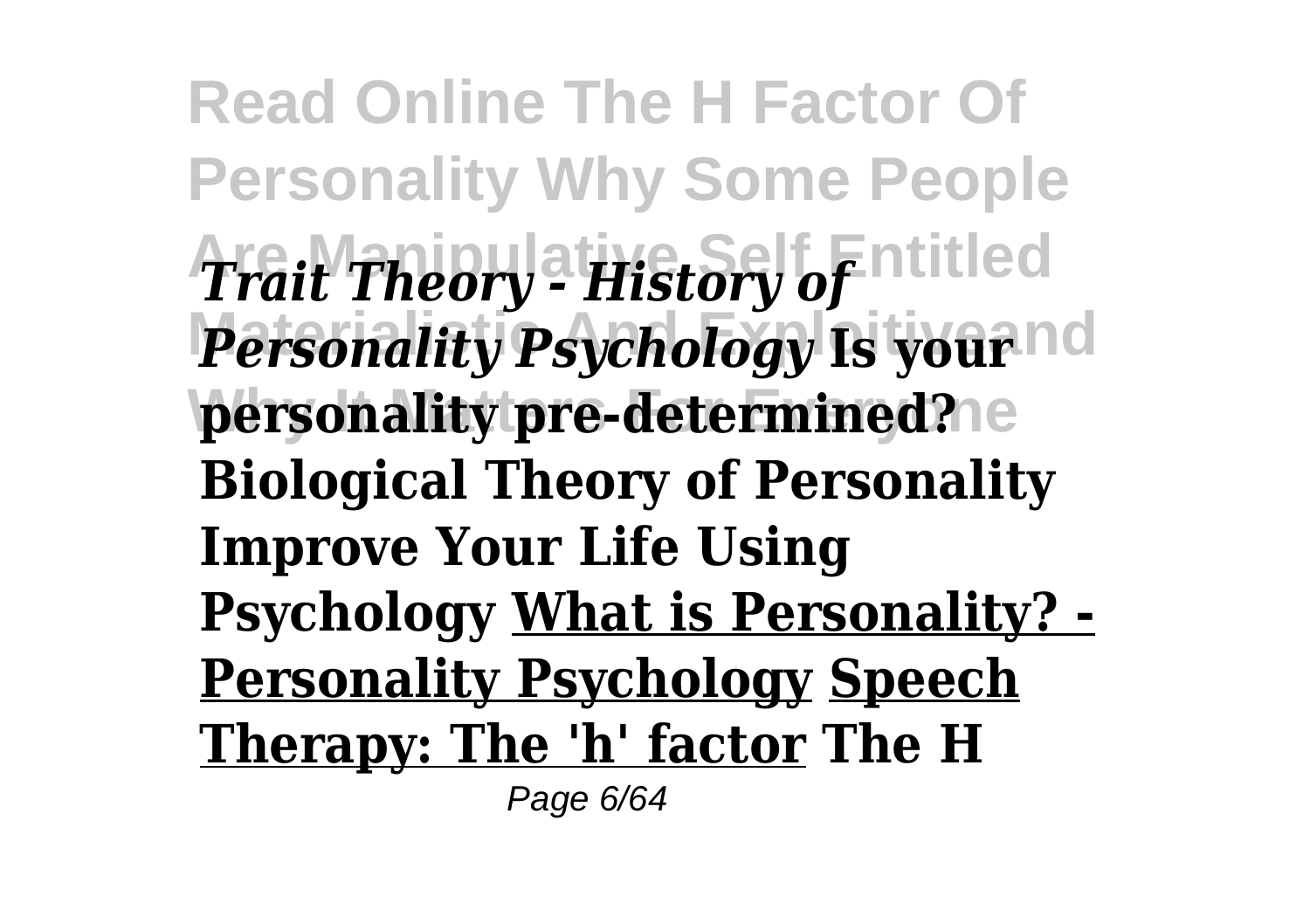**Read Online The H Factor Of Personality Why Some People factor Of Personality** Fentitled **Materialistic And Exploitiveand The "H" in the H factor stands for Why It Matters For Everyone "Honesty-Humility," one of the six basic dimensions of the human personality. It isn't intuitively obvious that traits of honesty and humility go hand in hand, and until very recently the** Page 7/64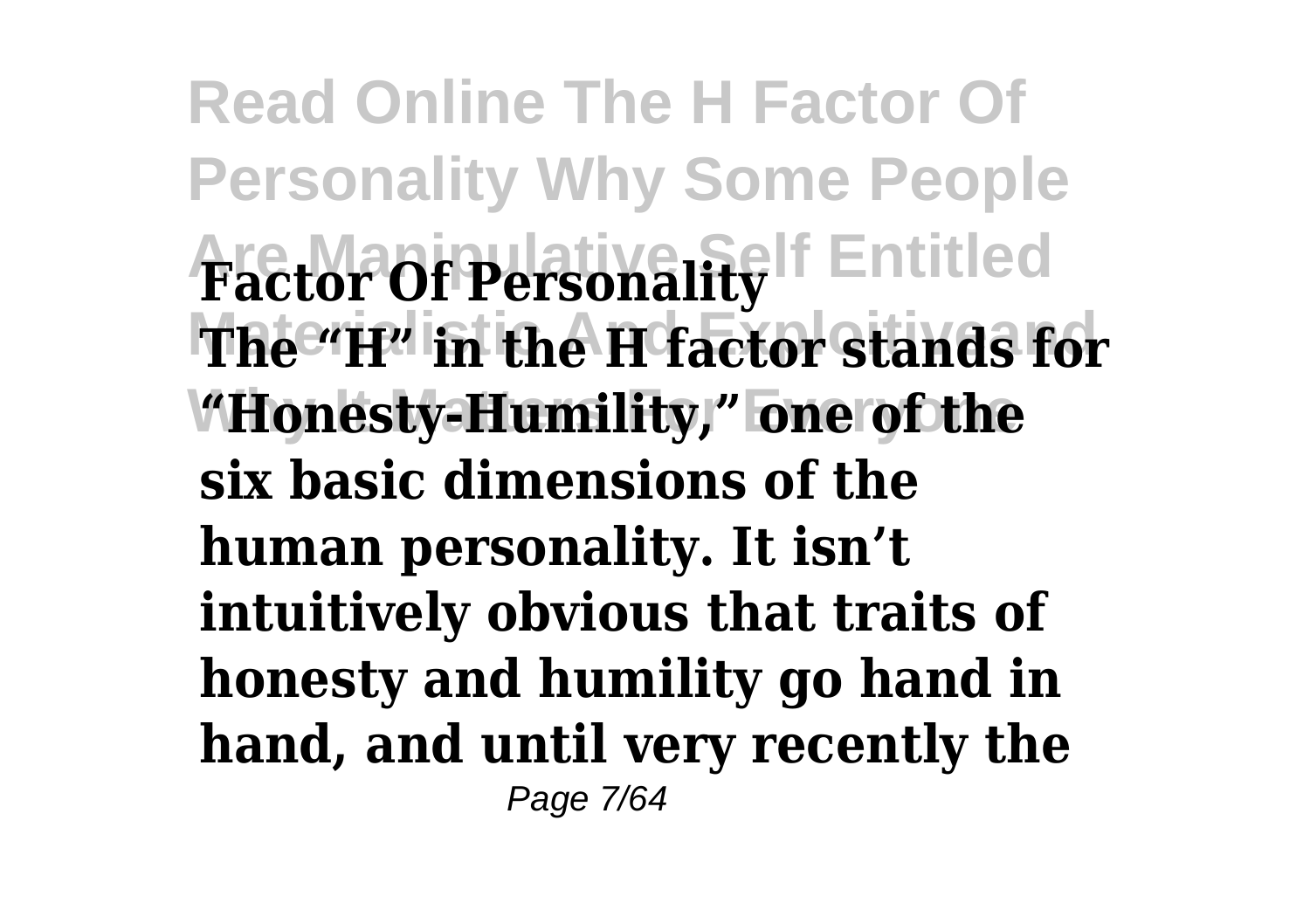**Read Online The H Factor Of Personality Why Some People Are Manipulative Self Entitled H factor hadn't been recognized as a basic dimension of** oiliveand **personality**ters For Everyone

**The H Factor of Personality: Why Some People are ... The "H" in the H factor stands for "Honesty-Humility," and it's one** Page 8/64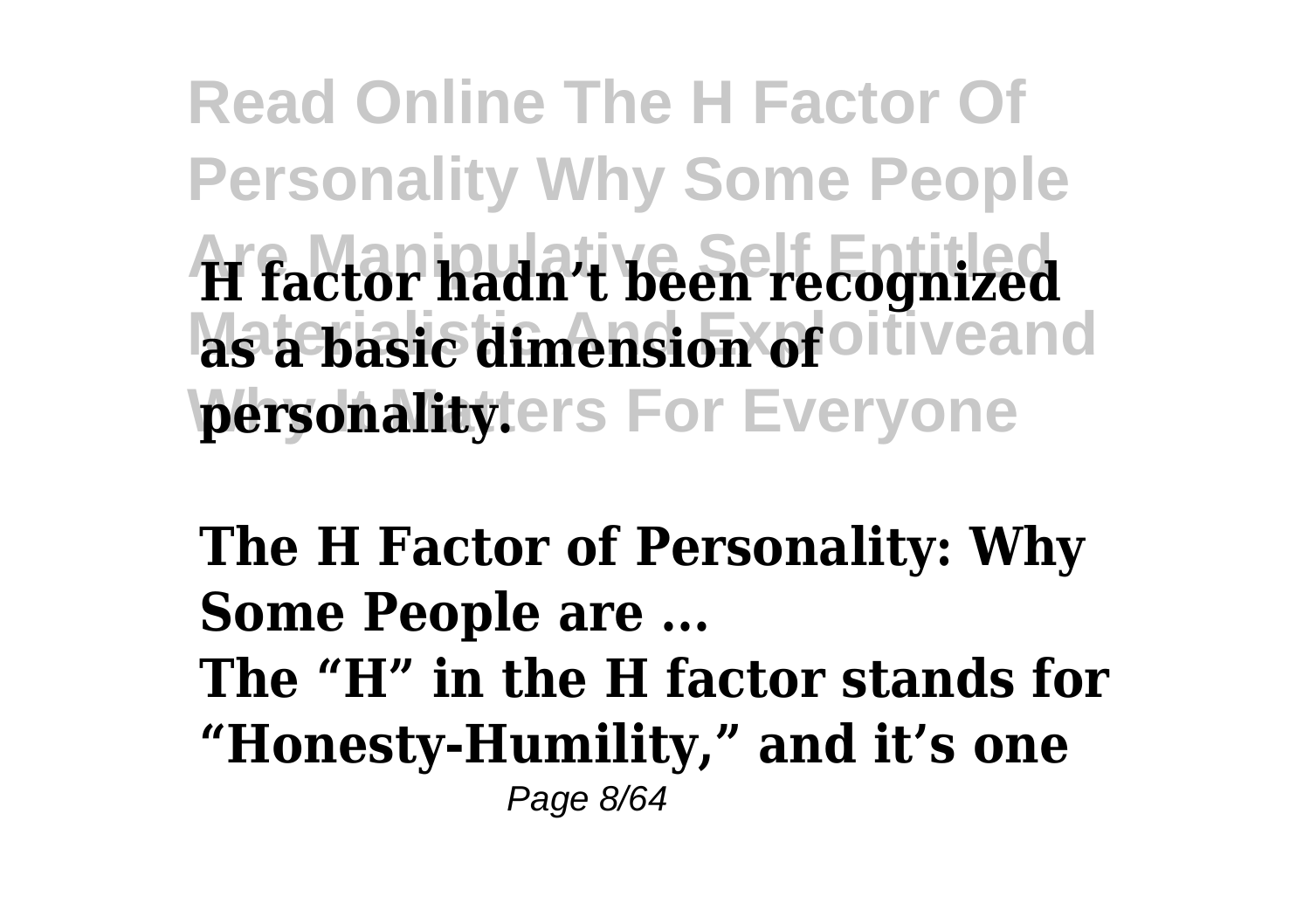**Read Online The H Factor Of Personality Why Some People Are Manipulative Self Entitled of only six basic dimensions of Materialistic And Exploitiveand personality. People who have high levels of H are sincere and one modest; people who have low levels are deceitful and pretentious.**

**The H Factor of Personality: Why** Page  $9/64$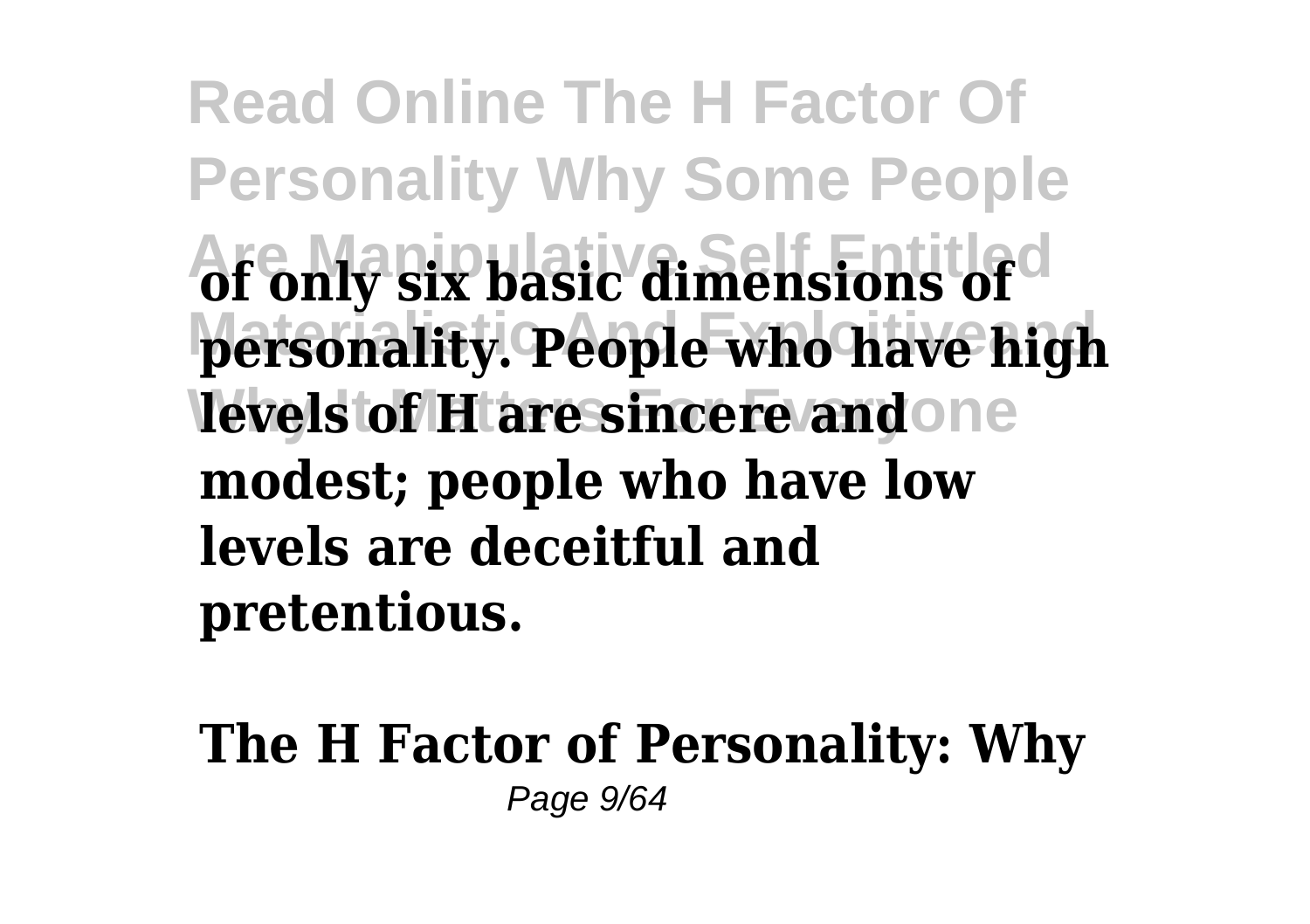**Read Online The H Factor Of Personality Why Some People Some People Are ...** Self Entitled **The H Factor of Personality eand Why It Matters For Everyone Honesty/Humility (H): sincerity, fairness, modesty, greedavoidance versus insincere, unfair, immodest, greedy Emotionality (E): emotional, oversensitive, sentimental,** Page 10/64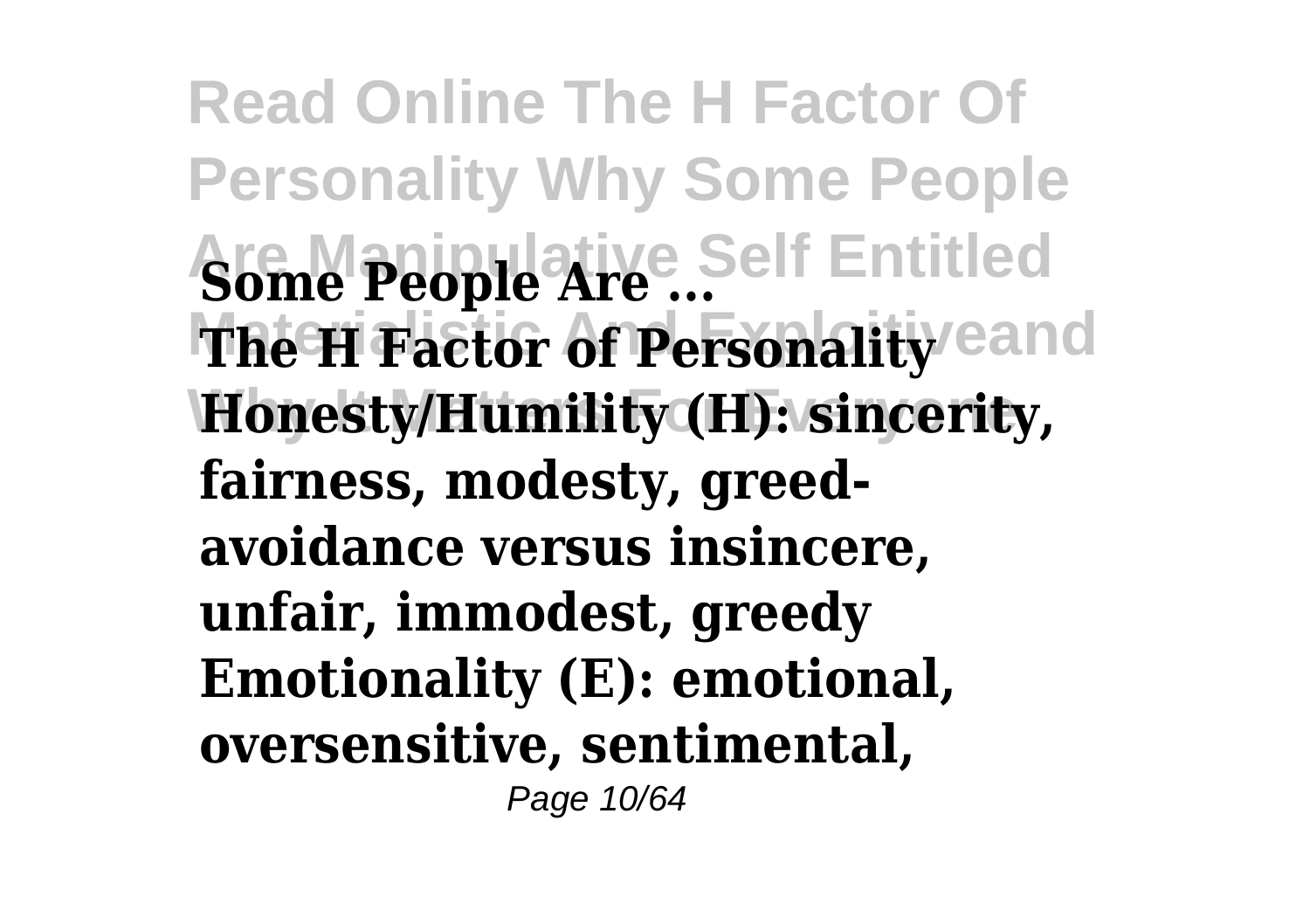**Read Online The H Factor Of Personality Why Some People Are Manipulative Self Entitled fearful, anxious, vulnerable versus brave, tough, xploitiveand** independent,r.s Extraversion (X): **outgoing, lively, ...**

## **The H Factor of Personality - SMMA Download The H Factor Of** Page 11/64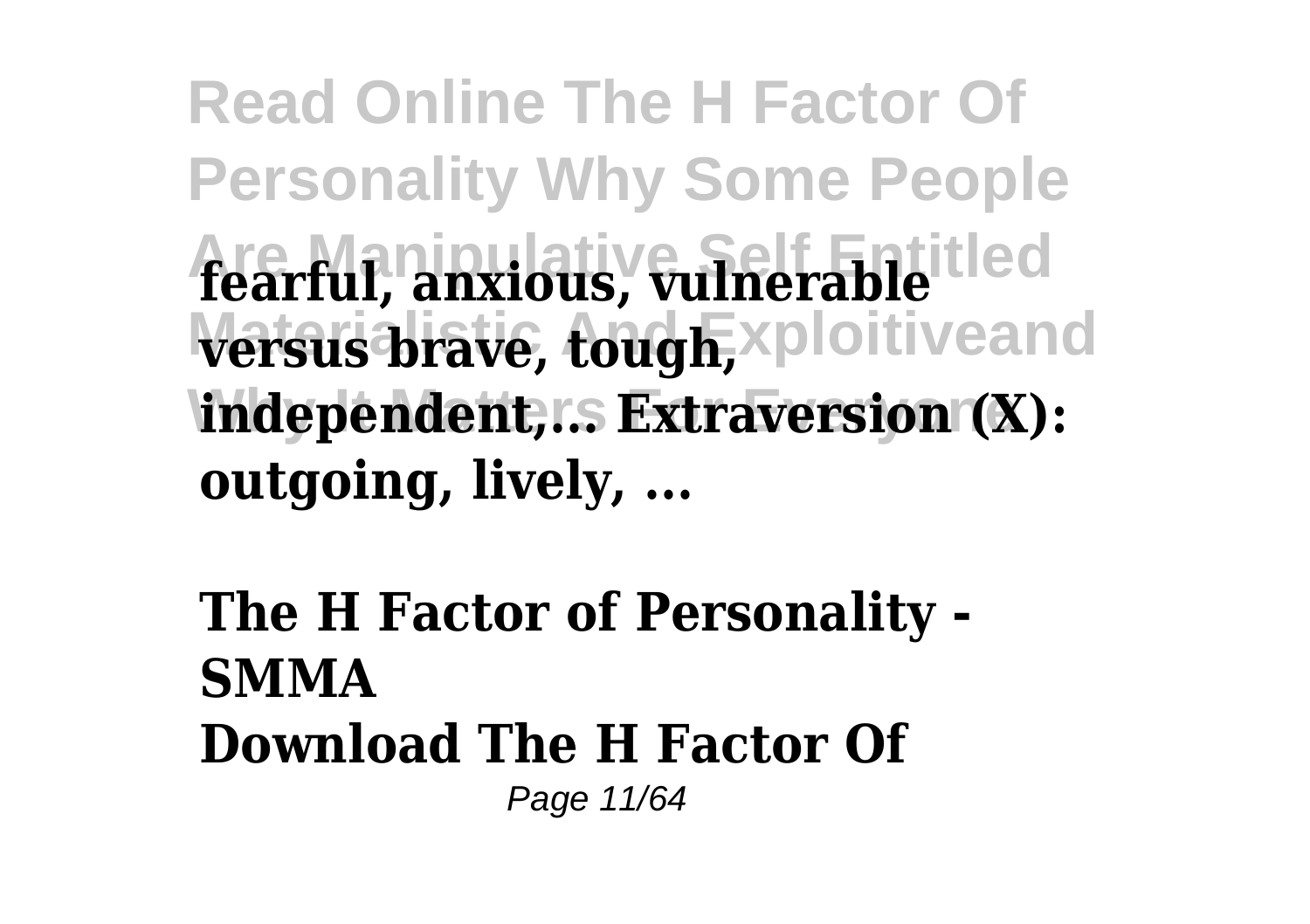**Read Online The H Factor Of Personality Why Some People Are Manipulative Self Entitled Personality books, The "H" in the** H factor stands for "Honesty-and **Why It Matters For Everyone Humility," one of the six basic dimensions of the human personality. People who have high levels of H are sincere and modest; people who have low levels are deceitful and**

Page 12/64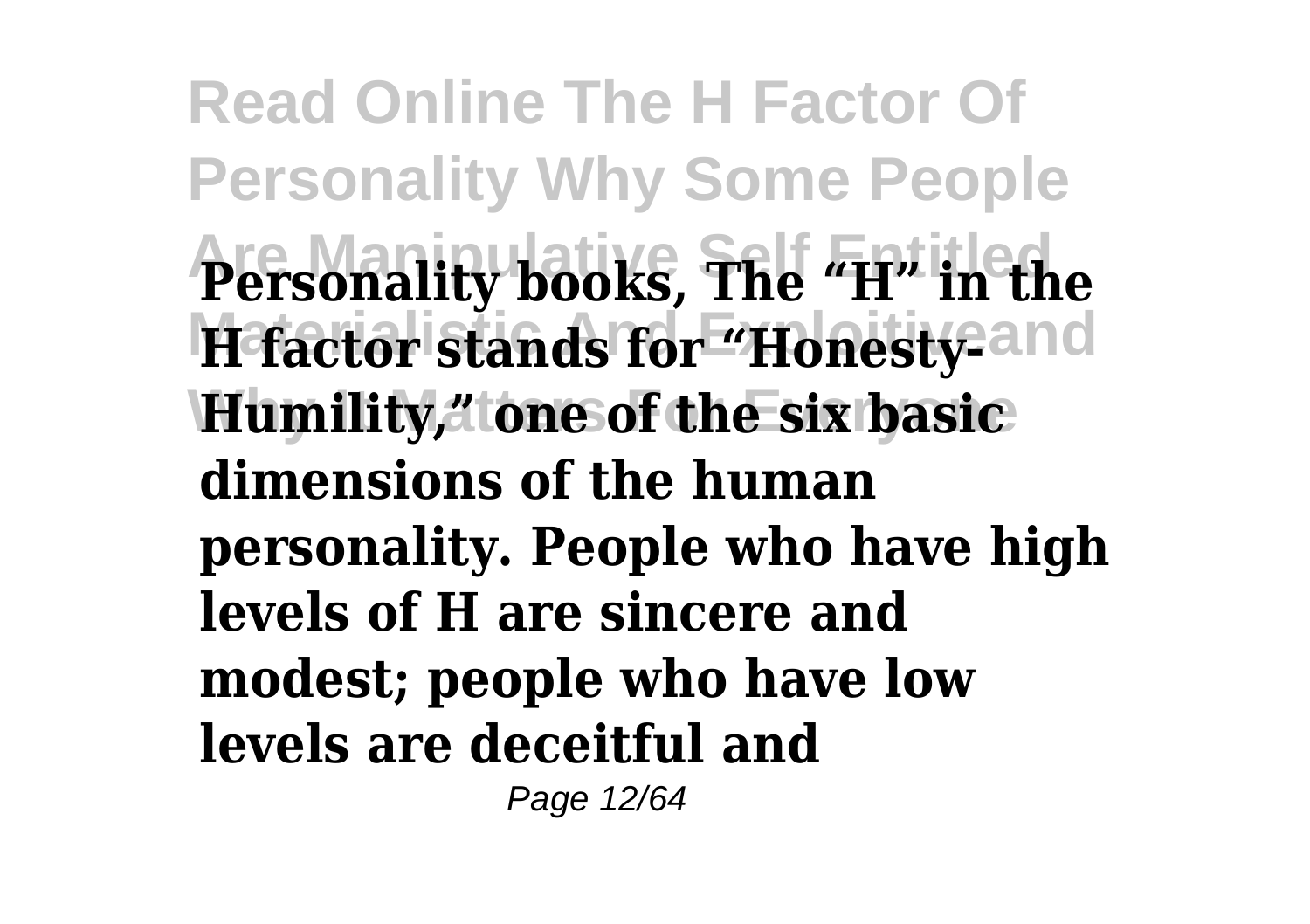**Read Online The H Factor Of Personality Why Some People Are Manipulative Self Entitled pretentious. It isn't intuitively obvious that traits of honesty and** humility go hand in hand, and **until very recently the H factor hadn't been recognized as a basic dimension of personality.**

#### **[PDF] The H Factor Of** Page 13/64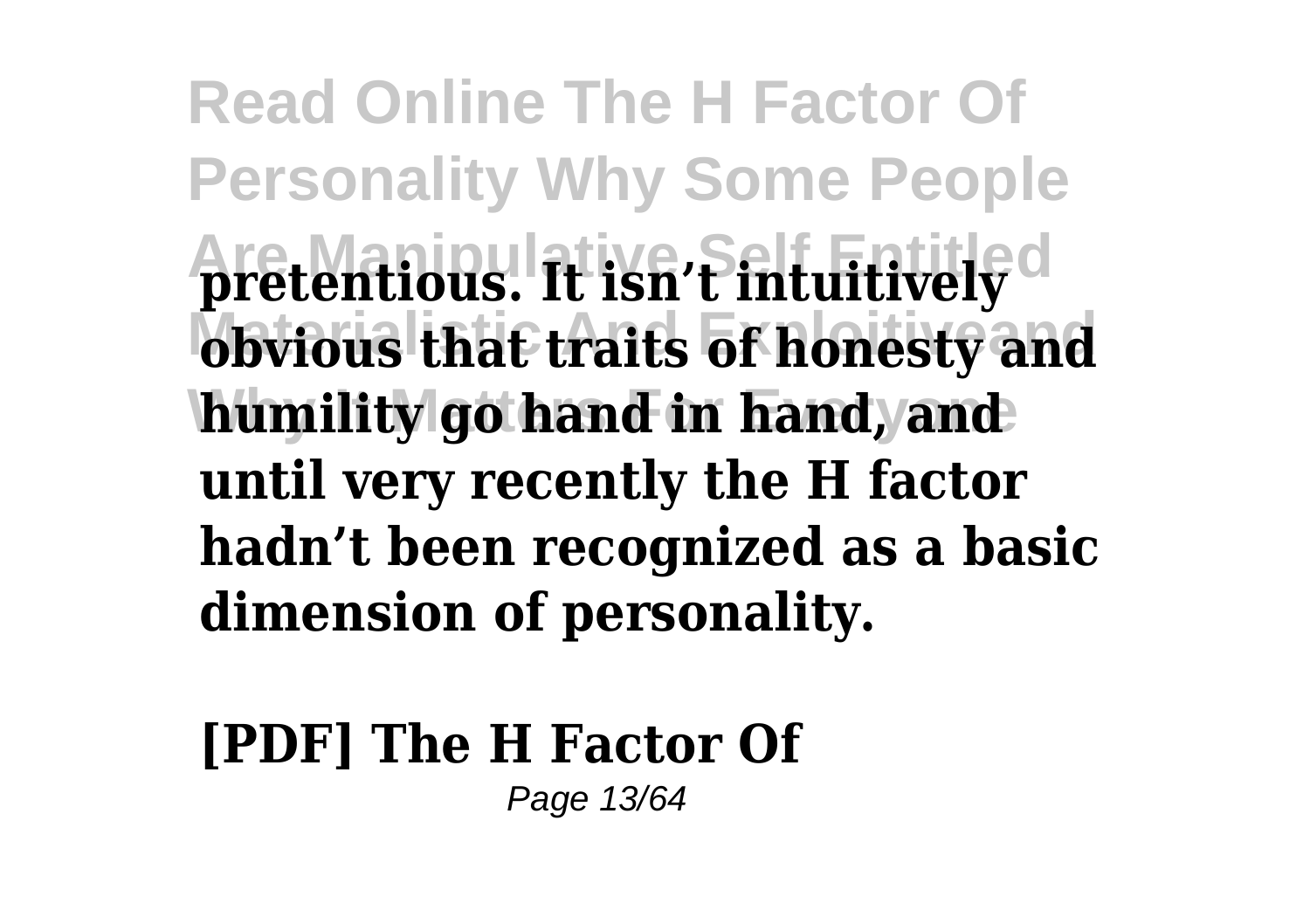**Read Online The H Factor Of Personality Why Some People Are Manipulative Self Entitled Personality Full Download-BOOK Materialistic And Exploitiveand The "H" in the H factor stands for Why It Matters For Everyone "Honesty-Humility," one of the six basic dimensions of the human personality. It isn't intuitively obvious that traits of honesty and humility go hand in hand, and until very recently the** Page 14/64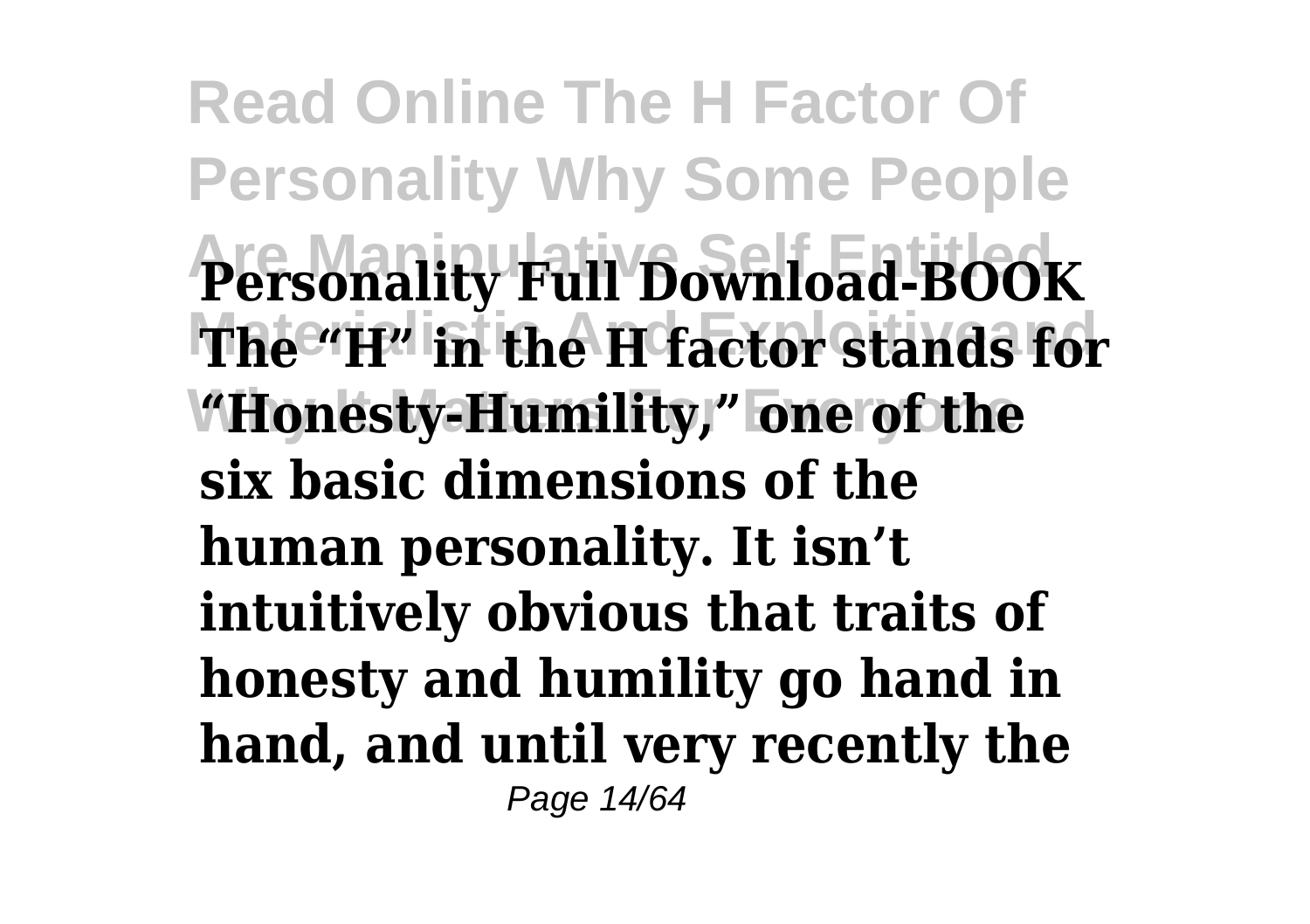**Read Online The H Factor Of Personality Why Some People Are Manipulative Self Entitled H factor hadn't been recognized as a basic dimension of** oiliveand **personality**ters For Everyone

**The H Factor of Personality – WLU Press the h factor of personality why some people are manipulative** Page 15/64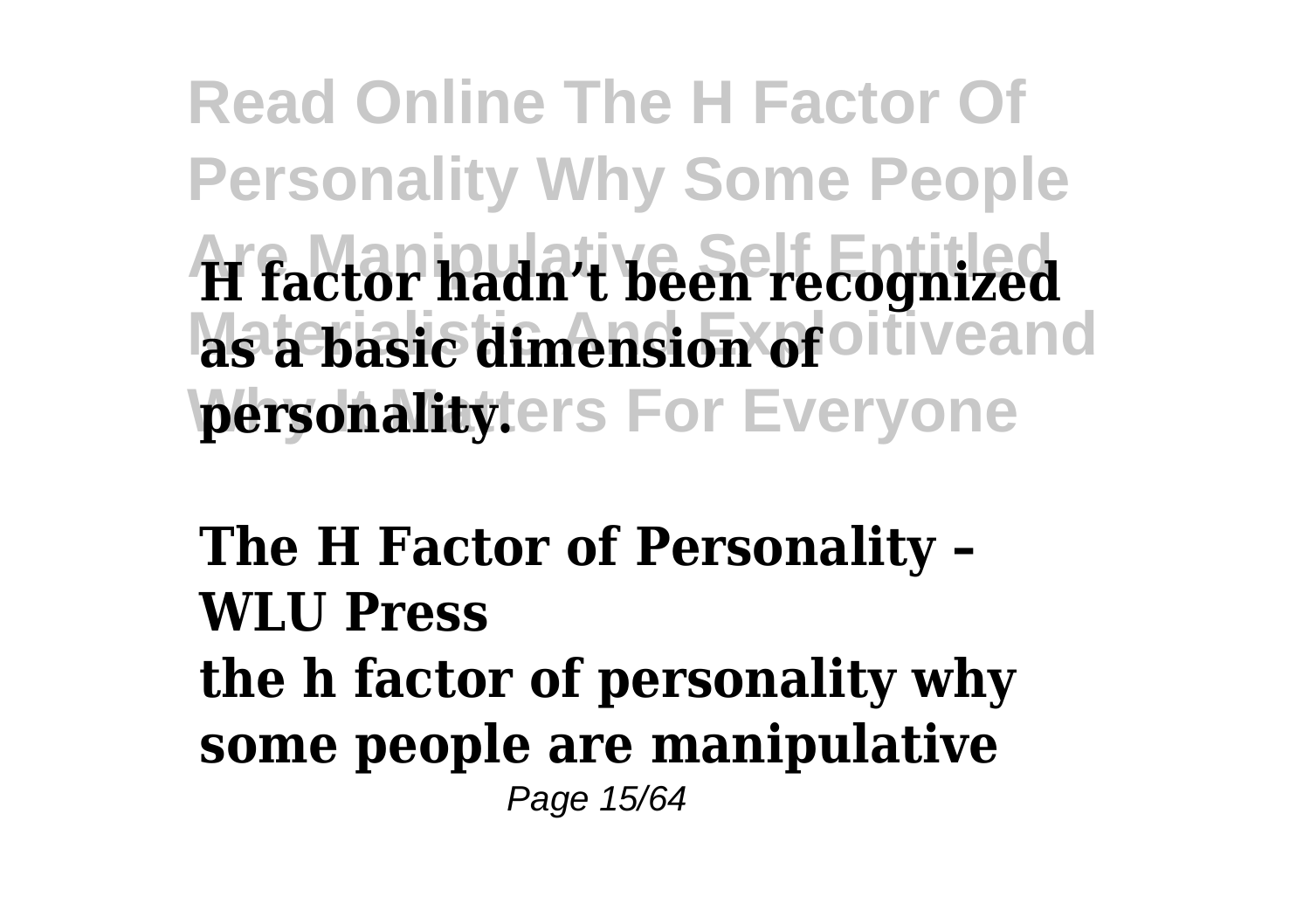**Read Online The H Factor Of Personality Why Some People Are Manipulative Self Entitled self entitled materialistic and** exploitive and why it matters for **Why It Matters For Everyone everyone Oct 04, 2020 Posted By C. S. Lewis Ltd TEXT ID a1359f788 Online PDF Ebook Epub Library**

**The H Factor Of Personality Why** Page 16/64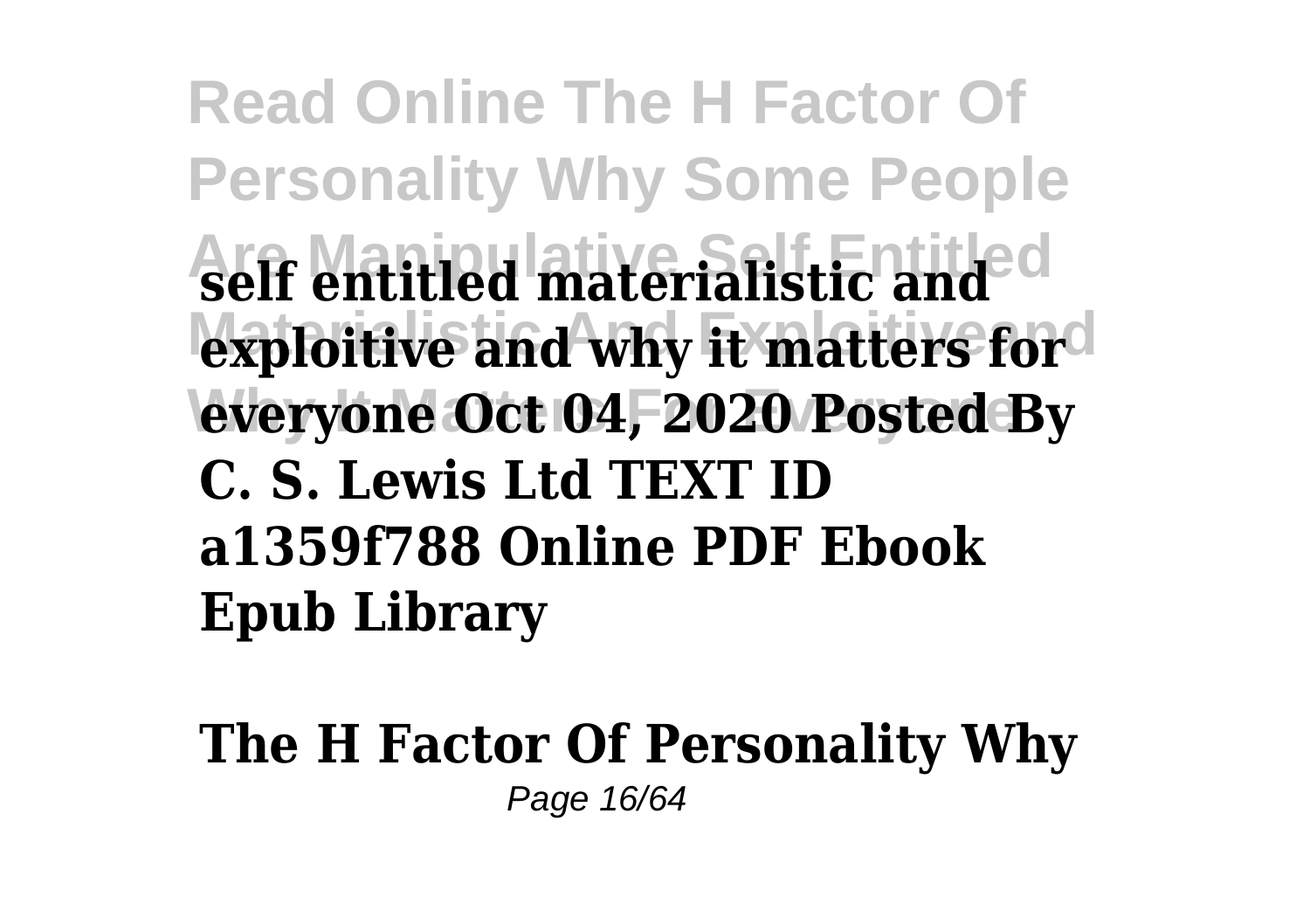**Read Online The H Factor Of Personality Why Some People Some People Are ...** Self Entitled **The six factors, their facets, and**d the personality-descriptiveone **adjectives that typically belong to these six groups are as follows: Honesty-Humility (H): Facets: Sincerity, Fairness, Greed Avoidance, Modesty Adjectives:** Page 17/64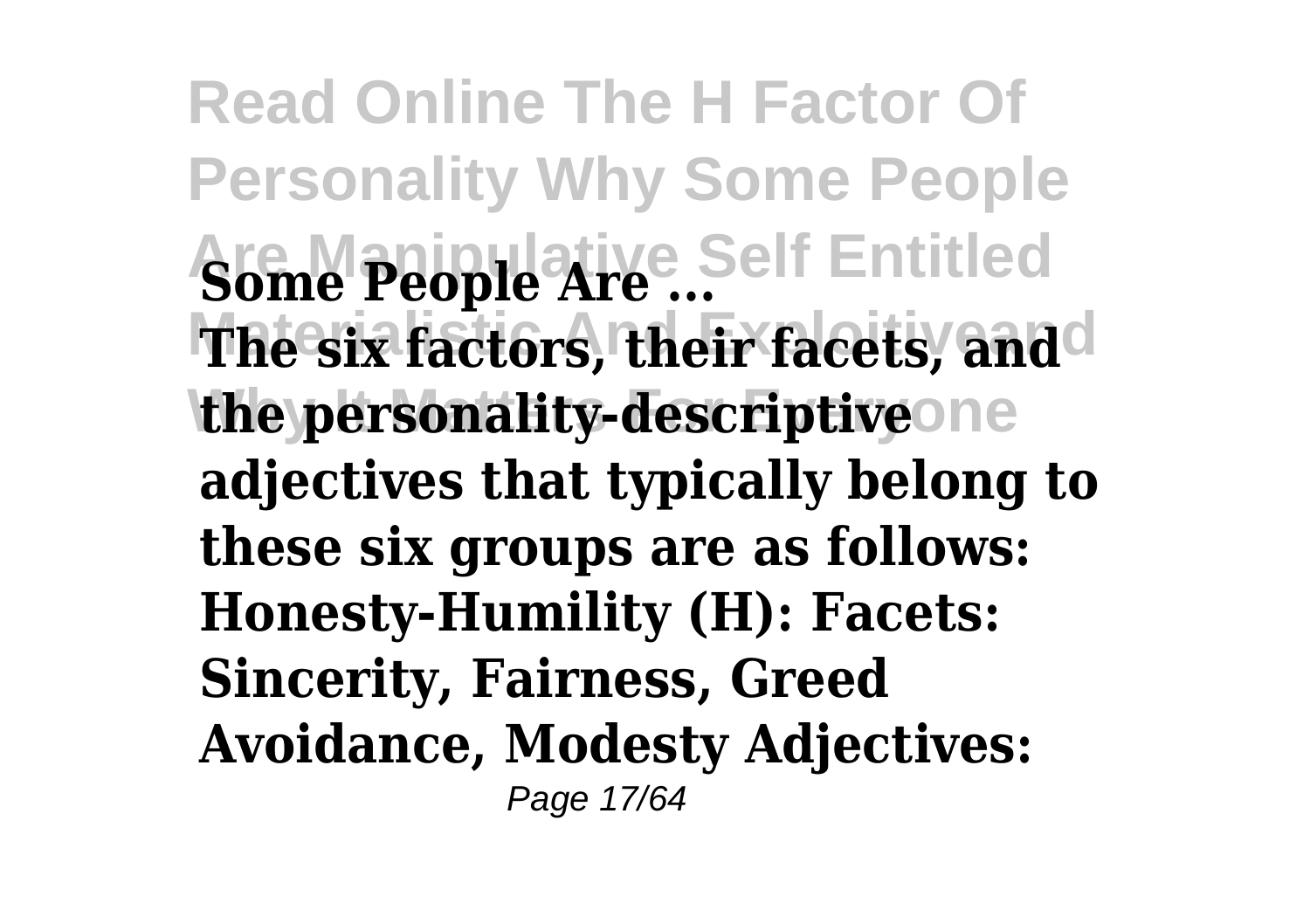**Read Online The H Factor Of Personality Why Some People Aincere, honest, faithful,... Materialistic And Exploitiveand Facets: Sincerity, Fairness, Greed Avoidance, ters For Everyone** 

**HEXACO model of personality structure - Wikipedia The "H" in the H factor stands for "Honesty-Humility," one of the** Page 18/64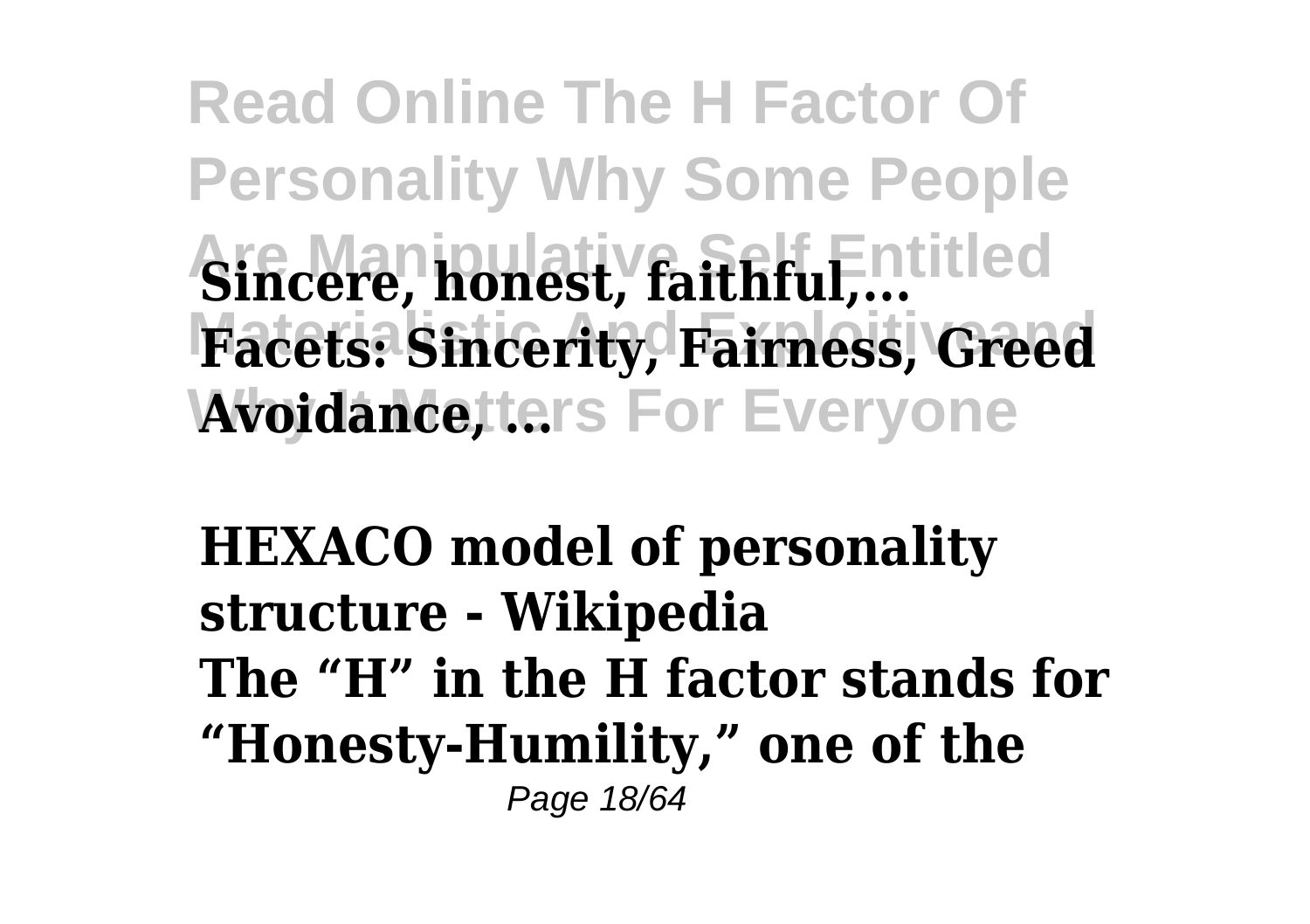**Read Online The H Factor Of Personality Why Some People Are Manipulative Self Entitled six basic dimensions of the** human personality. People whold have high levels of **H** are sincere **and modest; people who have ...**

**The H factor of personality: Why some people are ... The H Factor of Personality** Page 19/64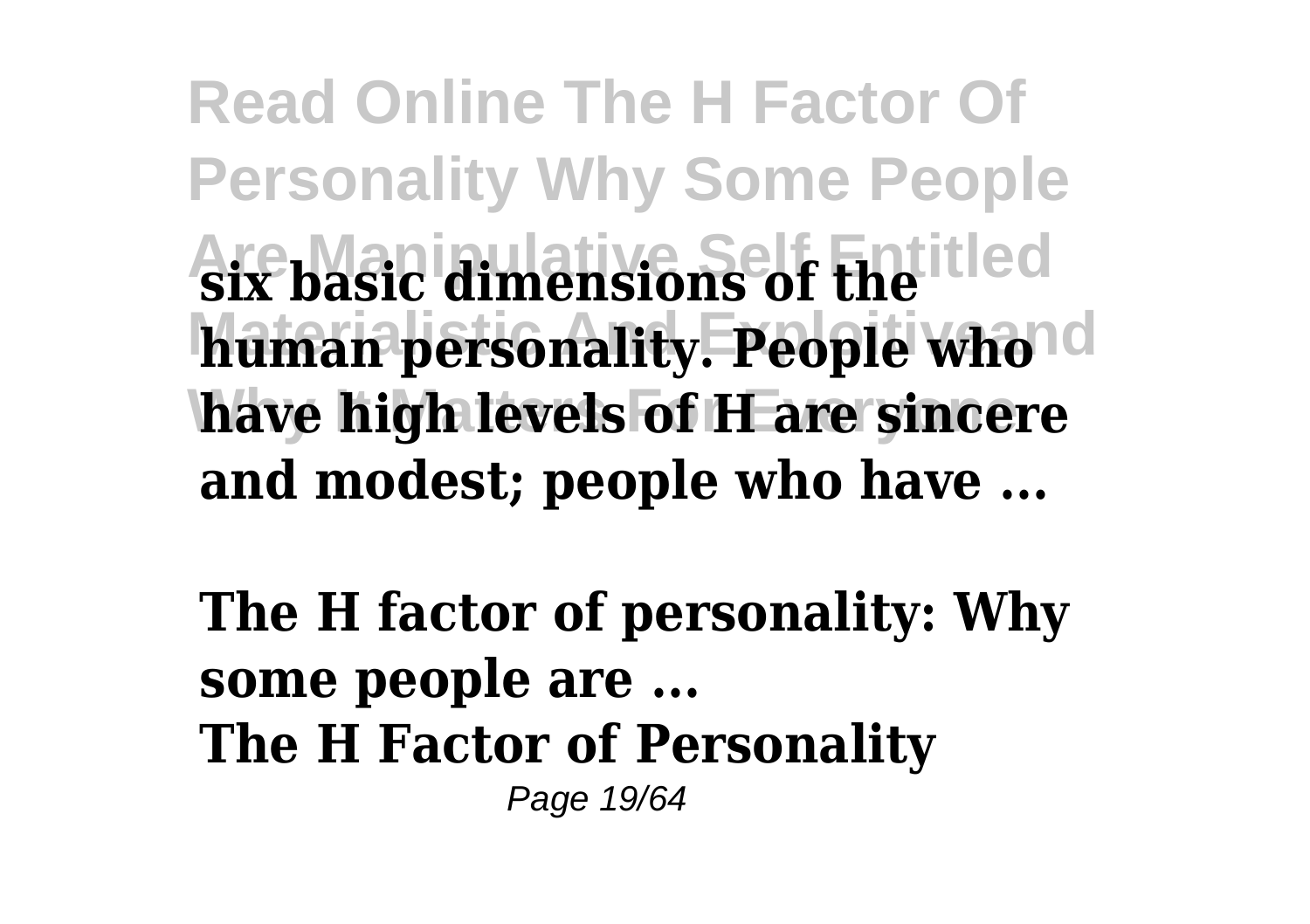**Read Online The H Factor Of Personality Why Some People Are Manipulative Self Entitled explores the importance of the Honesty-Humility (H) dimension of personality in various aspects of people's lives.**

**The HEXACO Personality Inventory - Revised The "H" in the H factor stands for** Page 20/64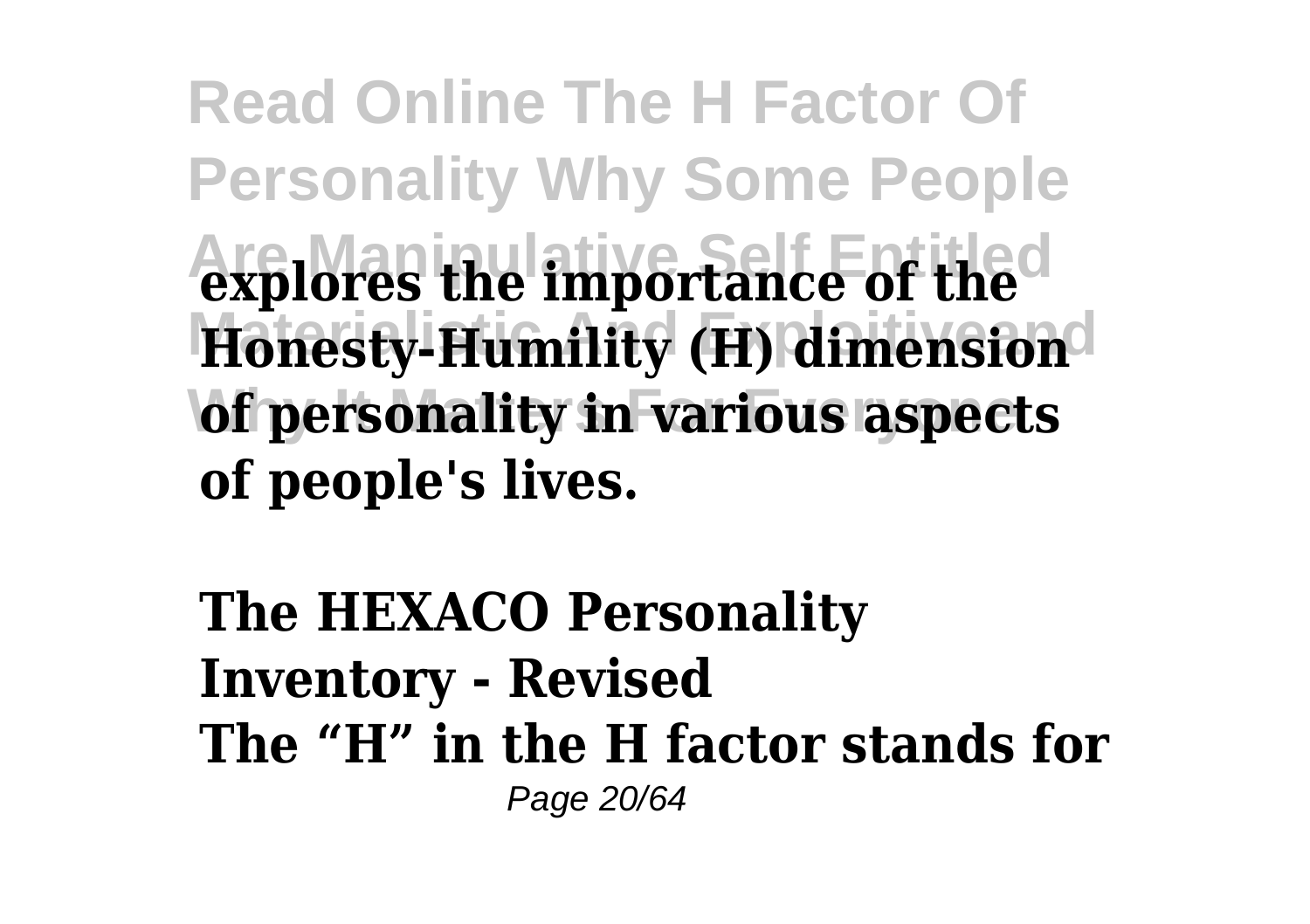**Read Online The H Factor Of Personality Why Some People Are Manipulative Self Entitled "Honesty-Humility," one of the six basic dimensions of the veand human personality. People who have high levels of H are sincere and modest; people who have low levels are deceitful and pretentious. It isn't intuitively obvious that traits of honesty and** Page 21/64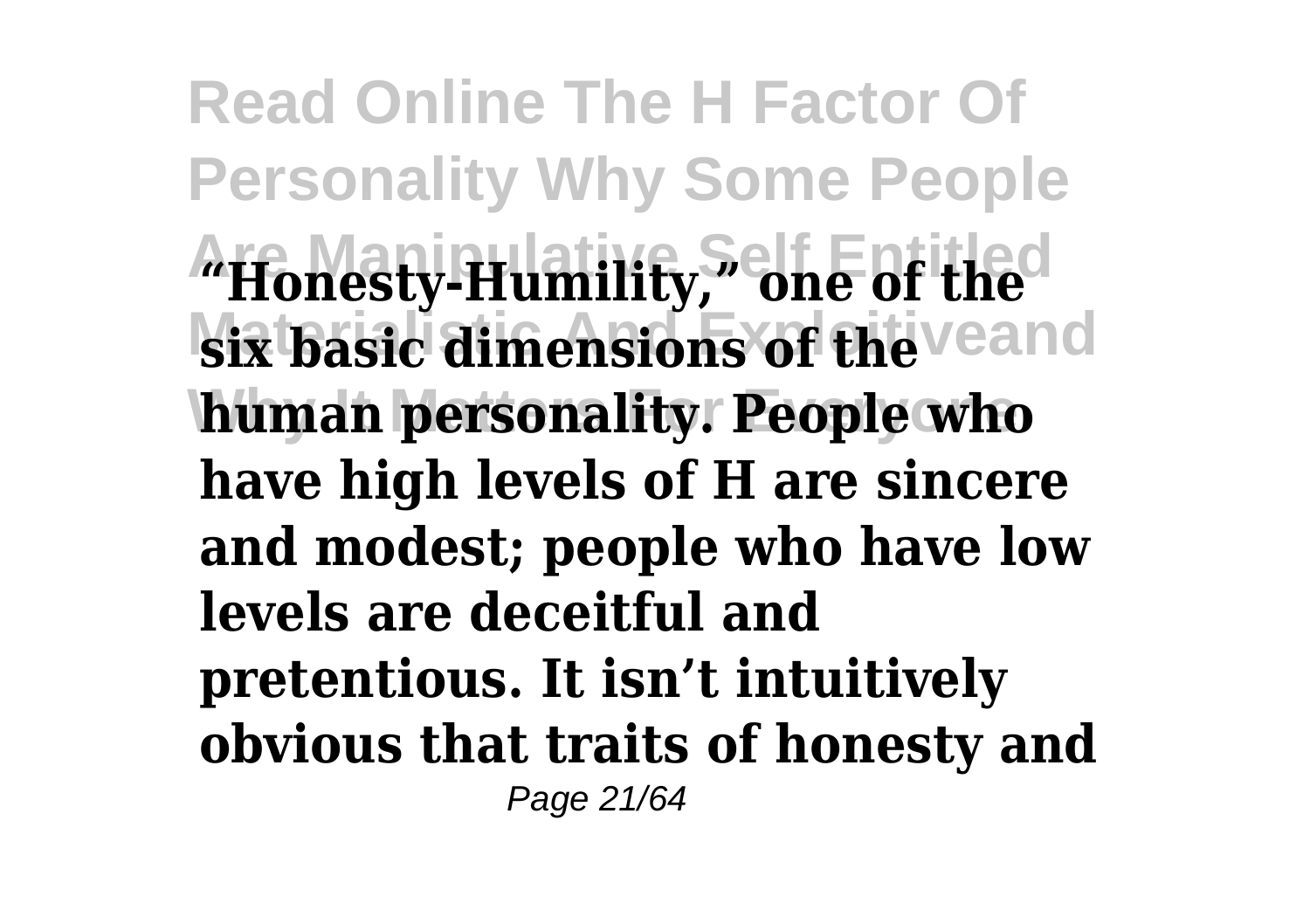**Read Online The H Factor Of Personality Why Some People Are Manipulative Self Entitled humility go hand in hand, and until very recently the H factornd Why It Matters For Everyone hadn't been recognized as a basic dimension of personality.**

**Project MUSE - The H Factor of Personality Lee and Ashton provide an** Page 22/64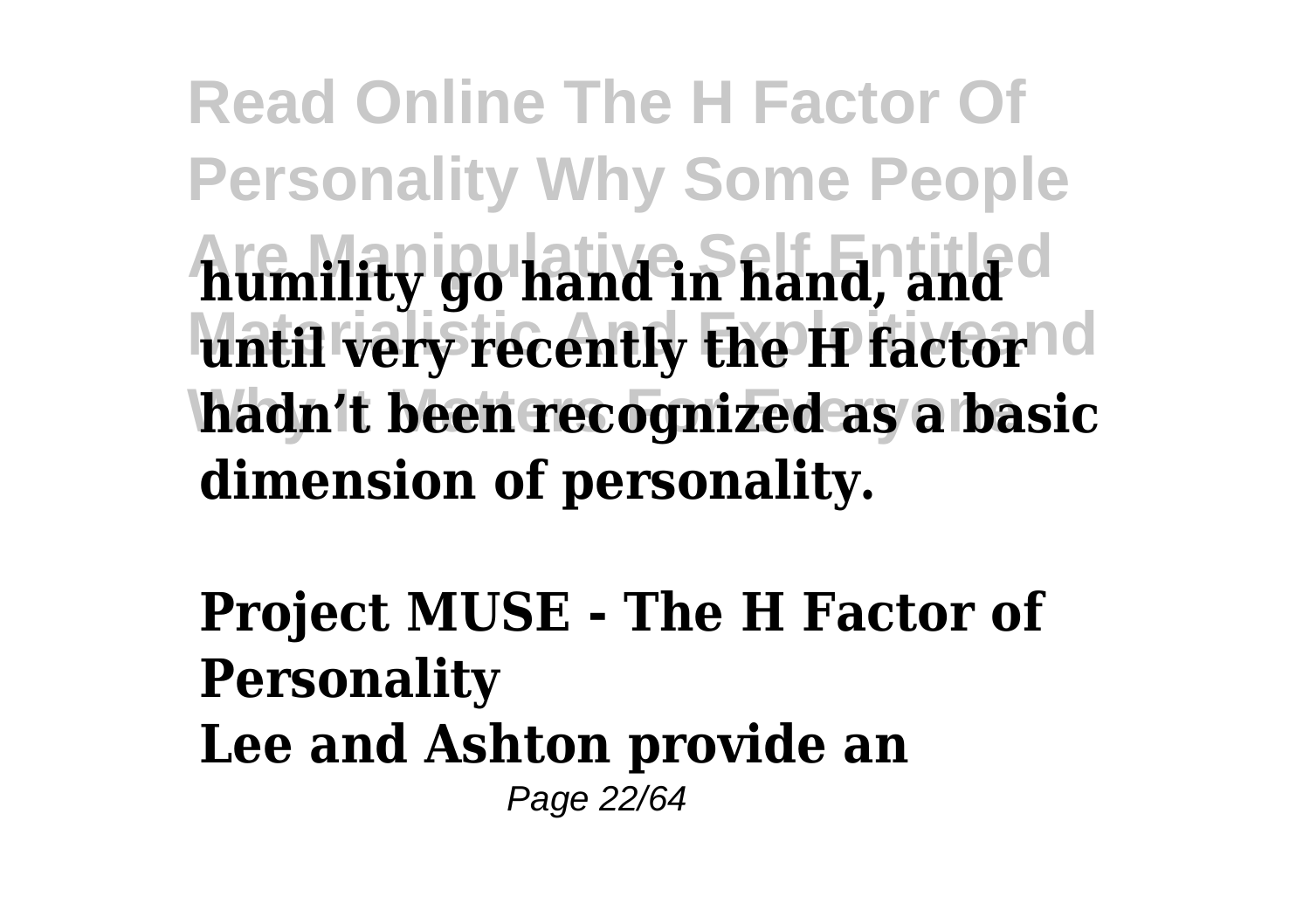**Read Online The H Factor Of Personality Why Some People Are Manipulative Self Entitled essential revision to the "Big 5"** model of personality by oitiveand demonstrating why it was wrong **and describing their correction the 6th H-factor and its implications. The book builds in a logical progression, starting with their discovery of the H-factor** Page 23/64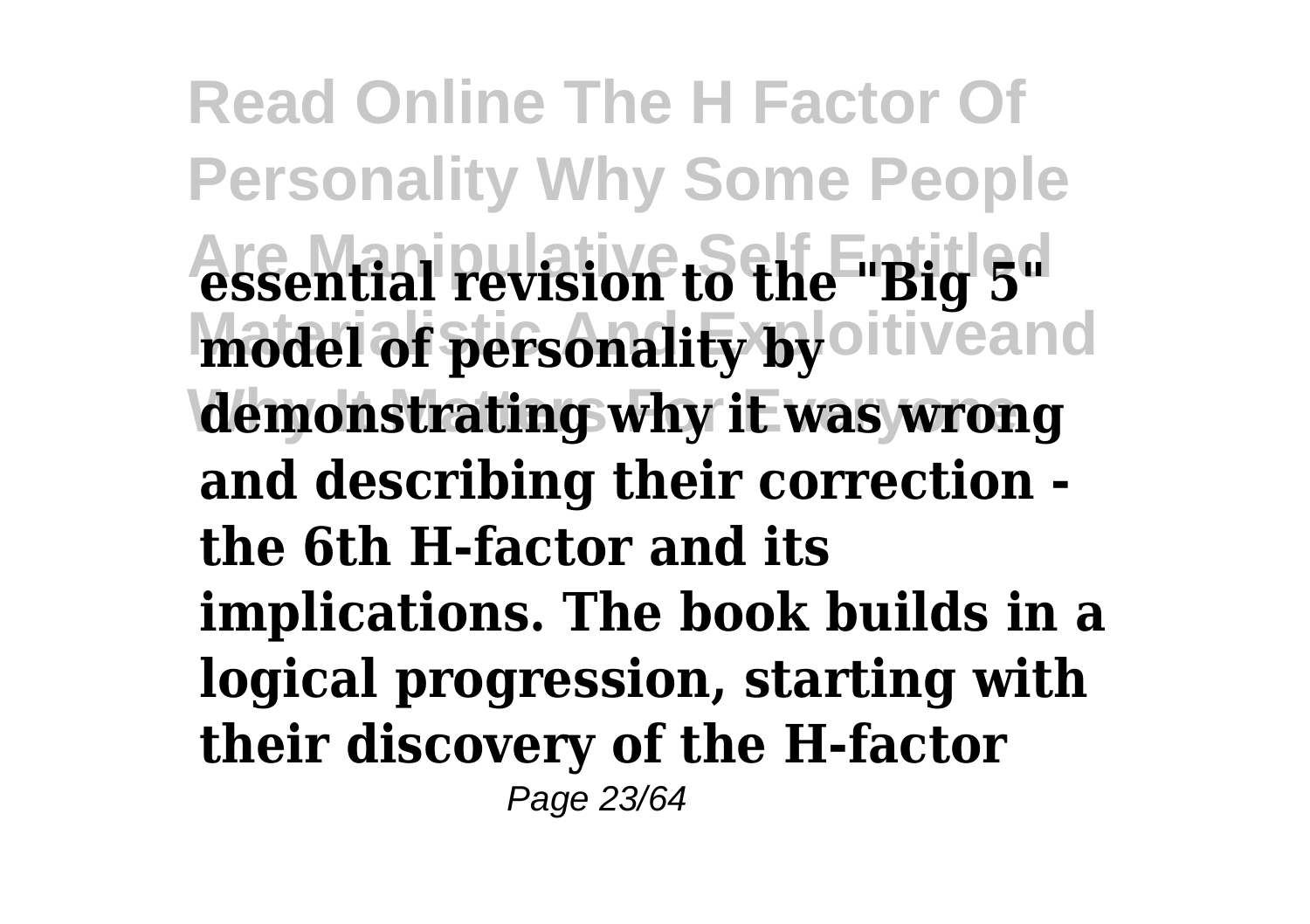**Read Online The H Factor Of Personality Why Some People Are Manipulative Self Entitled and then placing it in the context** of the other 5 to create HEXACO. **Why It Matters For Everyone Amazon.it: The H Factor of Personality: Why Some People ... Everyone familiar with personality research will know the Big 5. However, research has** Page 24/64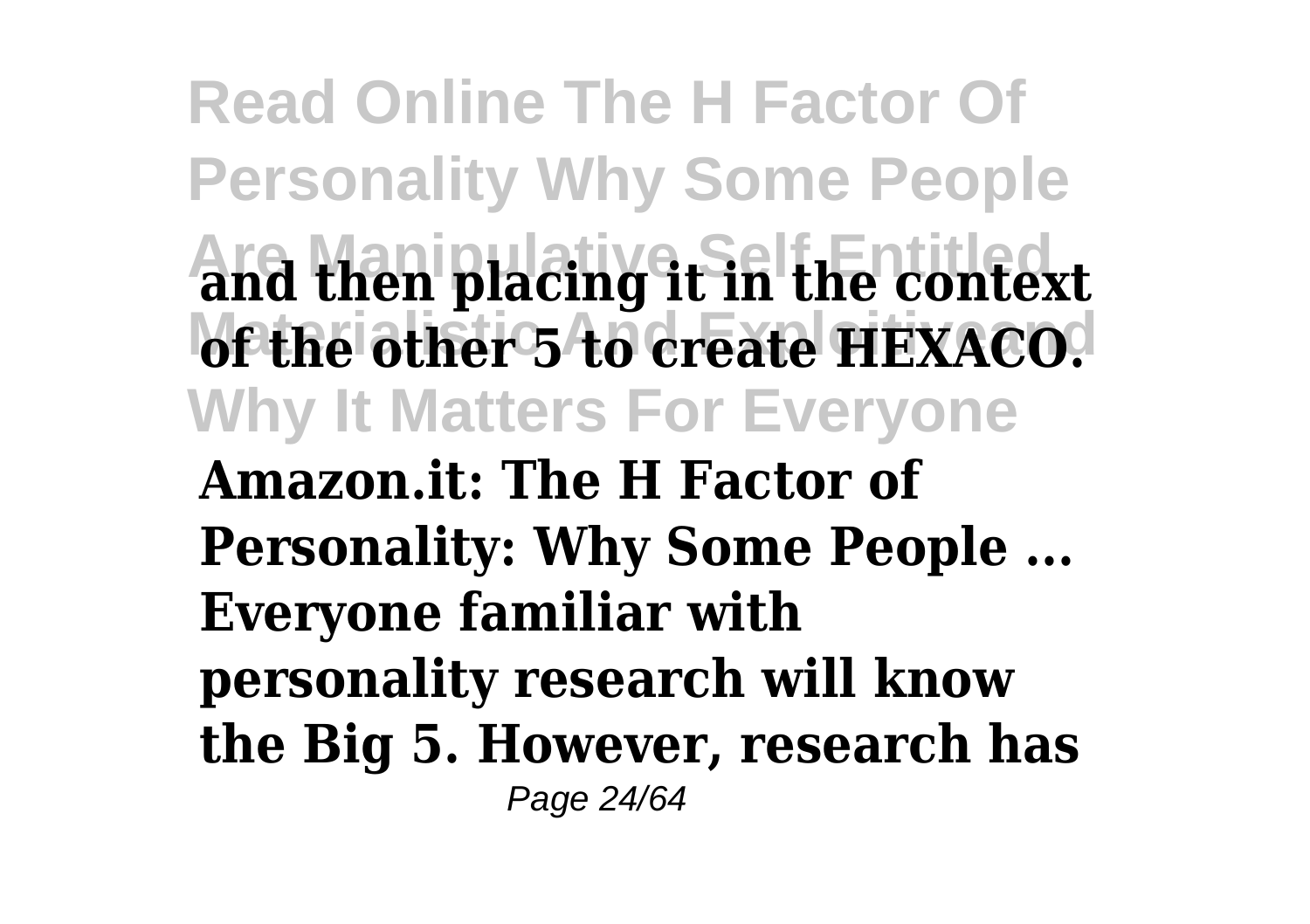**Read Online The H Factor Of Personality Why Some People Are Manipulative Self Entitled actually indicated 6 factors, Materialistic And Exploitiveand discovered by Ashton and Lee, the extra one being the H-factor,** e **standing for Honesty-Humility. Things we associated with sincerity, fairness, modesty, and so forth.**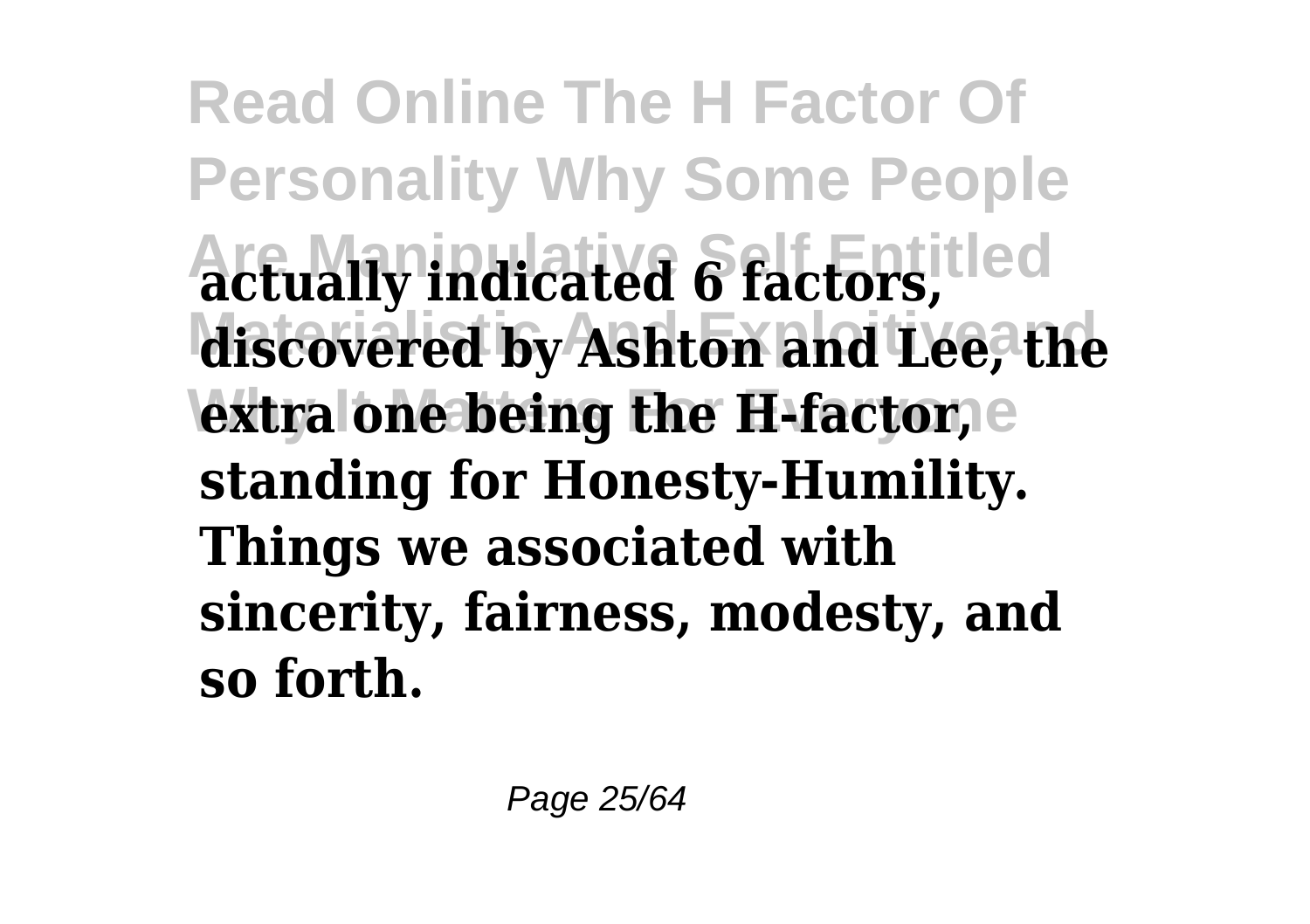**Read Online The H Factor Of Personality Why Some People Are Manipulative Self Entitled The H Factor of Personality — Mago Books** And Exploitiveand **The H Factor refers to the one personality dimension called Honesty/Humility. People with higher levels of H are sincere and unassuming, and people with lower levels are deceitful and** Page 26/64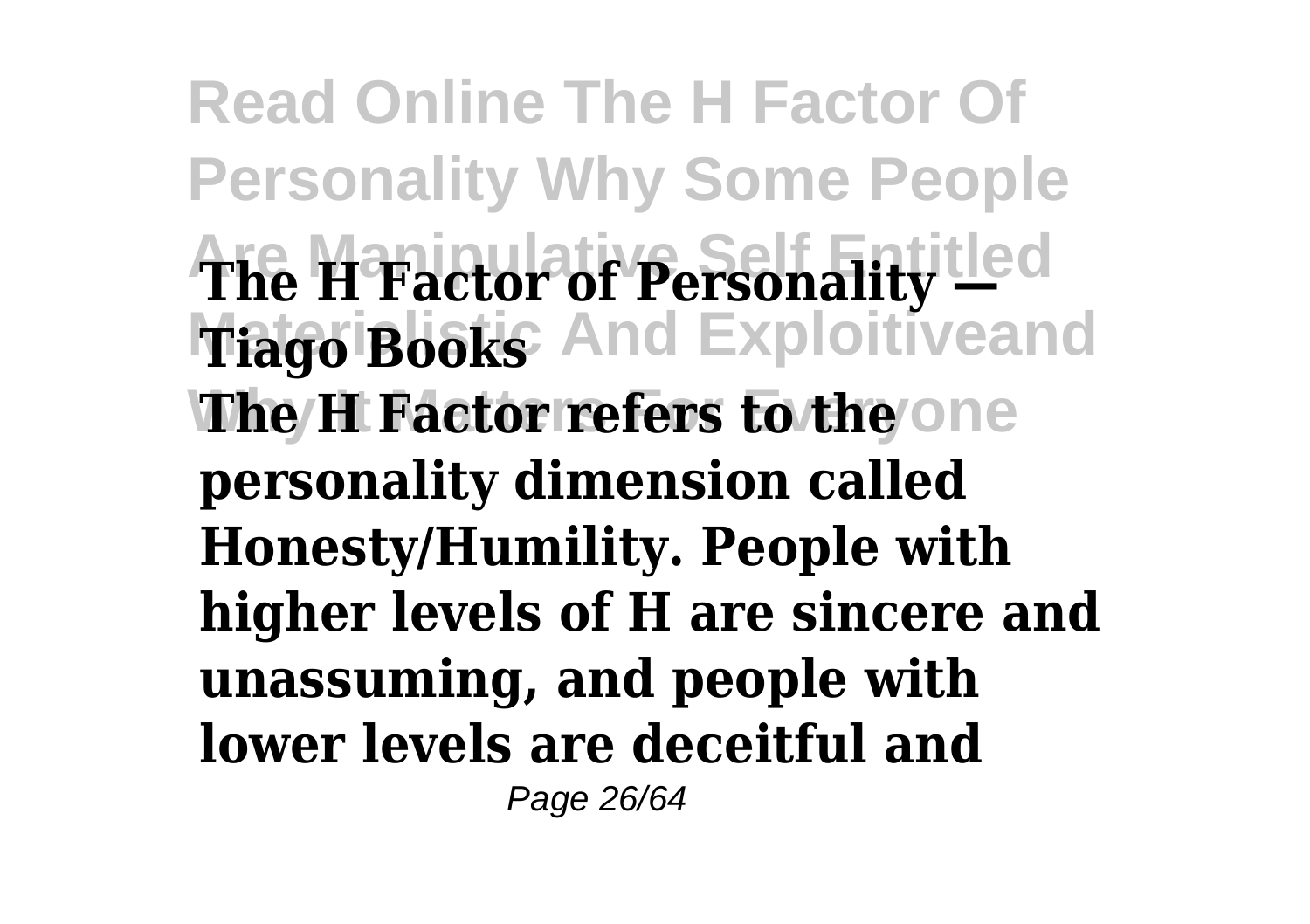**Read Online The H Factor Of Personality Why Some People Are Manipulative Self Entitled conceited. Materialistic And Exploitiveand 'The H Factor of Personality'**  $\vert$ **EurekAlert! Science News The "H" in the H factor stands for "Honesty-Humility," and it's one of only six basic dimensions of personality. People who have high** Page 27/64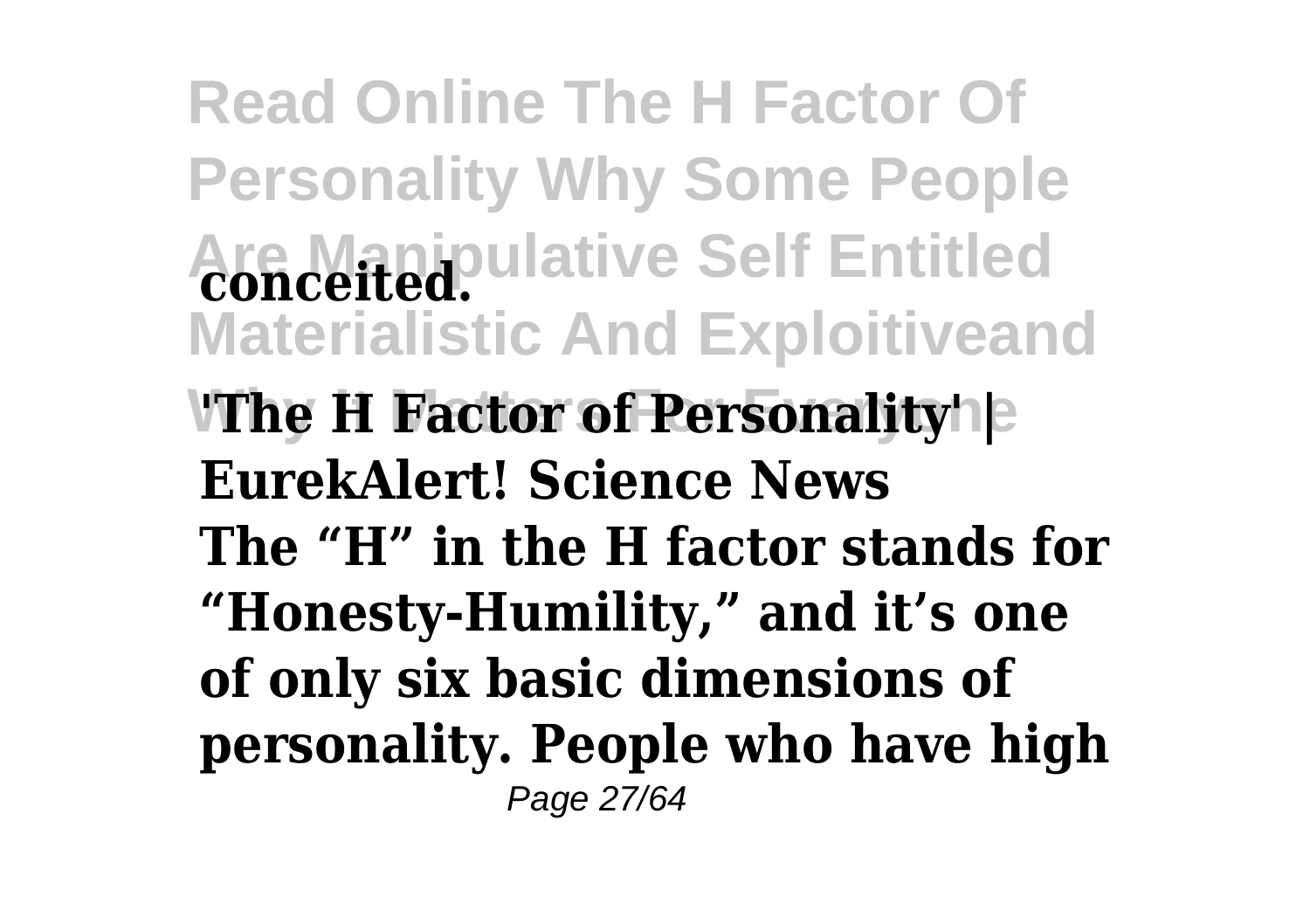**Read Online The H Factor Of Personality Why Some People Are Manipulative Self Entitled levels of H are sincere and** modest; people who have low and **levels are deceitful anderyone pretentious.**

**The H Factor of Personality eBook by Kibeom Lee ... The "H" in the H factor stands for** Page 28/64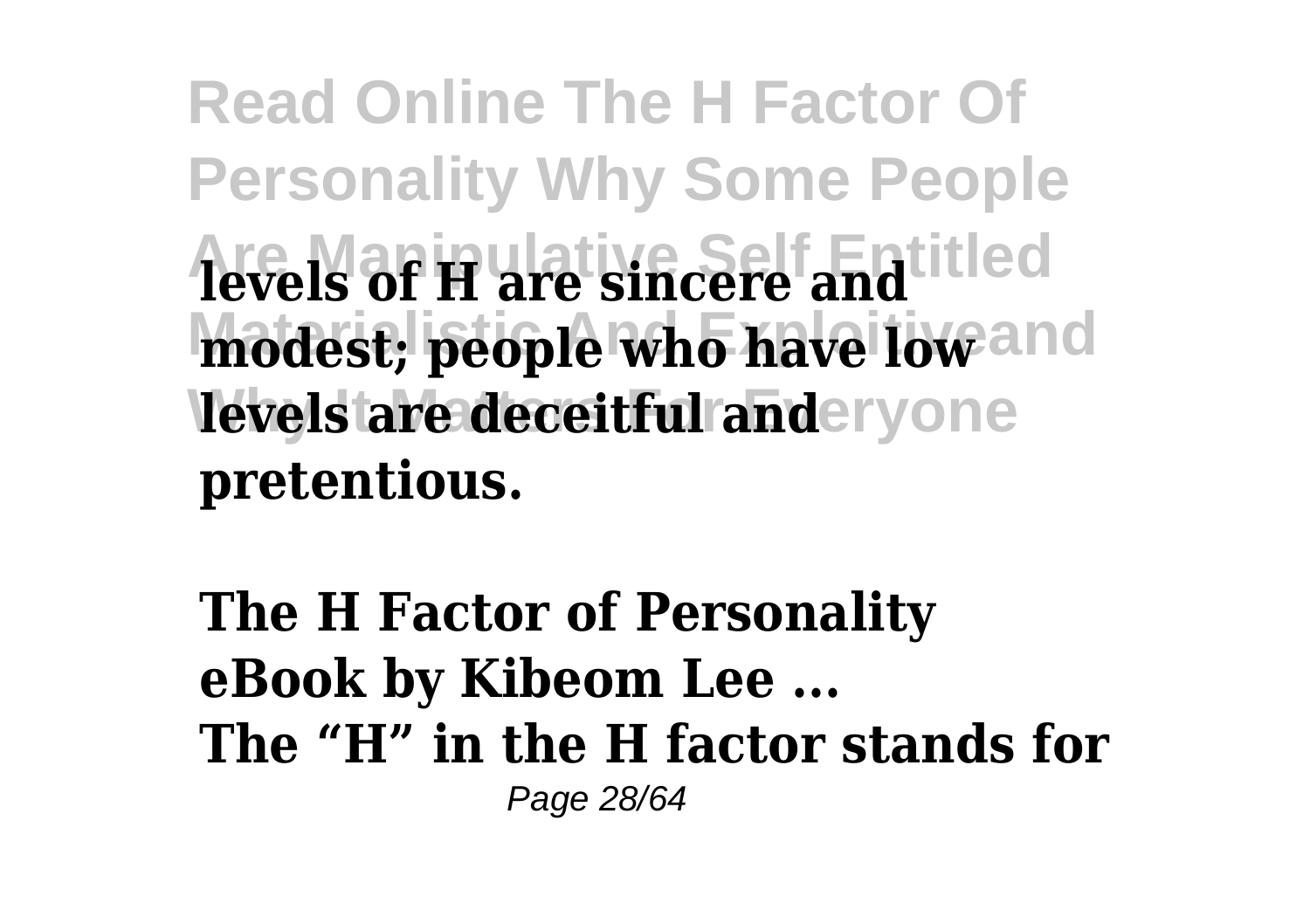**Read Online The H Factor Of Personality Why Some People Are Manipulative Self Entitled "Honesty-Humility," one of the six basic dimensions of the veand human personality. It isn'tone intuitively obvious that traits of honesty and humility go hand in hand, and until very recently the H factor hadn't been recognized as a basic dimension of**

Page 29/64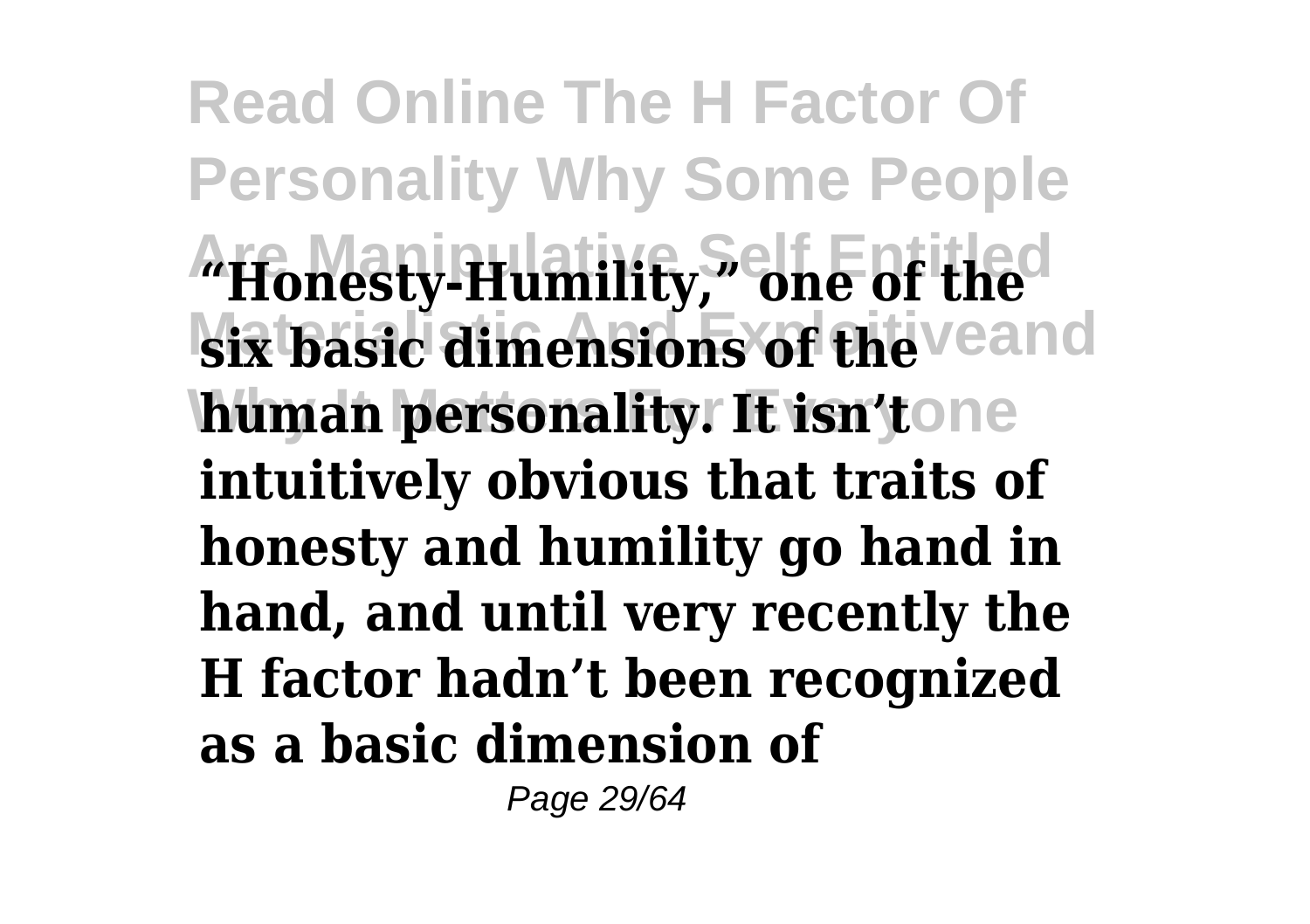**Read Online The H Factor Of Personality Why Some People Are Manipulative Self Entitled personality. Materialistic And Exploitiveand The H Factor of Personality en Apple Books Psychologists have identified six basic dimensions of personality. The most recently discovered is the H factor, representing** Page 30/64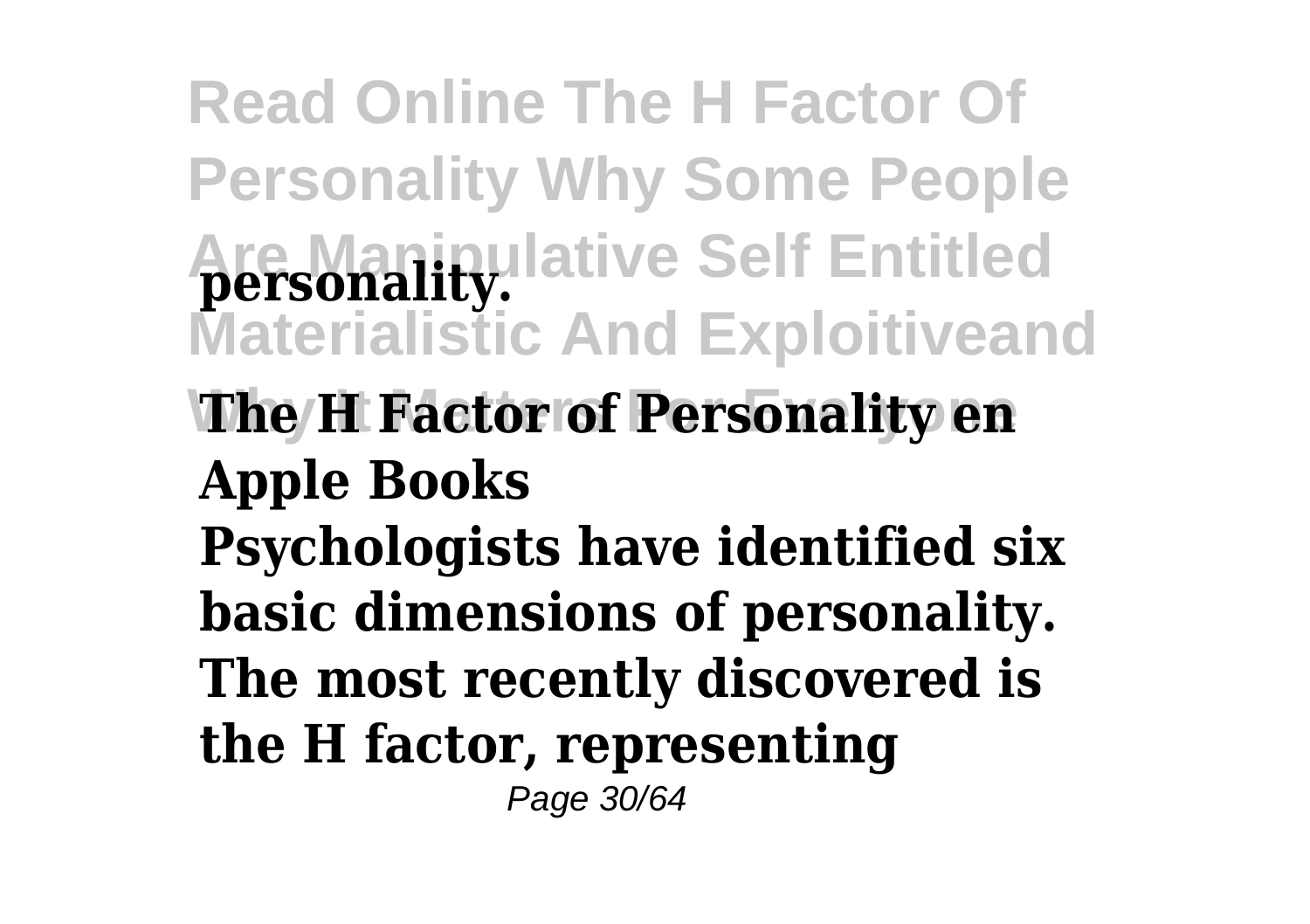**Read Online The H Factor Of Personality Why Some People Are Manipulative Self Entitled Honesty and Humility. The** authors recount how they found **this factor, how it influences various aspects of our lives, and why it matters for individuals and for society.**

### **The H Factor of Personality : Why** Page 31/64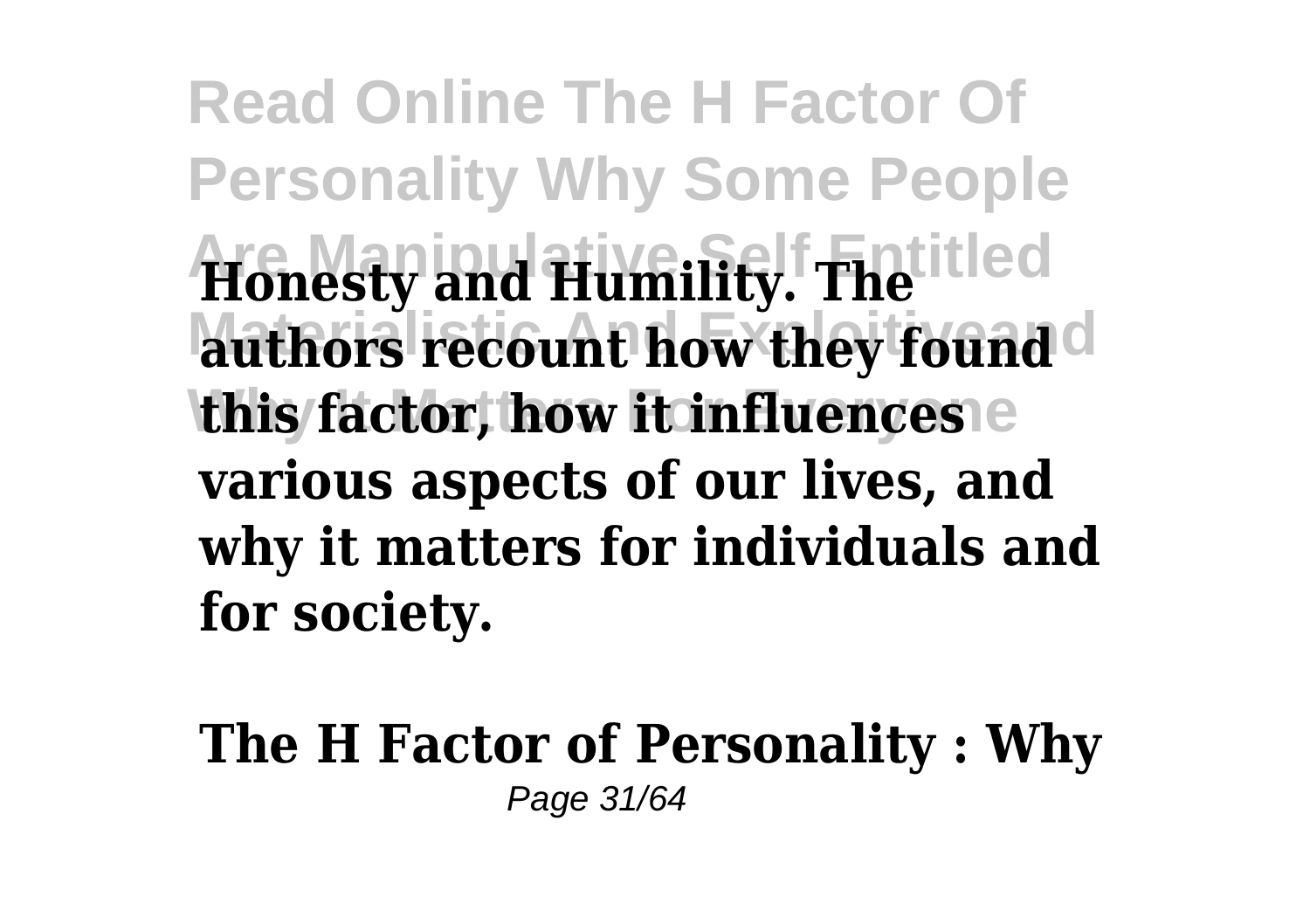**Read Online The H Factor Of Personality Why Some People Some People Are ...** Self Entitled **Materialistic And Exploitiveand The "H" in the H factor stands for Why It Matters For Everyone "Honesty-Humility," and it's one of only six basic dimensions of personality. People who have high levels of H are sincere and modest; people who have low levels are deceitful and**

Page 32/64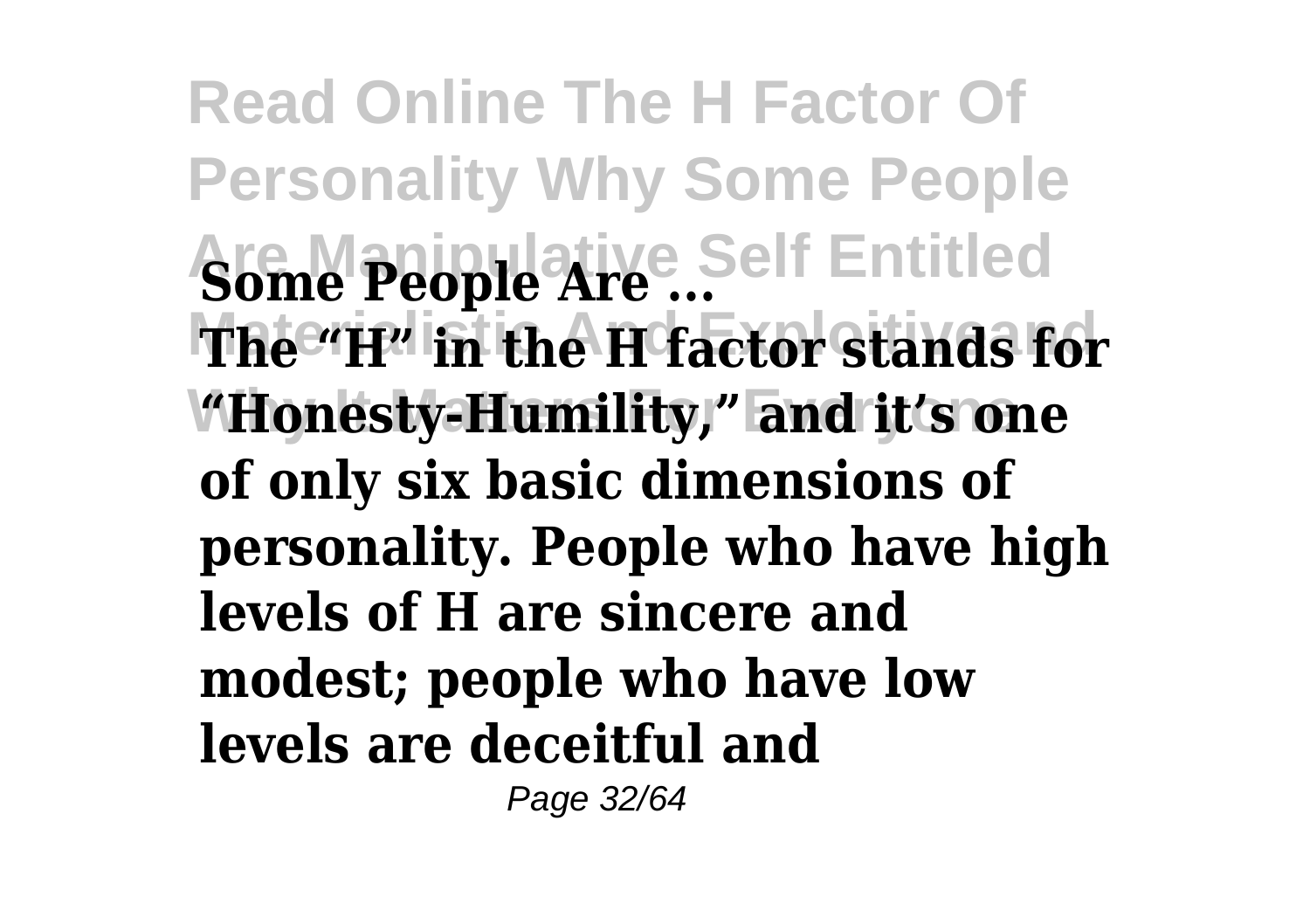**Read Online The H Factor Of Personality Why Some People Are Manipulative Self Entitled pretentious. It isn't intuitively obvious that traits of honesty and** humility go hand in hand, and **until very recently the H factor hadn't been recognized as a personality dimension.**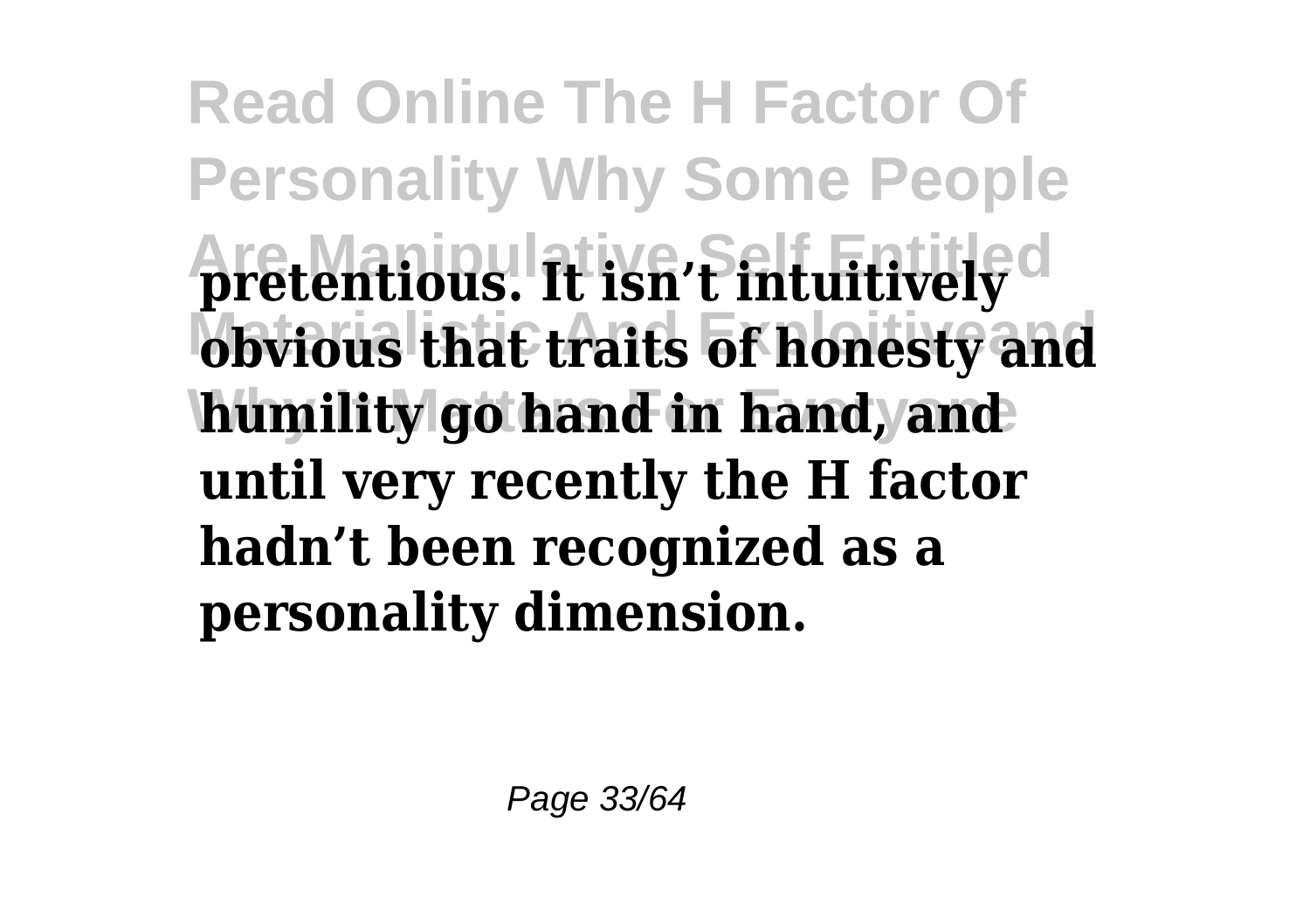**Read Online The H Factor Of Personality Why Some People Are Manipulative Self Entitled The H Factor of Personality - Kibeom Lee People Trying to Find** *a Shortcut to avoid necessary efforts Will Parasite You Be Aware* **2017 Personality 14: Introduction to Traits/Psychometrics/The Big 5 The Big 5 OCEAN Traits** Page 34/64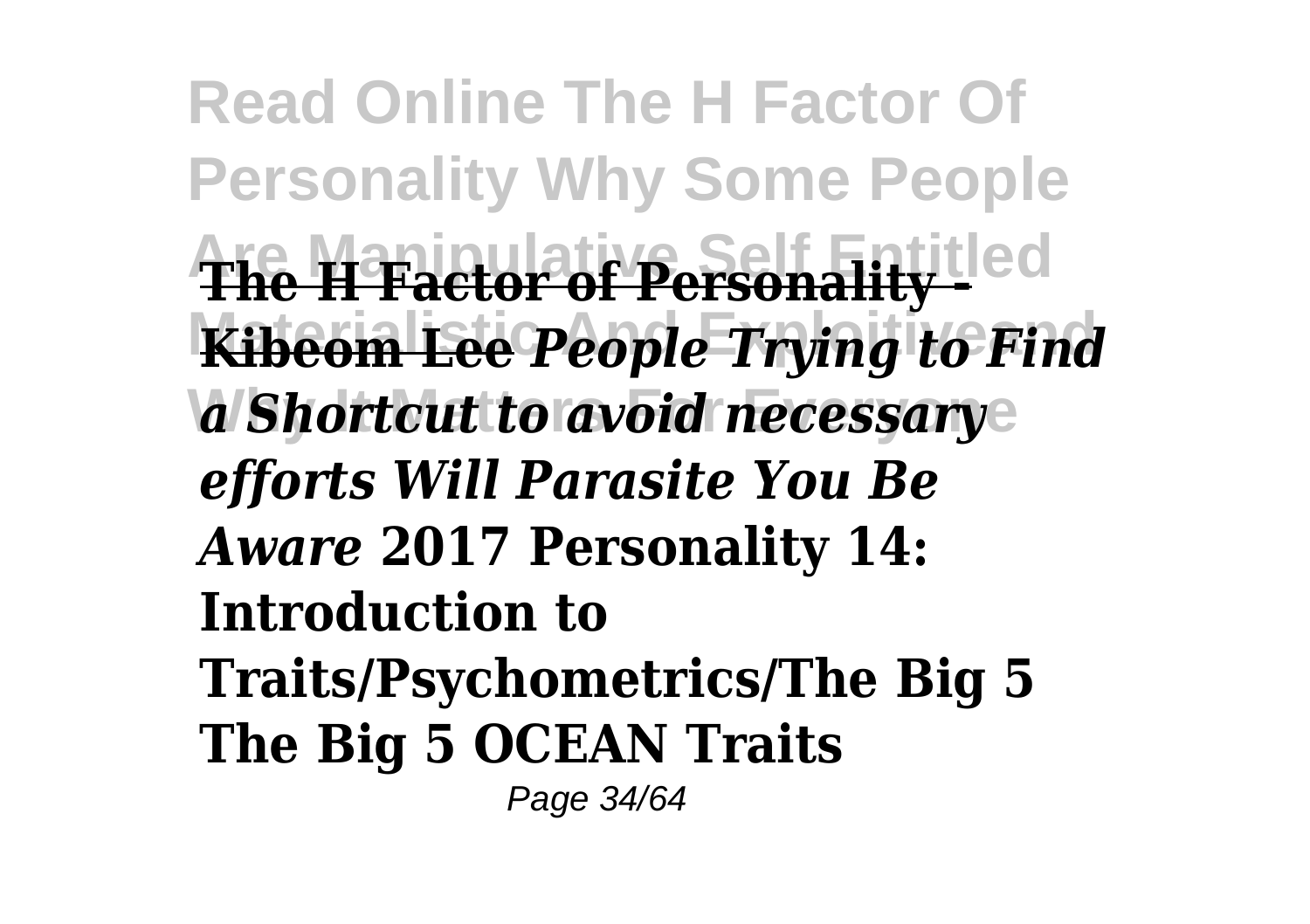**Read Online The H Factor Of Personality Why Some People Are Manipulative Self Entitled Explained - Personality Quizzes** HEXACO Personality Factor<sup>eand</sup> **Why It Matters For Everyone** *Honesty and Humility Explained* **Grit: the power of passion and perseverance | Angela Lee Duckworth THE H FACTOR PART 1 The H Factor Easy ways to overcome the "H factor" The Big** Page 35/64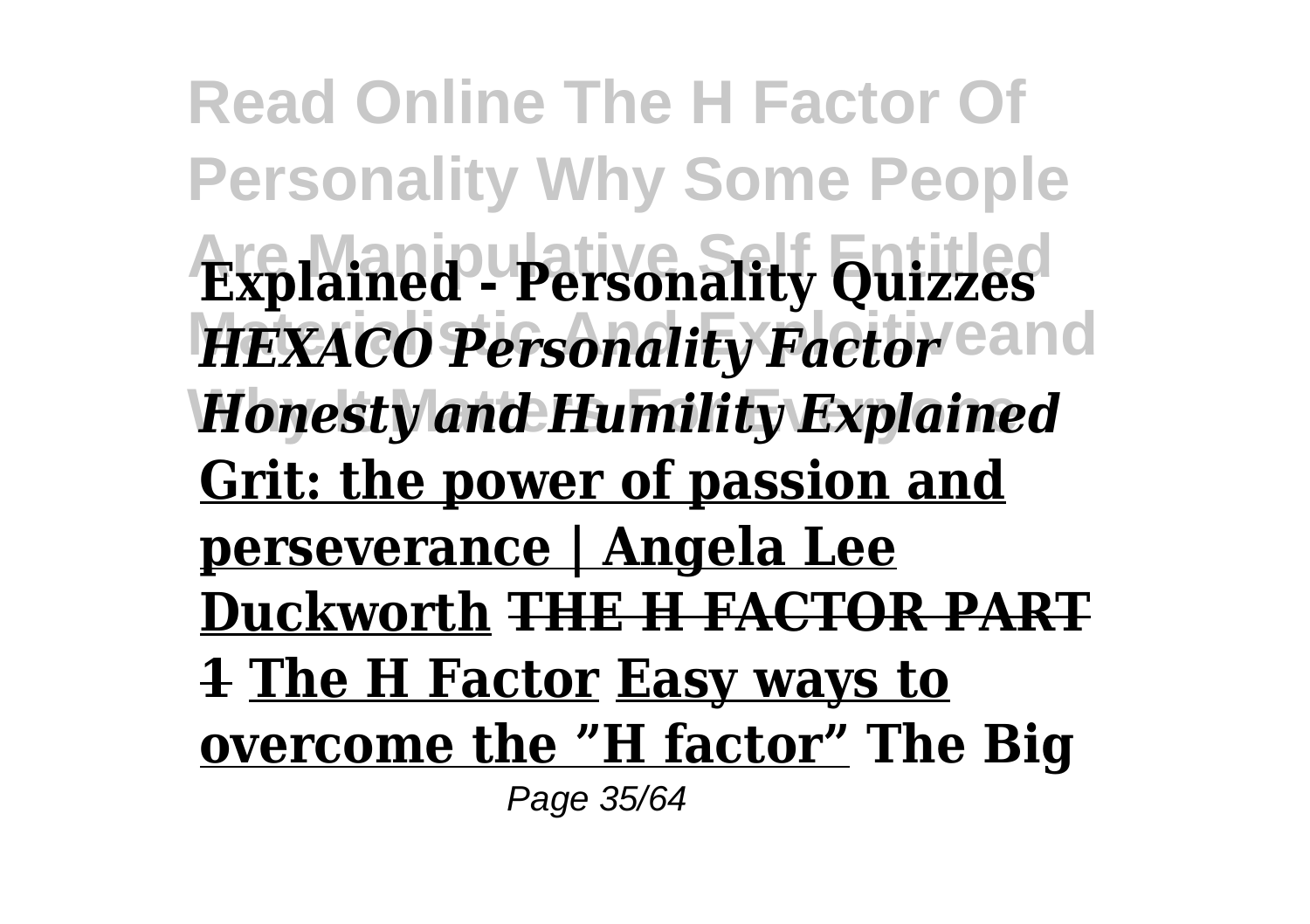**Read Online The H Factor Of Personality Why Some People Are Manipulative Self Entitled 5 Personality Traits - Jordan** Peterson 2017 Personality 09:11d *Freud and the Dynamic***eryone** *Unconscious The H Factor The H Factor by Matt Bird* **Handling H Factor** *Understand your HEXACO PERSONALITY TEST results - how to interpret your HEXACO results* Page 36/64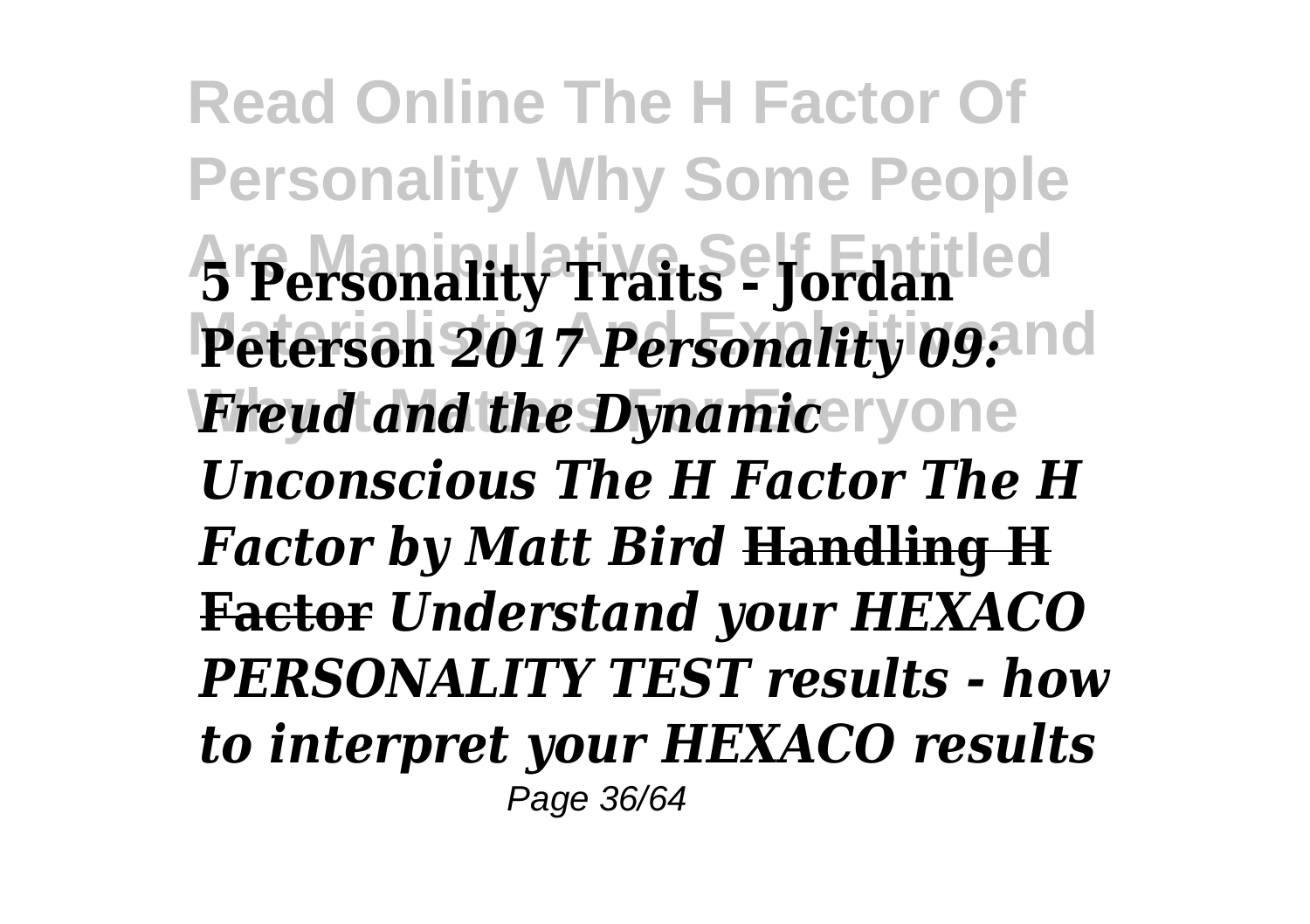**Read Online The H Factor Of Personality Why Some People Are Manipulative Self Entitled** *Trait Theory - History of Personality Psychology* Is your<sup>nd</sup> personality pre-determined?<sup>1e</sup> **Biological Theory of Personality Improve Your Life Using Psychology What is Personality? - Personality Psychology Speech Therapy: The 'h' factor The H** Page 37/64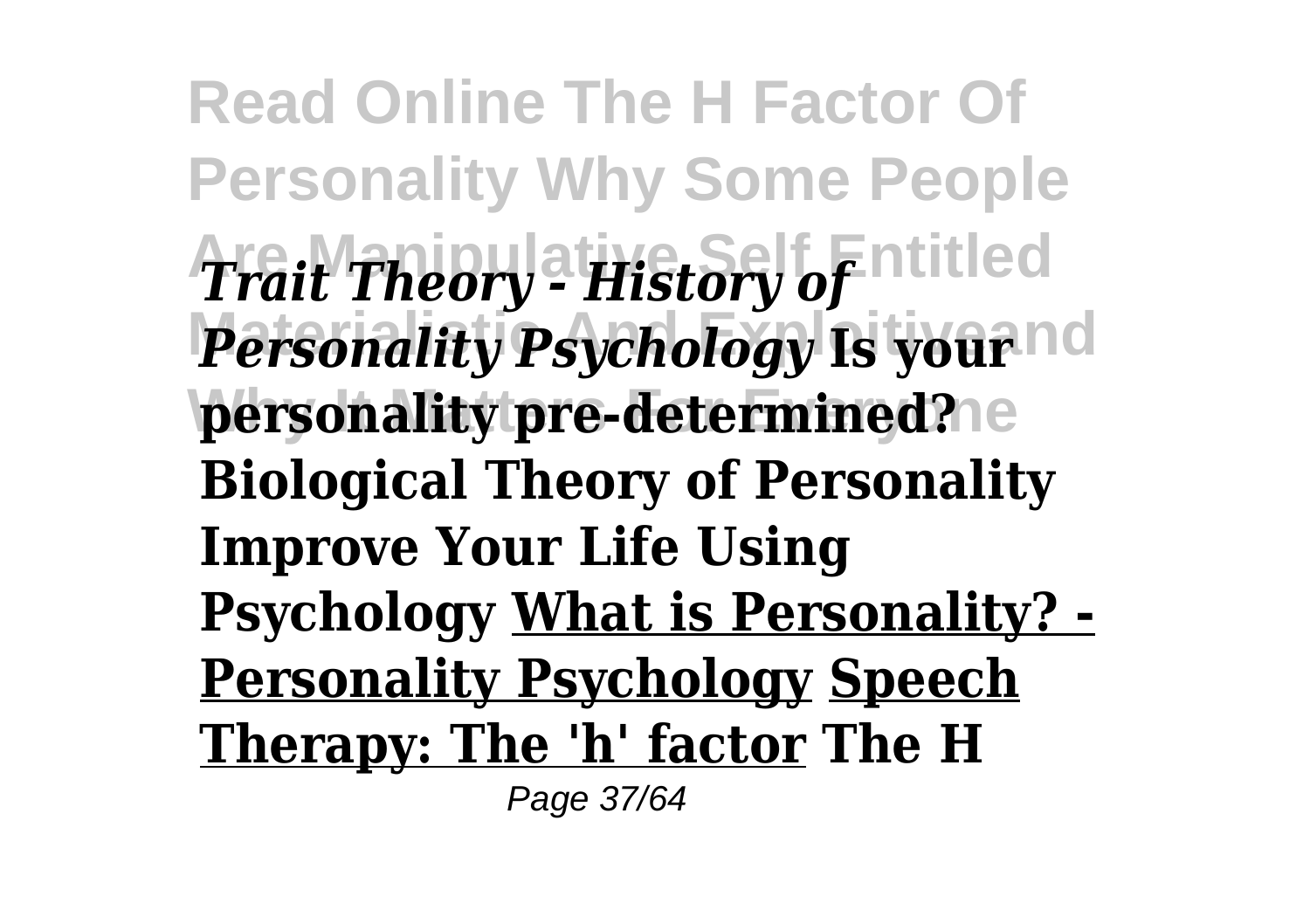**Read Online The H Factor Of Personality Why Some People factor Of Personality** Fentitled **Materialistic And Exploitiveand The "H" in the H factor stands for Why It Matters For Everyone "Honesty-Humility," one of the six basic dimensions of the human personality. It isn't intuitively obvious that traits of honesty and humility go hand in hand, and until very recently the** Page 38/64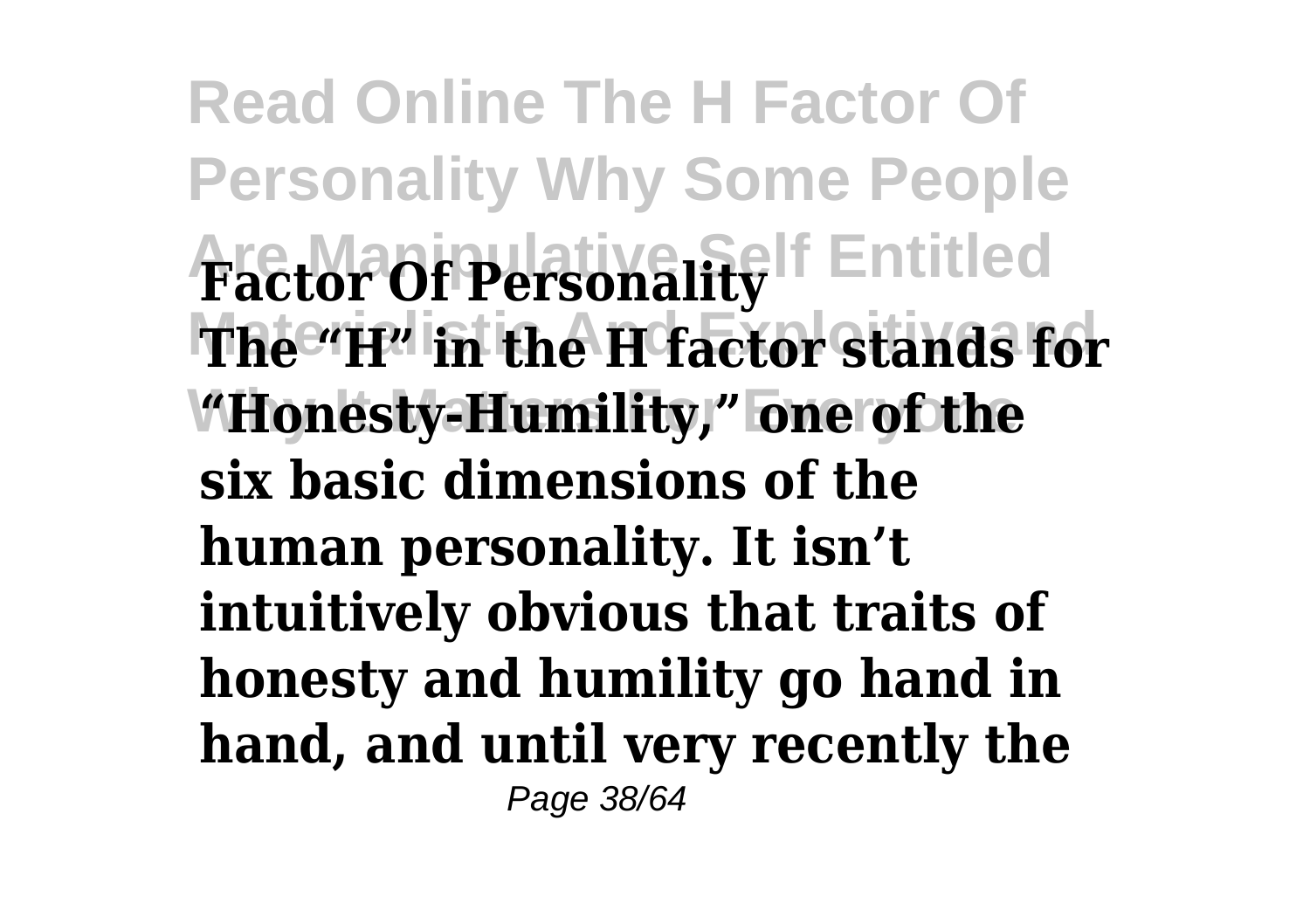**Read Online The H Factor Of Personality Why Some People Are Manipulative Self Entitled H factor hadn't been recognized as a basic dimension of** oiliveand **personality**ters For Everyone

**The H Factor of Personality: Why Some People are ... The "H" in the H factor stands for "Honesty-Humility," and it's one** Page 39/64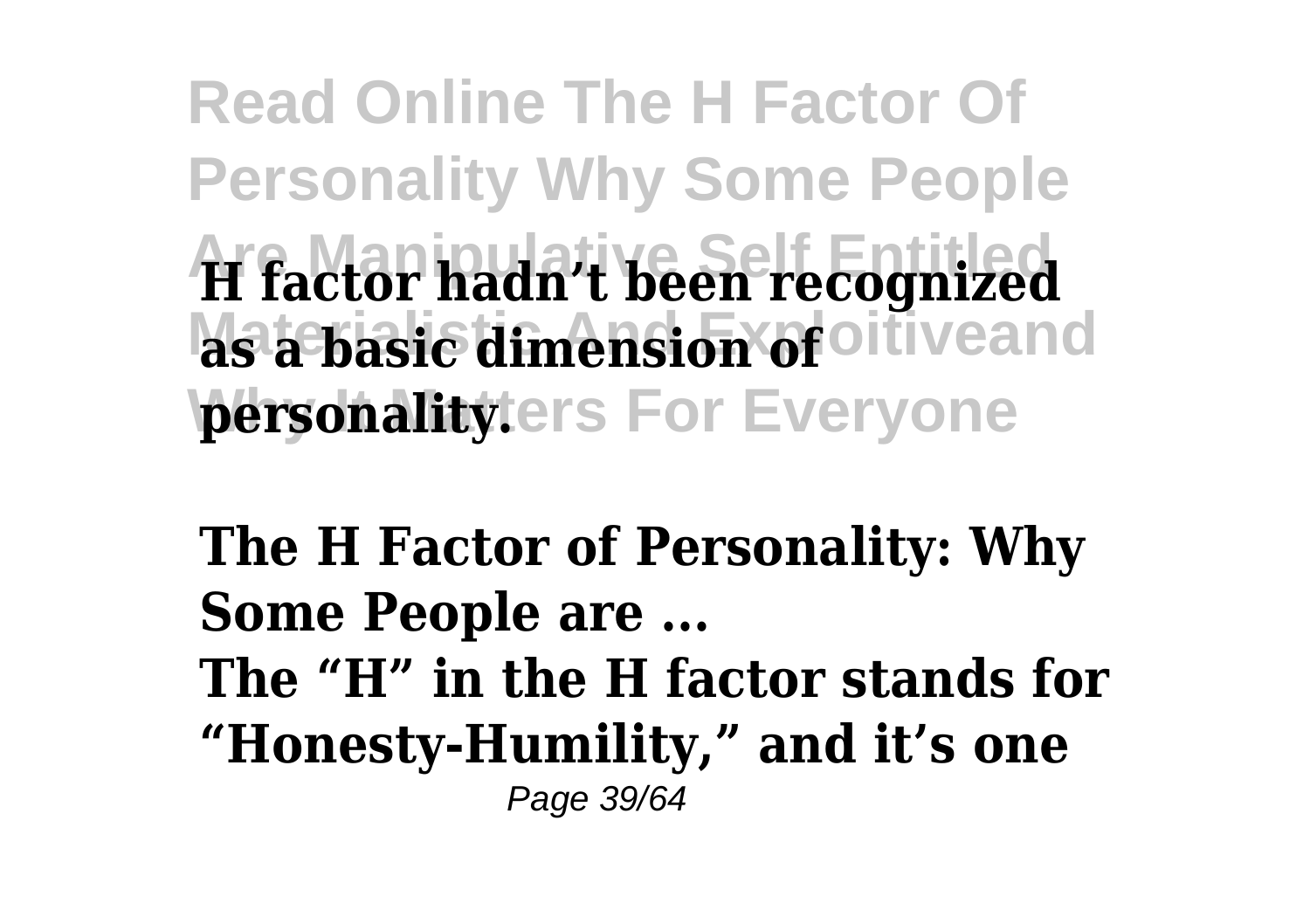**Read Online The H Factor Of Personality Why Some People Are Manipulative Self Entitled of only six basic dimensions of Materialistic And Exploitiveand personality. People who have high levels of H are sincere and one modest; people who have low levels are deceitful and pretentious.**

**The H Factor of Personality: Why** Page 40/64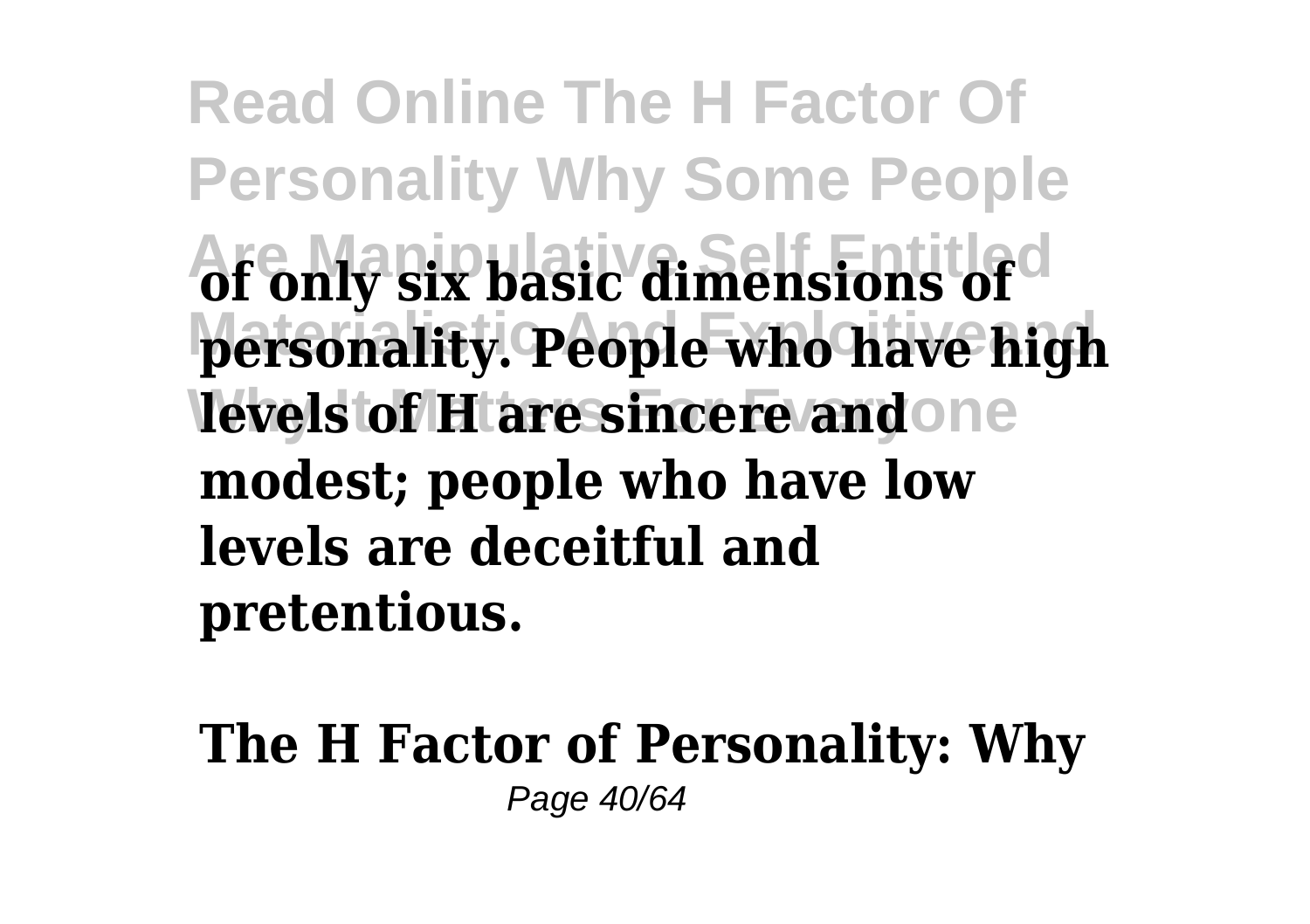**Read Online The H Factor Of Personality Why Some People Some People Are ...** Self Entitled **The H Factor of Personality eand Why It Matters For Everyone Honesty/Humility (H): sincerity, fairness, modesty, greedavoidance versus insincere, unfair, immodest, greedy Emotionality (E): emotional, oversensitive, sentimental,** Page 41/64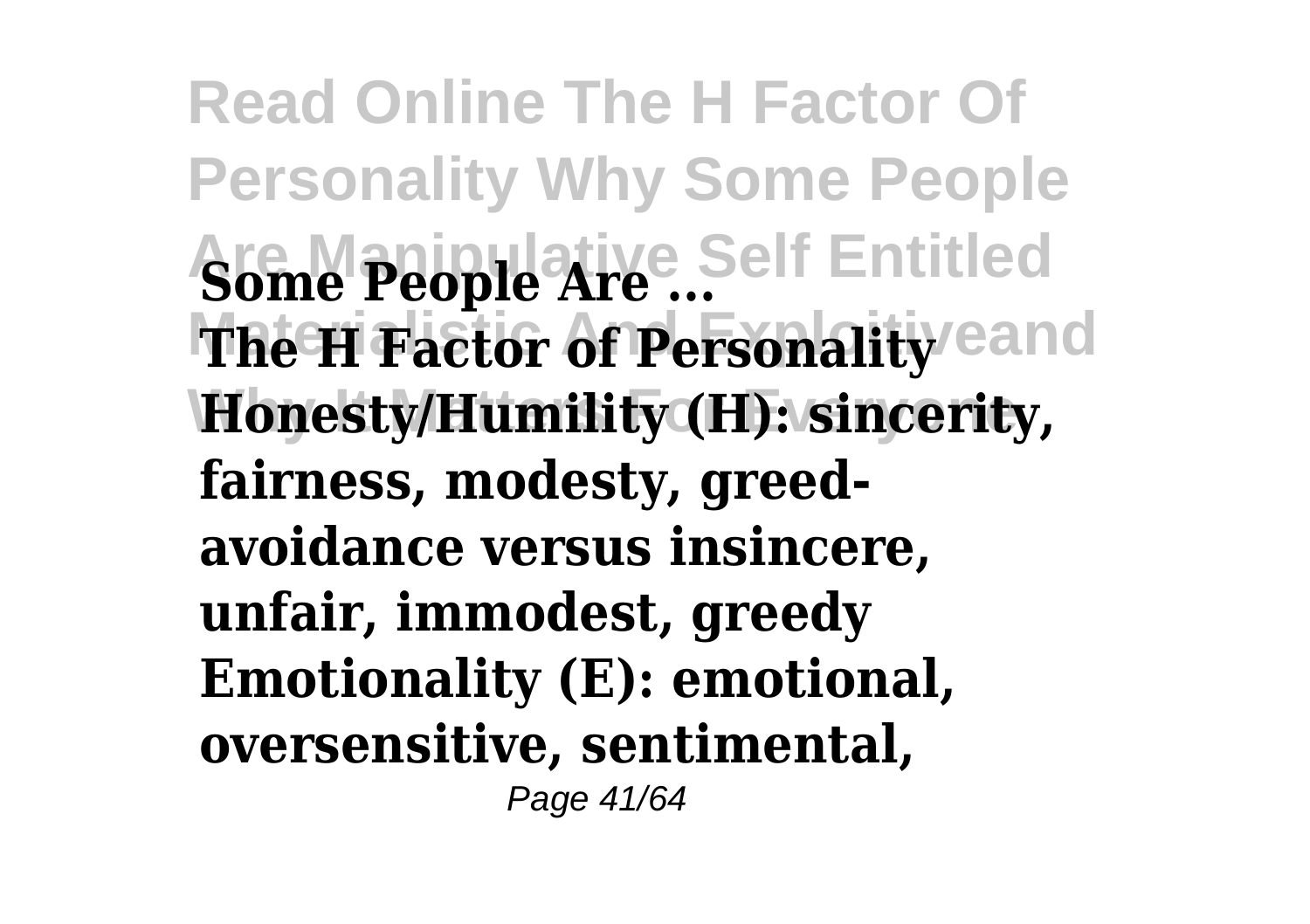**Read Online The H Factor Of Personality Why Some People Are Manipulative Self Entitled fearful, anxious, vulnerable versus brave, tough, xploitiveand** independent,r.s Extraversion (X): **outgoing, lively, ...**

## **The H Factor of Personality - SMMA Download The H Factor Of** Page 42/64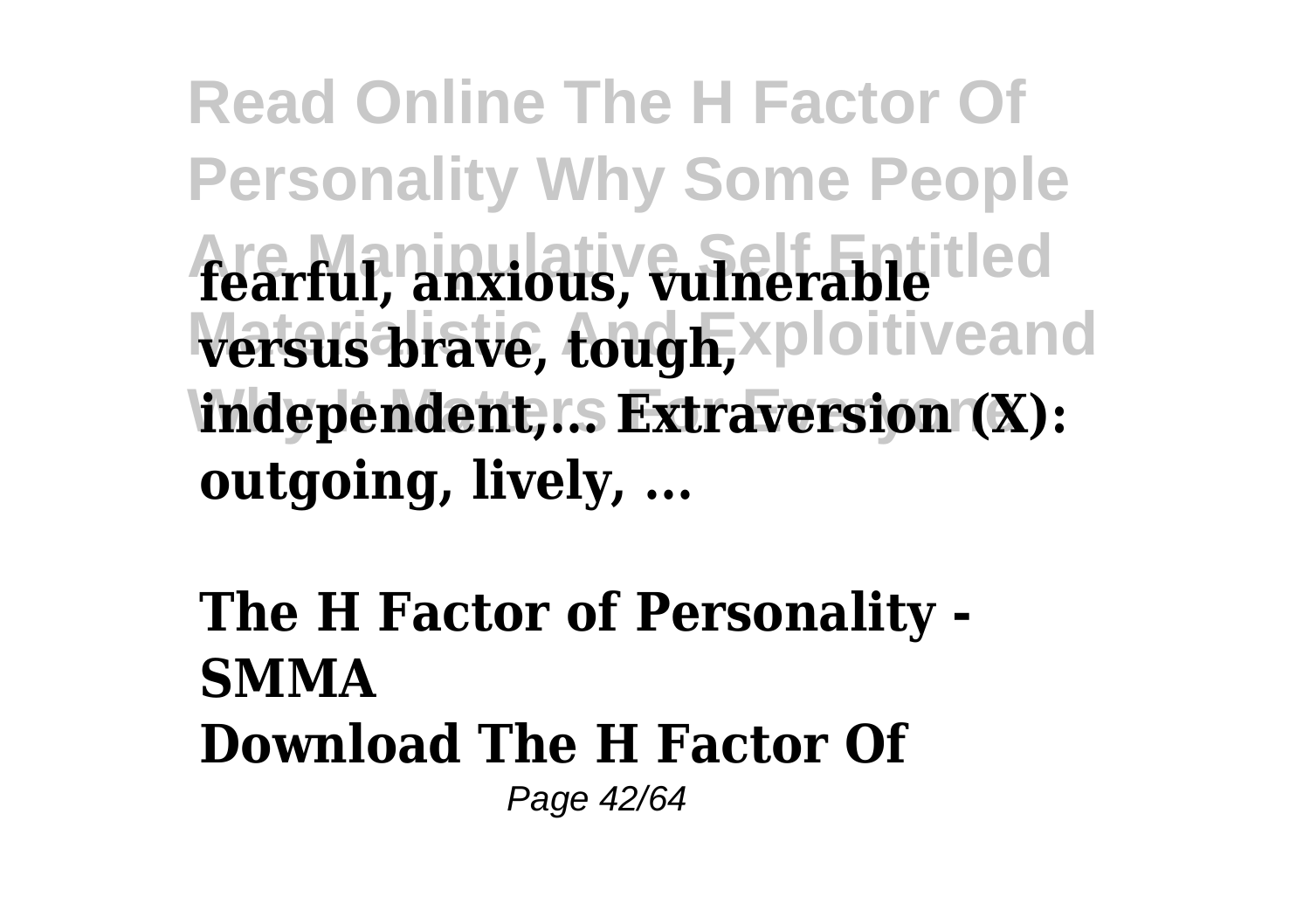**Read Online The H Factor Of Personality Why Some People Are Manipulative Self Entitled Personality books, The "H" in the** H factor stands for "Honesty-and **Why It Matters For Everyone Humility," one of the six basic dimensions of the human personality. People who have high levels of H are sincere and modest; people who have low levels are deceitful and**

Page 43/64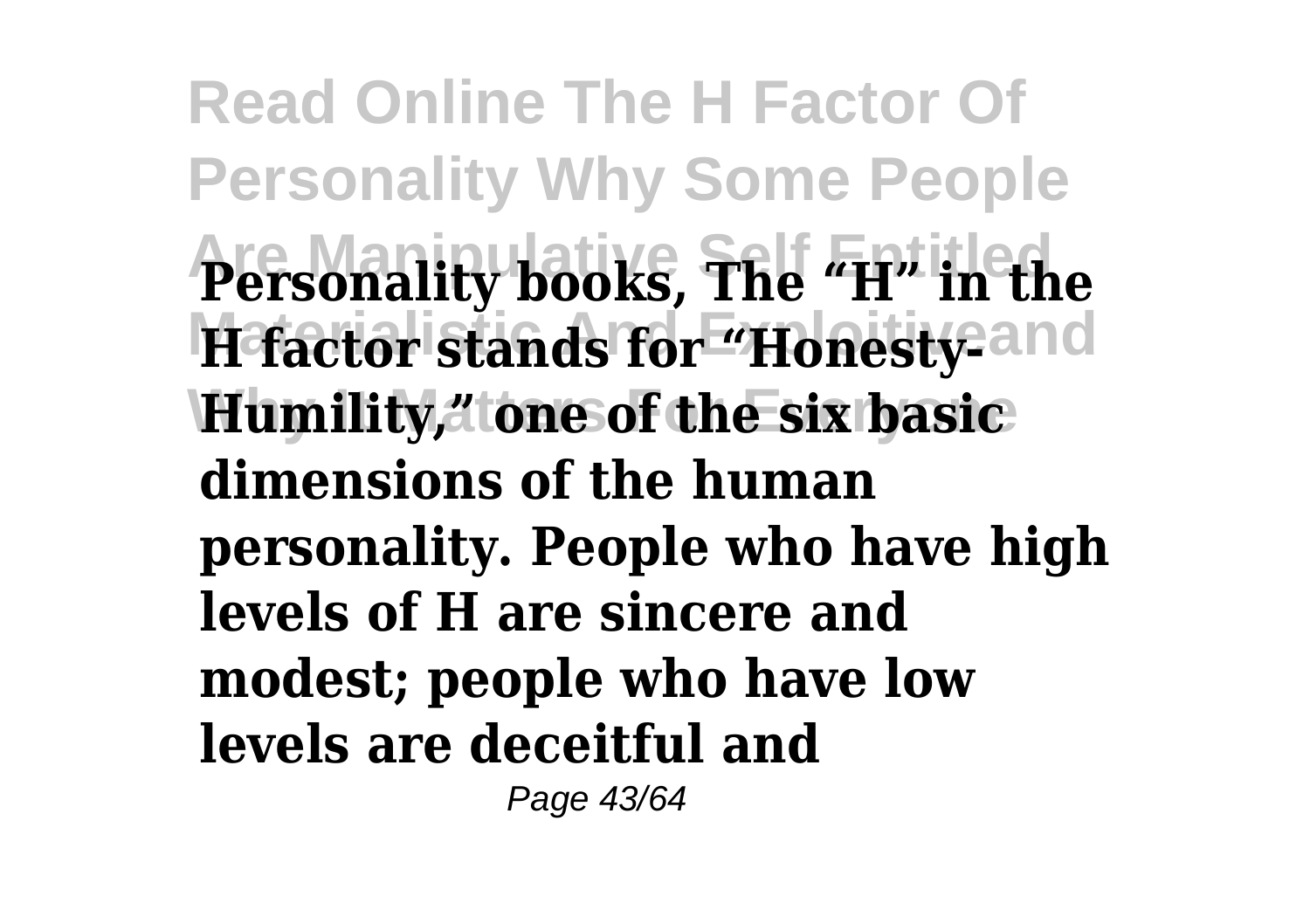**Read Online The H Factor Of Personality Why Some People Are Manipulative Self Entitled pretentious. It isn't intuitively obvious that traits of honesty and** humility go hand in hand, and **until very recently the H factor hadn't been recognized as a basic dimension of personality.**

#### **[PDF] The H Factor Of** Page 44/64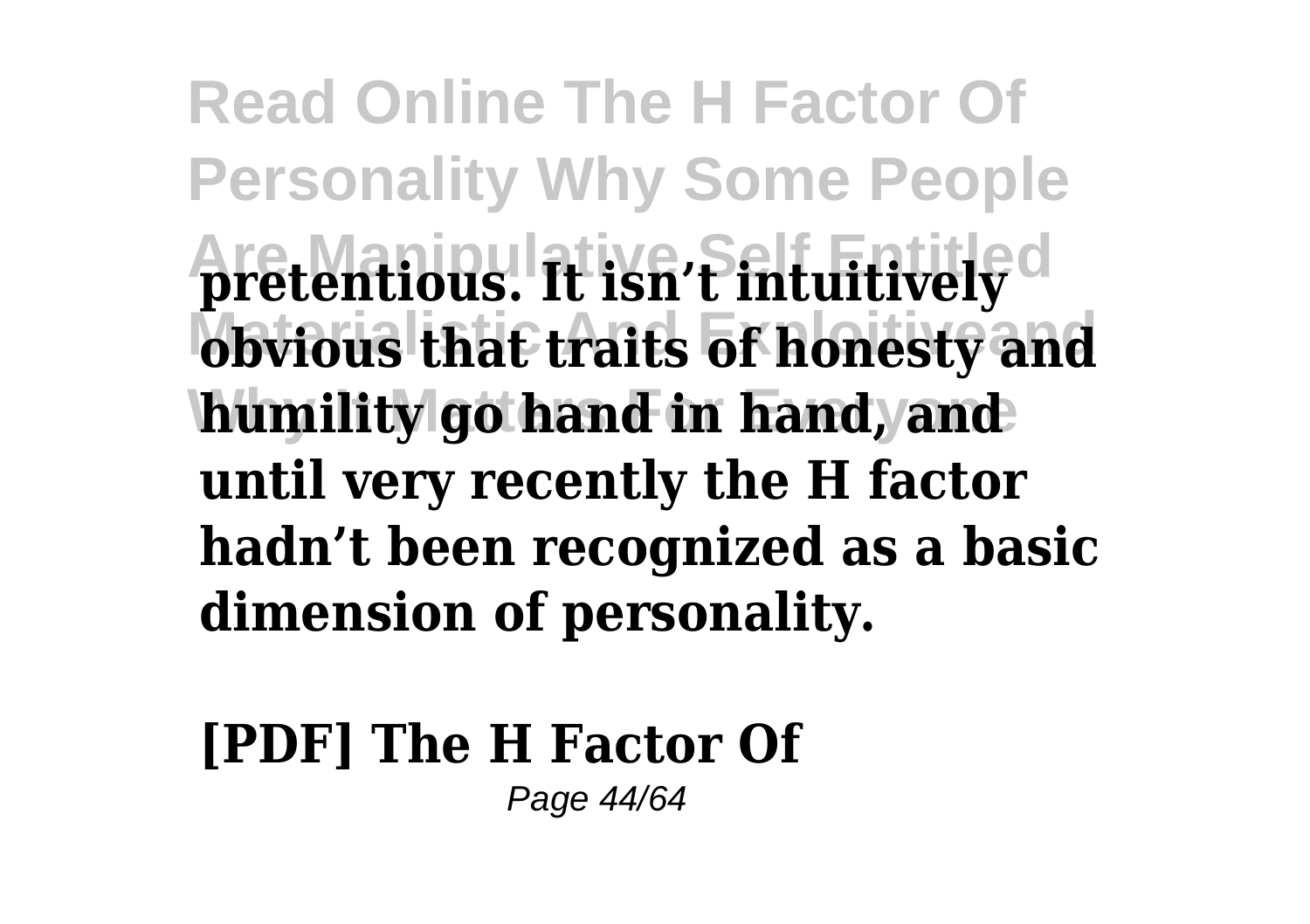**Read Online The H Factor Of Personality Why Some People Are Manipulative Self Entitled Personality Full Download-BOOK Materialistic And Exploitiveand The "H" in the H factor stands for Why It Matters For Everyone "Honesty-Humility," one of the six basic dimensions of the human personality. It isn't intuitively obvious that traits of honesty and humility go hand in hand, and until very recently the** Page 45/64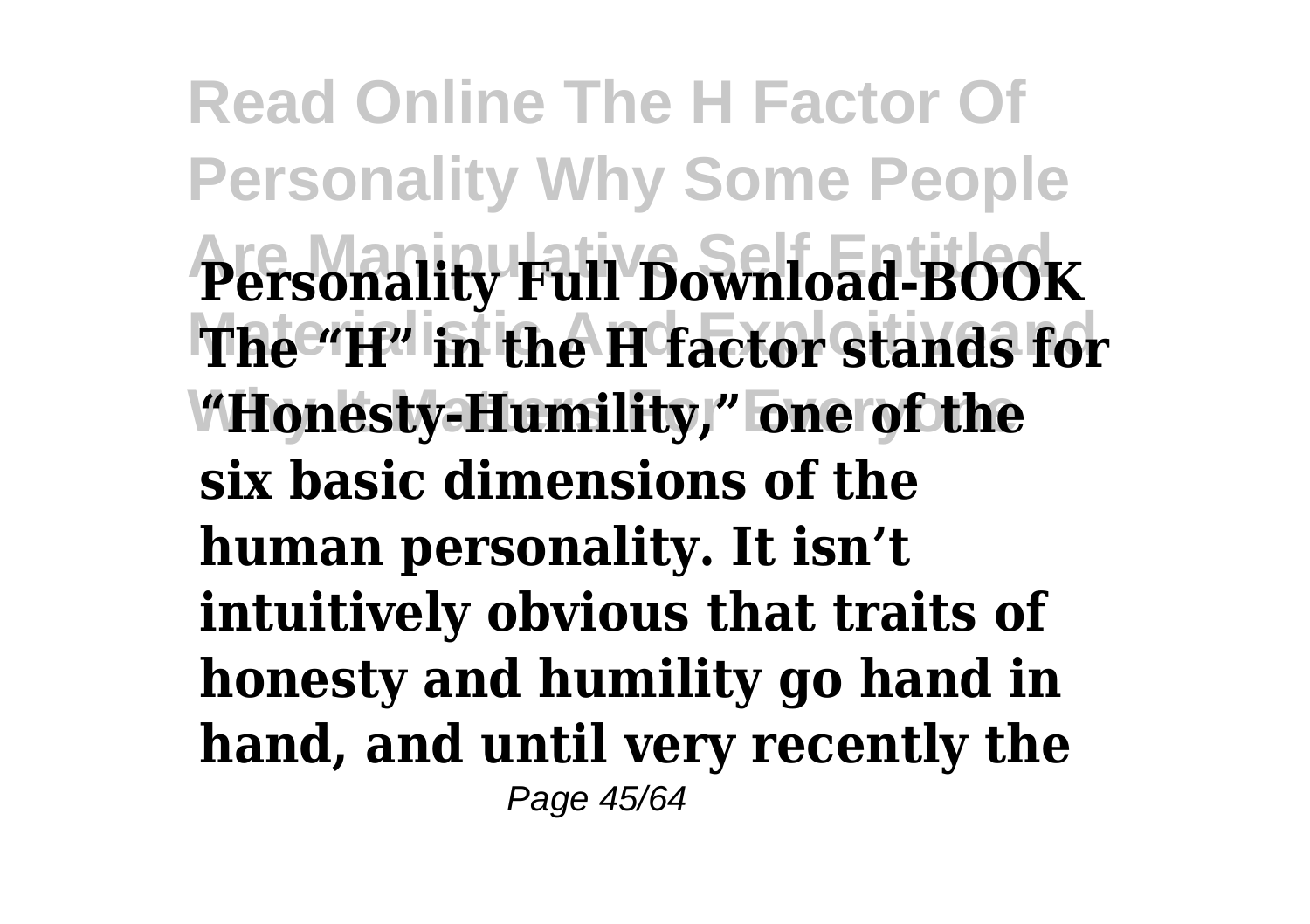**Read Online The H Factor Of Personality Why Some People Are Manipulative Self Entitled H factor hadn't been recognized as a basic dimension of** oiliveand **personality**ters For Everyone

**The H Factor of Personality – WLU Press the h factor of personality why some people are manipulative** Page 46/64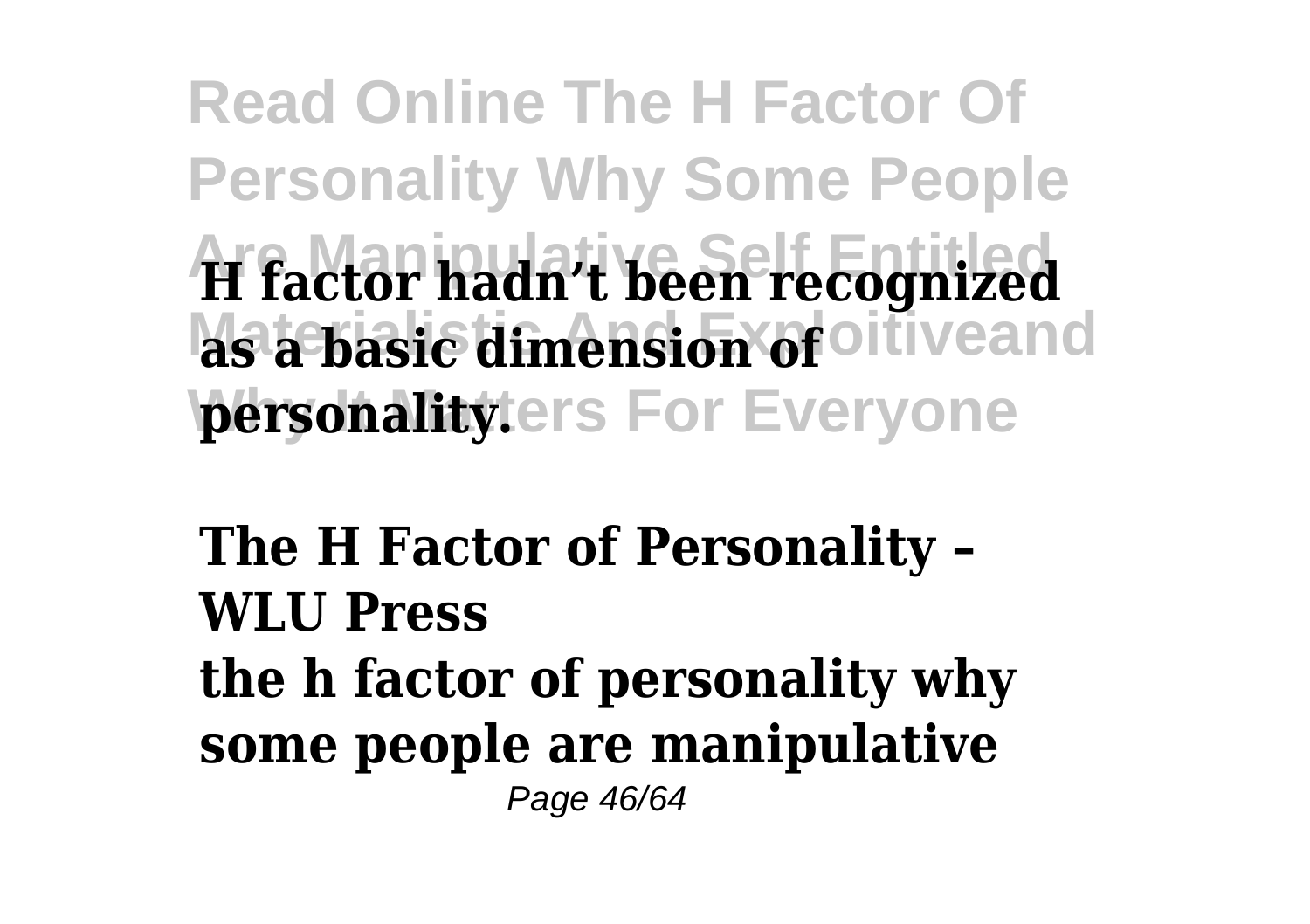**Read Online The H Factor Of Personality Why Some People Are Manipulative Self Entitled self entitled materialistic and** exploitive and why it matters for **Why It Matters For Everyone everyone Oct 04, 2020 Posted By C. S. Lewis Ltd TEXT ID a1359f788 Online PDF Ebook Epub Library**

**The H Factor Of Personality Why** Page 47/64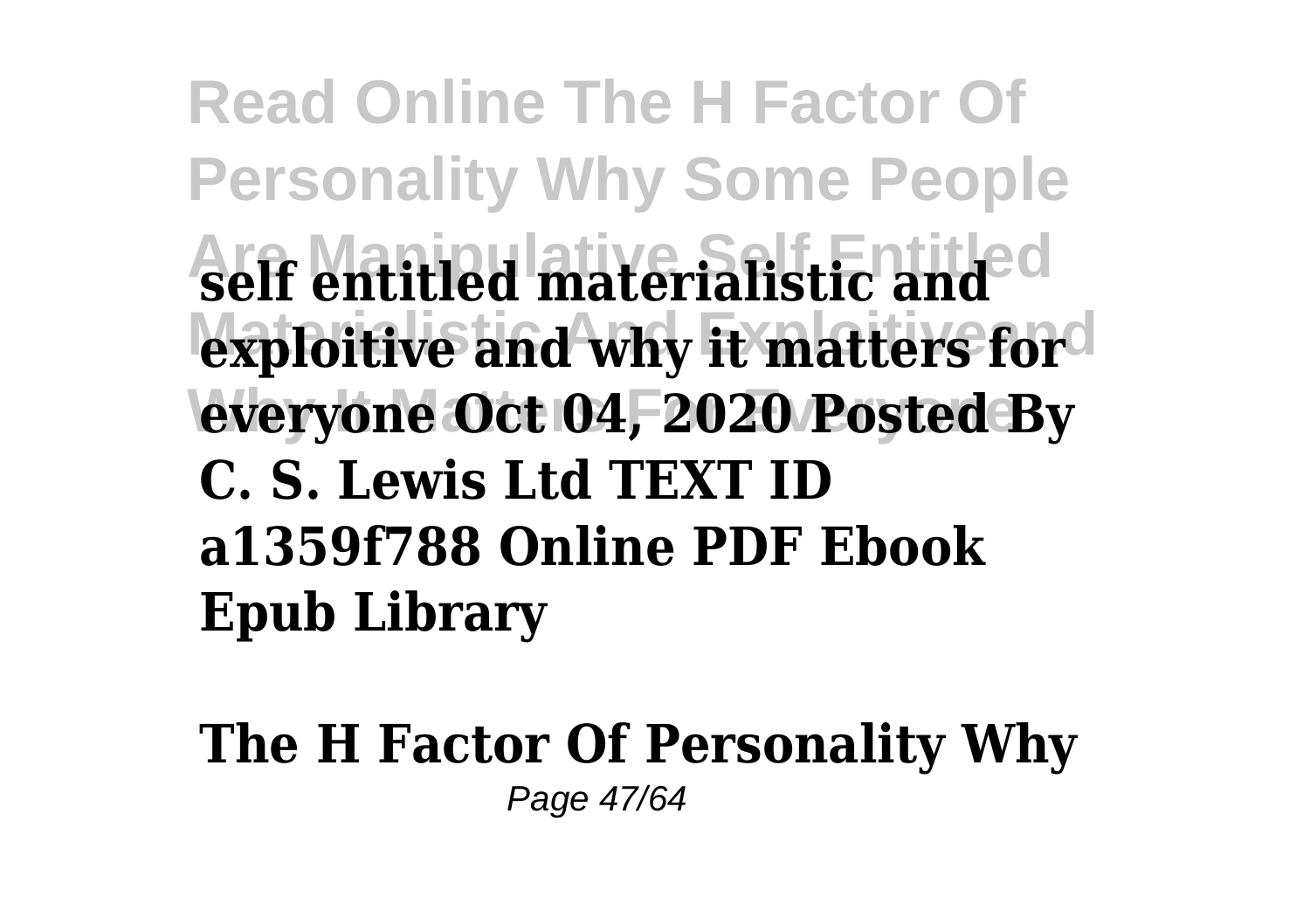**Read Online The H Factor Of Personality Why Some People Some People Are ...** Self Entitled **The six factors, their facets, and**d the personality-descriptiveone **adjectives that typically belong to these six groups are as follows: Honesty-Humility (H): Facets: Sincerity, Fairness, Greed Avoidance, Modesty Adjectives:** Page 48/64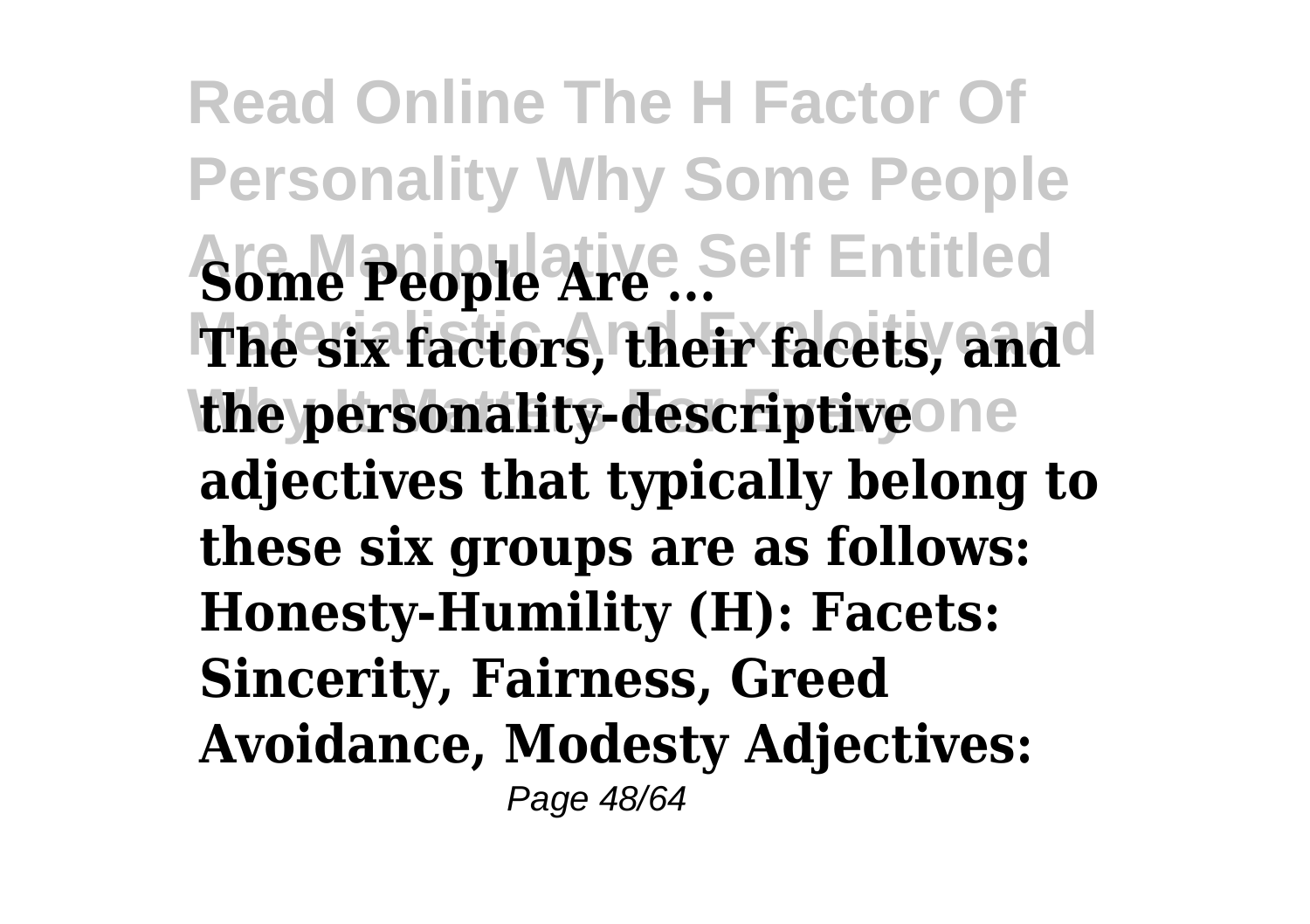**Read Online The H Factor Of Personality Why Some People Aincere, honest, faithful,... Materialistic And Exploitiveand Facets: Sincerity, Fairness, Greed Avoidance, ters For Everyone** 

**HEXACO model of personality structure - Wikipedia The "H" in the H factor stands for "Honesty-Humility," one of the** Page 49/64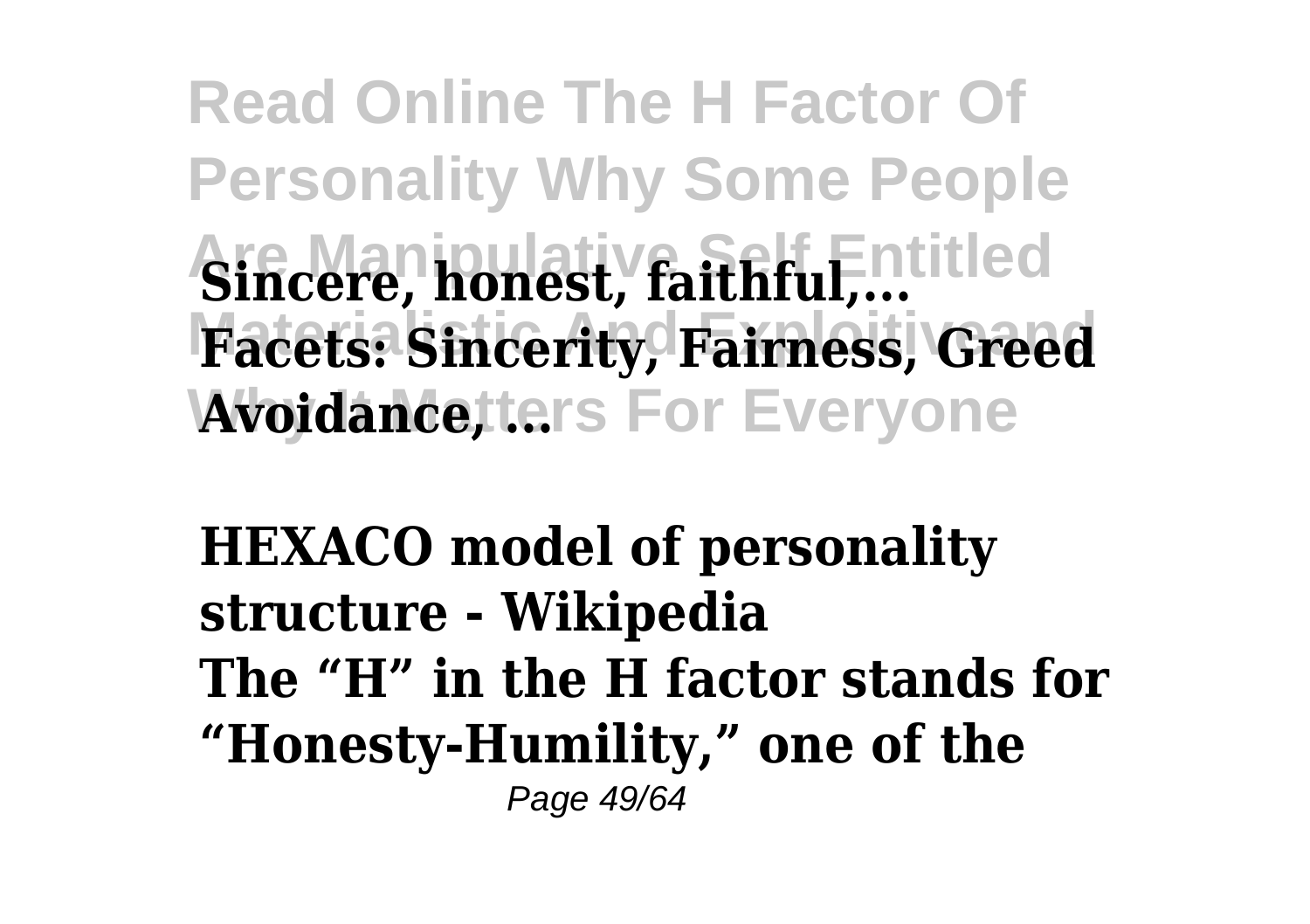**Read Online The H Factor Of Personality Why Some People Are Manipulative Self Entitled six basic dimensions of the** human personality. People whold have high levels of **H** are sincere **and modest; people who have ...**

**The H factor of personality: Why some people are ... The H Factor of Personality** Page 50/64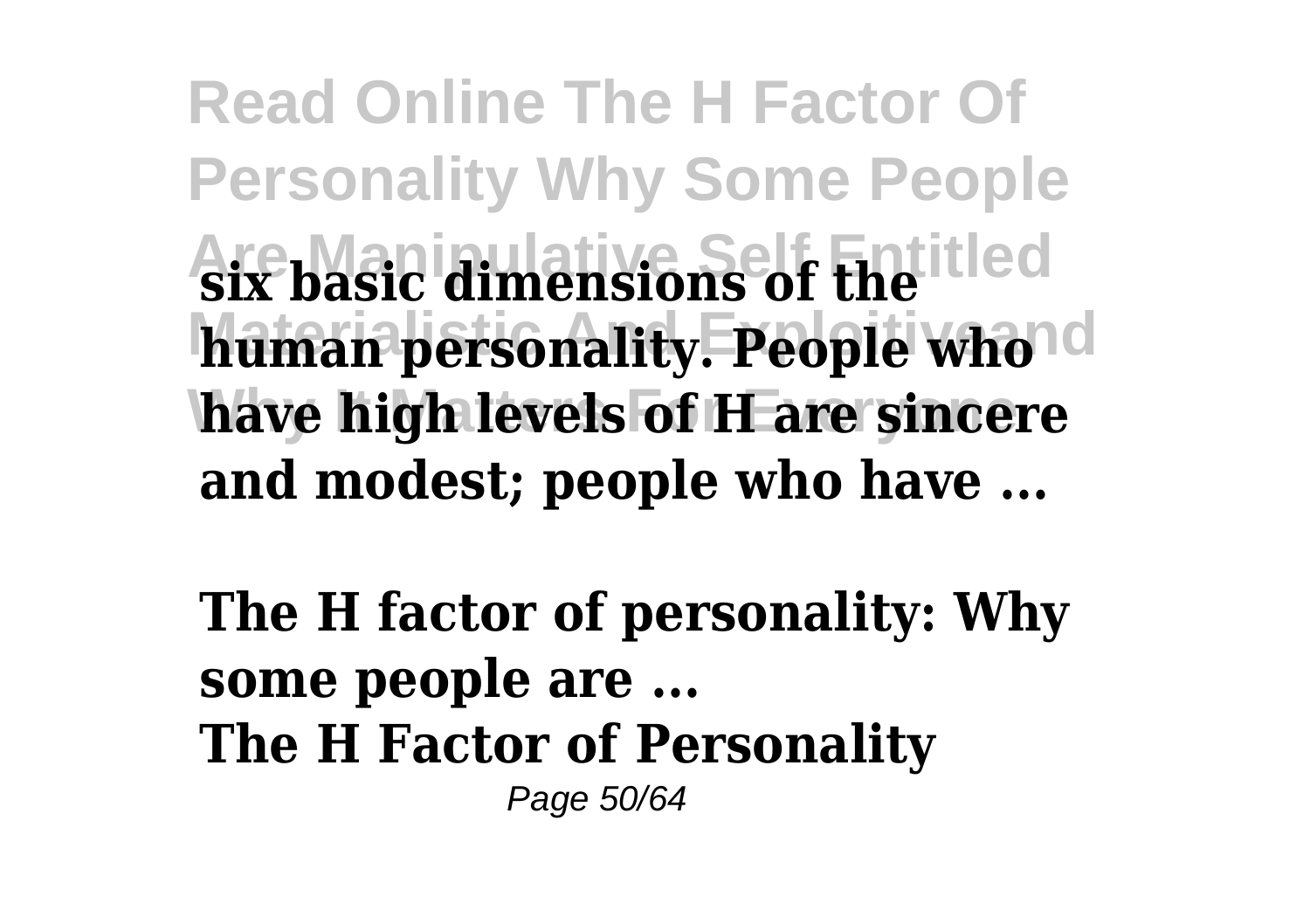**Read Online The H Factor Of Personality Why Some People Are Manipulative Self Entitled explores the importance of the Honesty-Humility (H) dimension of personality in various aspects of people's lives.**

**The HEXACO Personality Inventory - Revised The "H" in the H factor stands for** Page 51/64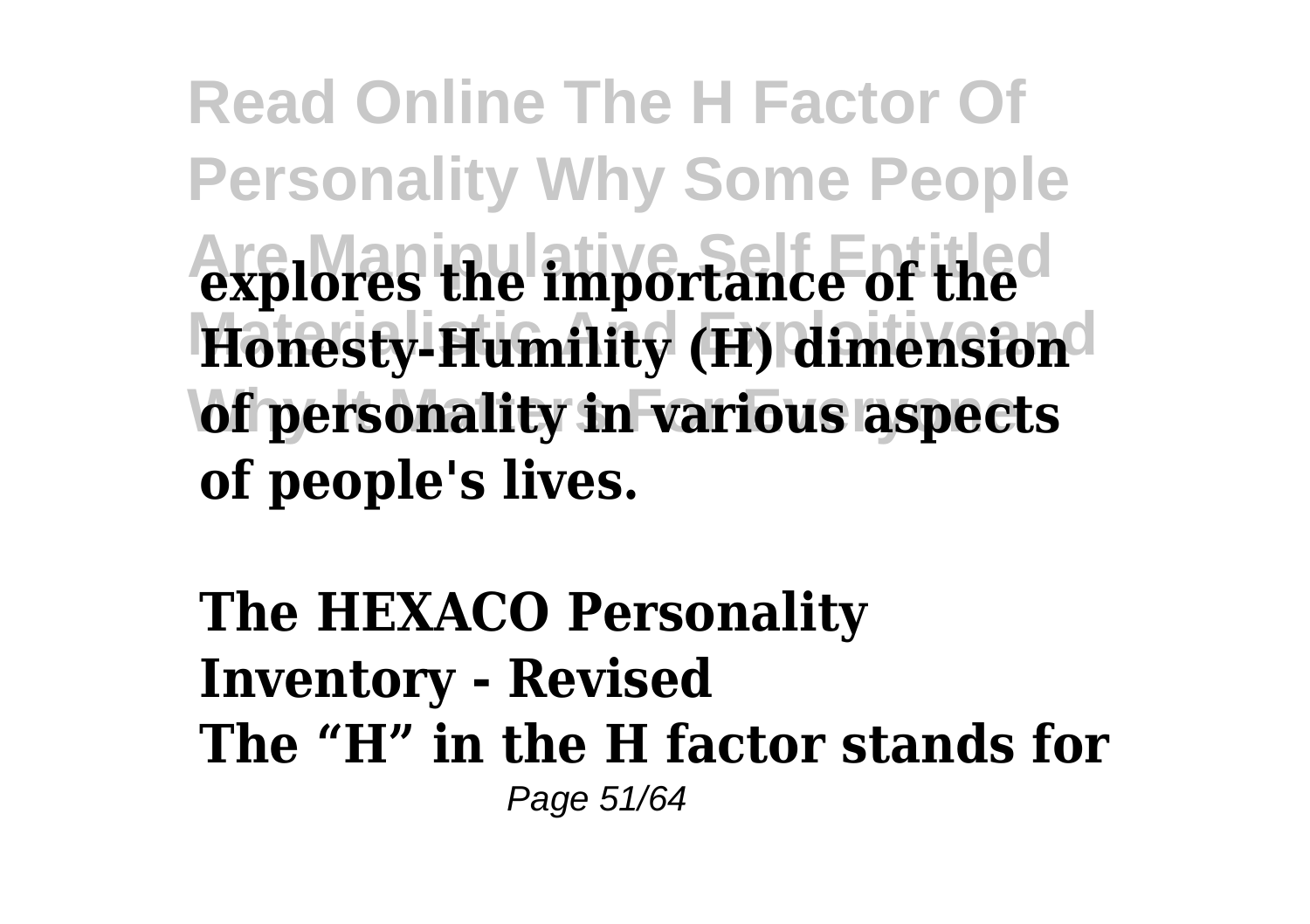**Read Online The H Factor Of Personality Why Some People Are Manipulative Self Entitled "Honesty-Humility," one of the six basic dimensions of the veand human personality. People who have high levels of H are sincere and modest; people who have low levels are deceitful and pretentious. It isn't intuitively obvious that traits of honesty and** Page 52/64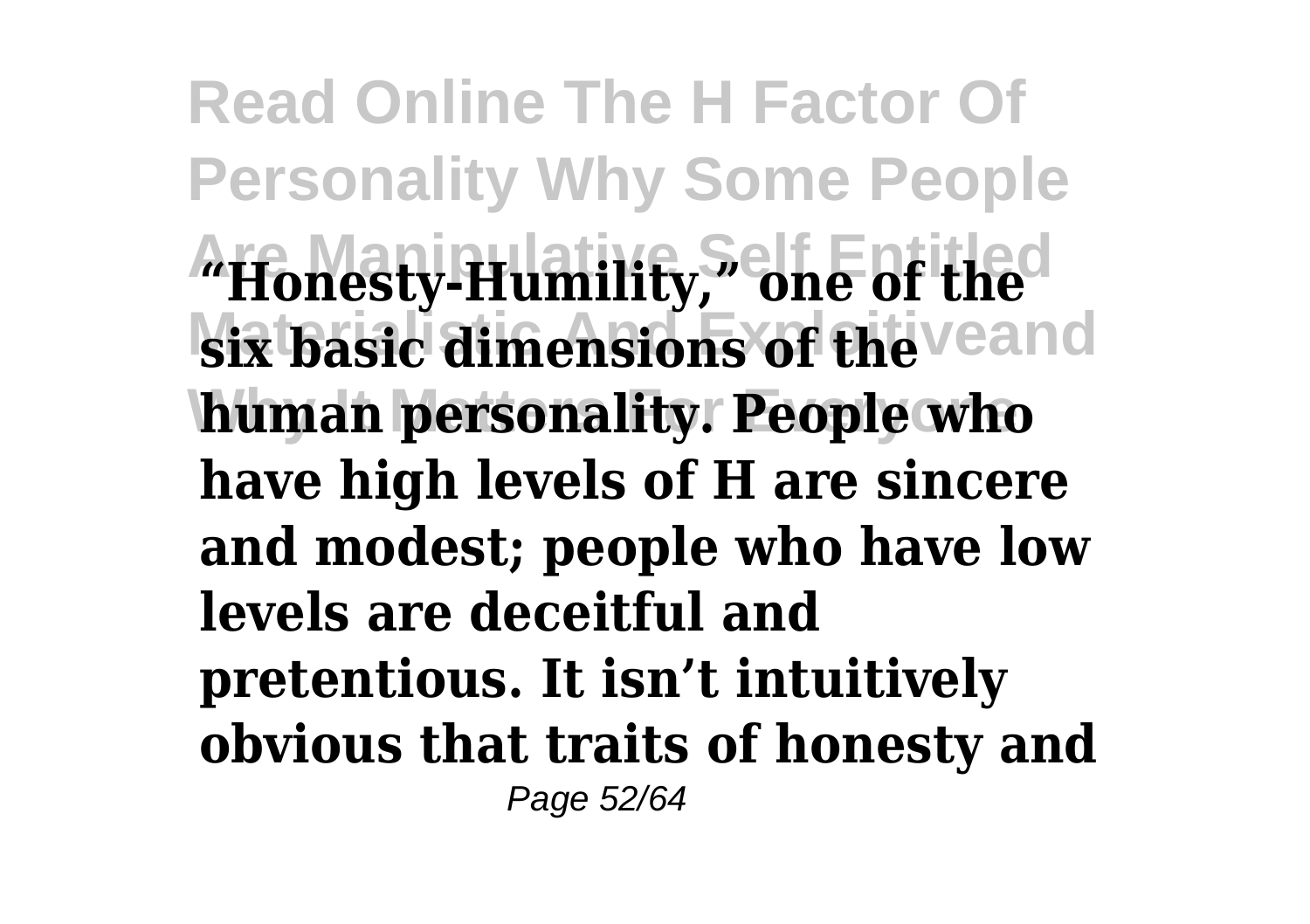**Read Online The H Factor Of Personality Why Some People Are Manipulative Self Entitled humility go hand in hand, and until very recently the H factornd Why It Matters For Everyone hadn't been recognized as a basic dimension of personality.**

**Project MUSE - The H Factor of Personality Lee and Ashton provide an** Page 53/64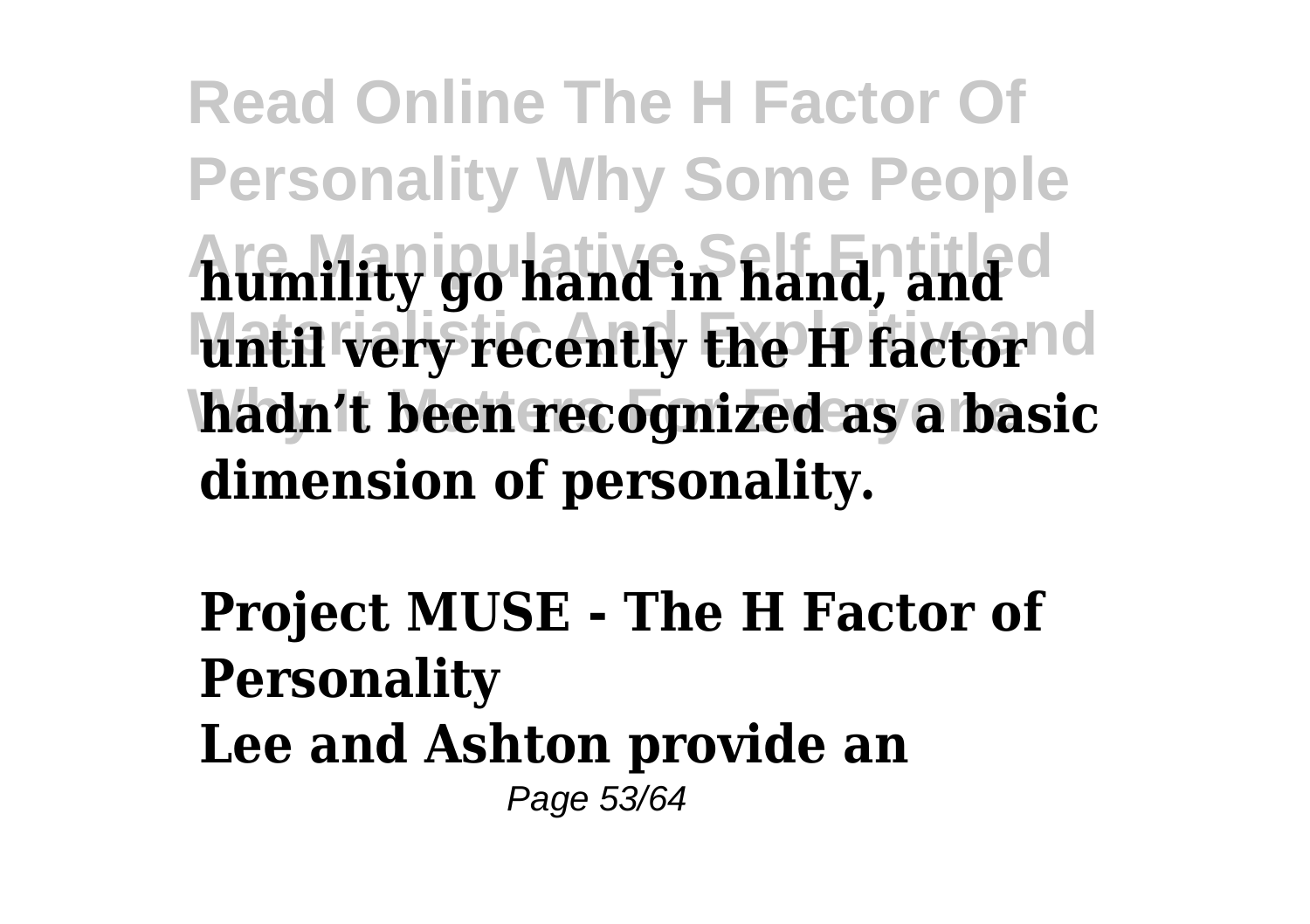**Read Online The H Factor Of Personality Why Some People Are Manipulative Self Entitled essential revision to the "Big 5"** model of personality by oitiveand demonstrating why it was wrong **and describing their correction the 6th H-factor and its implications. The book builds in a logical progression, starting with their discovery of the H-factor** Page 54/64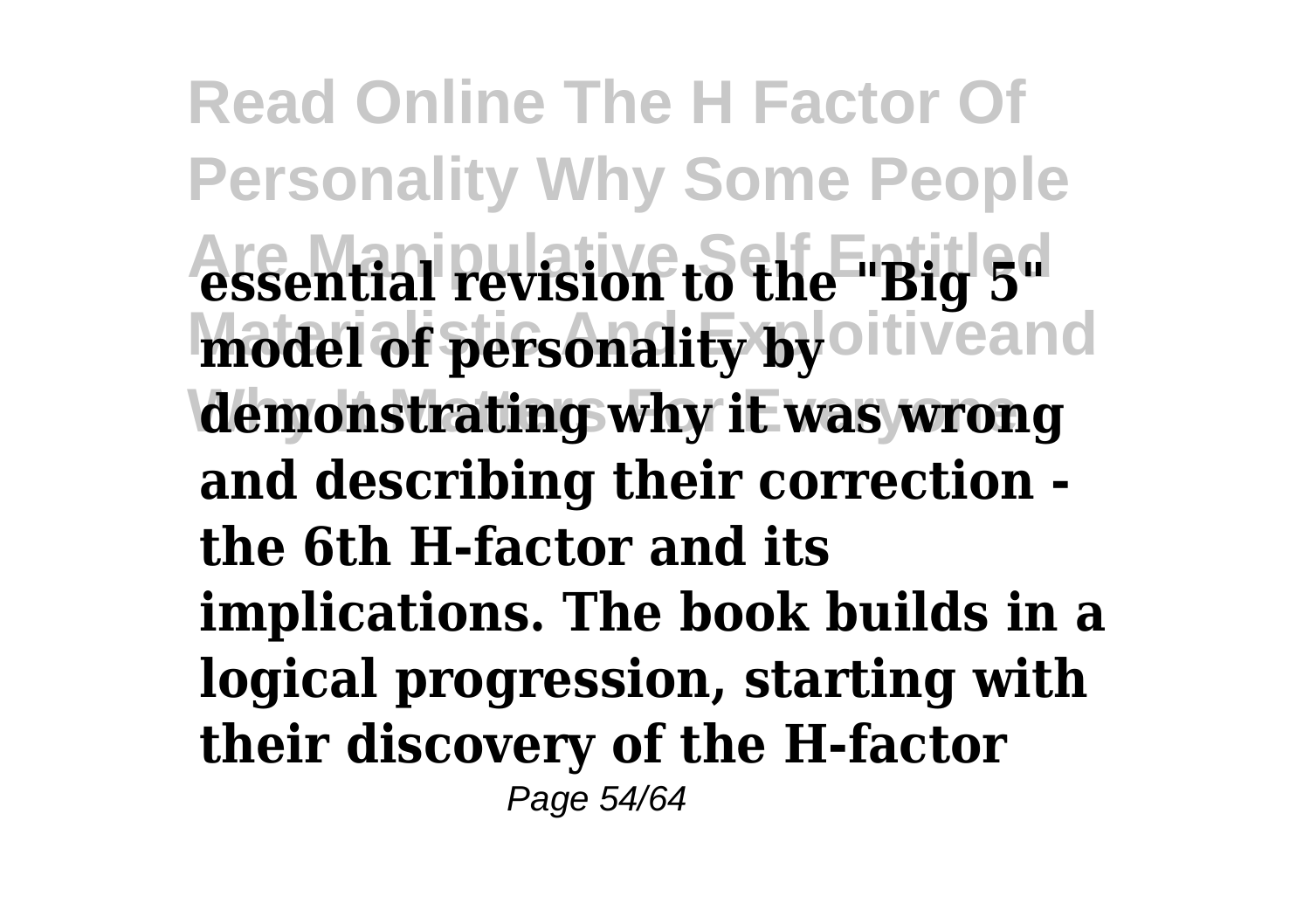**Read Online The H Factor Of Personality Why Some People Are Manipulative Self Entitled and then placing it in the context** of the other 5 to create HEXACO. **Why It Matters For Everyone Amazon.it: The H Factor of Personality: Why Some People ... Everyone familiar with personality research will know the Big 5. However, research has** Page 55/64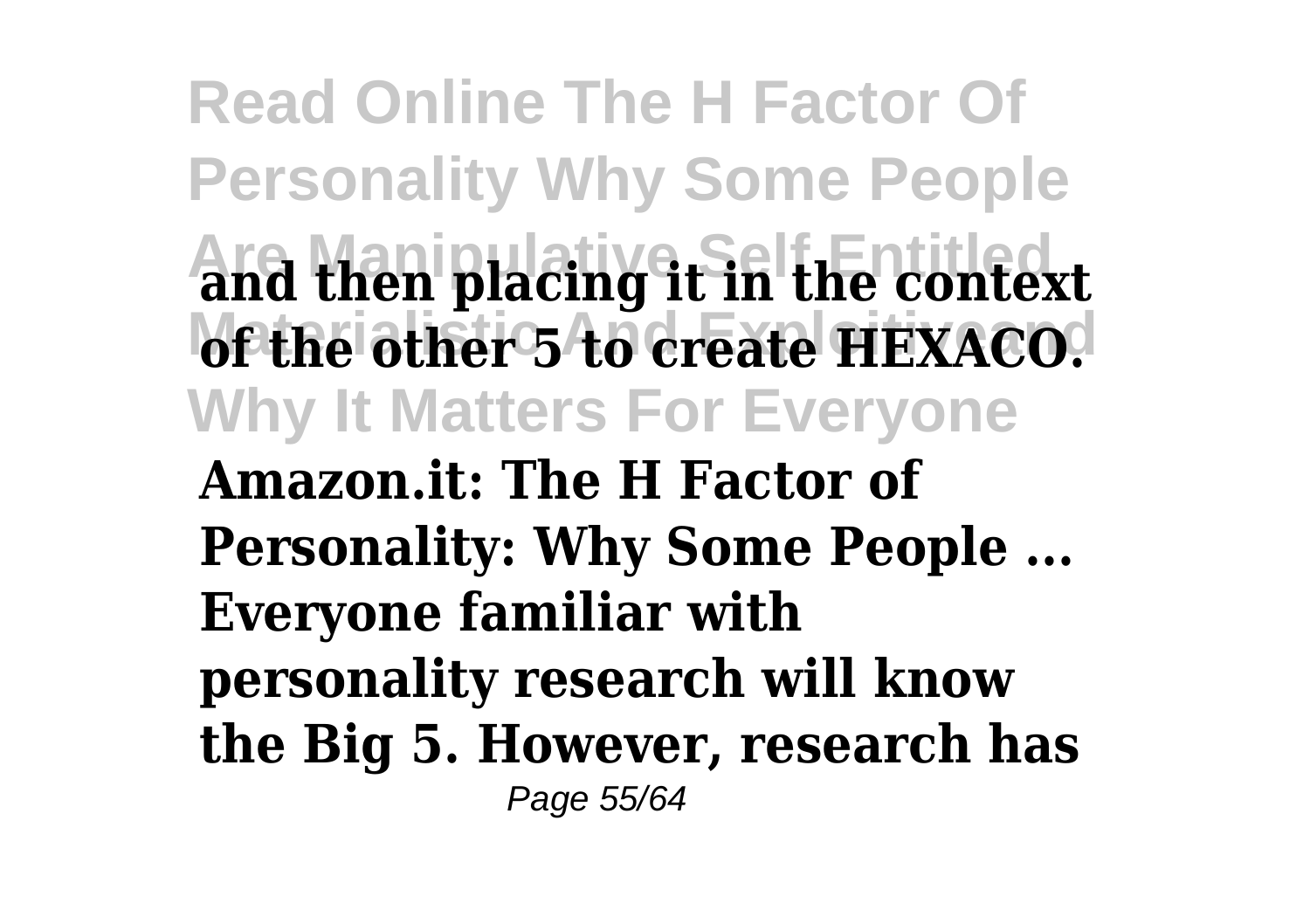**Read Online The H Factor Of Personality Why Some People Are Manipulative Self Entitled actually indicated 6 factors, Materialistic And Exploitiveand discovered by Ashton and Lee, the extra one being the H-factor,** e **standing for Honesty-Humility. Things we associated with sincerity, fairness, modesty, and so forth.**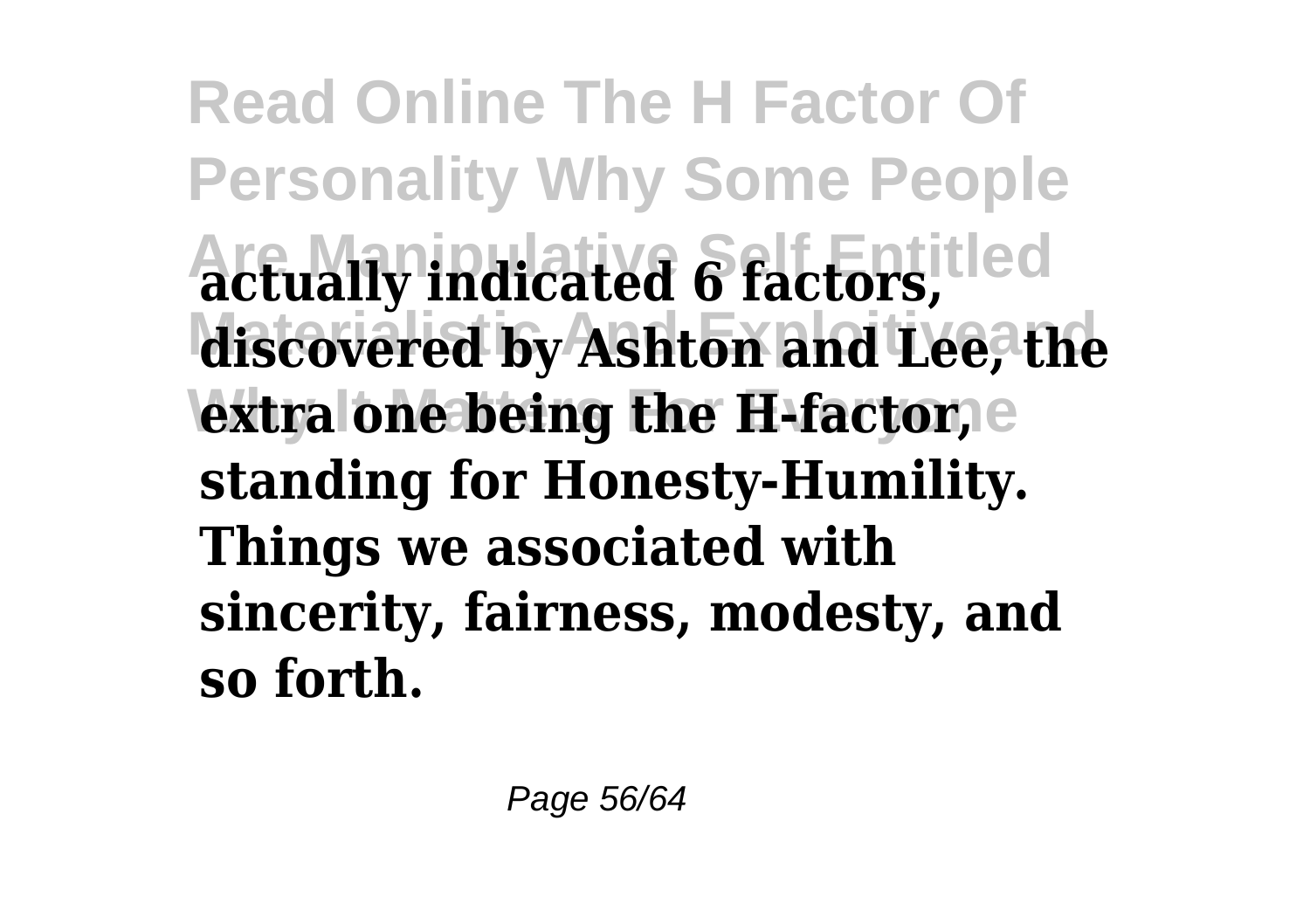**Read Online The H Factor Of Personality Why Some People Are Manipulative Self Entitled The H Factor of Personality — Mago Books** And Exploitiveand **The H Factor refers to the one personality dimension called Honesty/Humility. People with higher levels of H are sincere and unassuming, and people with lower levels are deceitful and** Page 57/64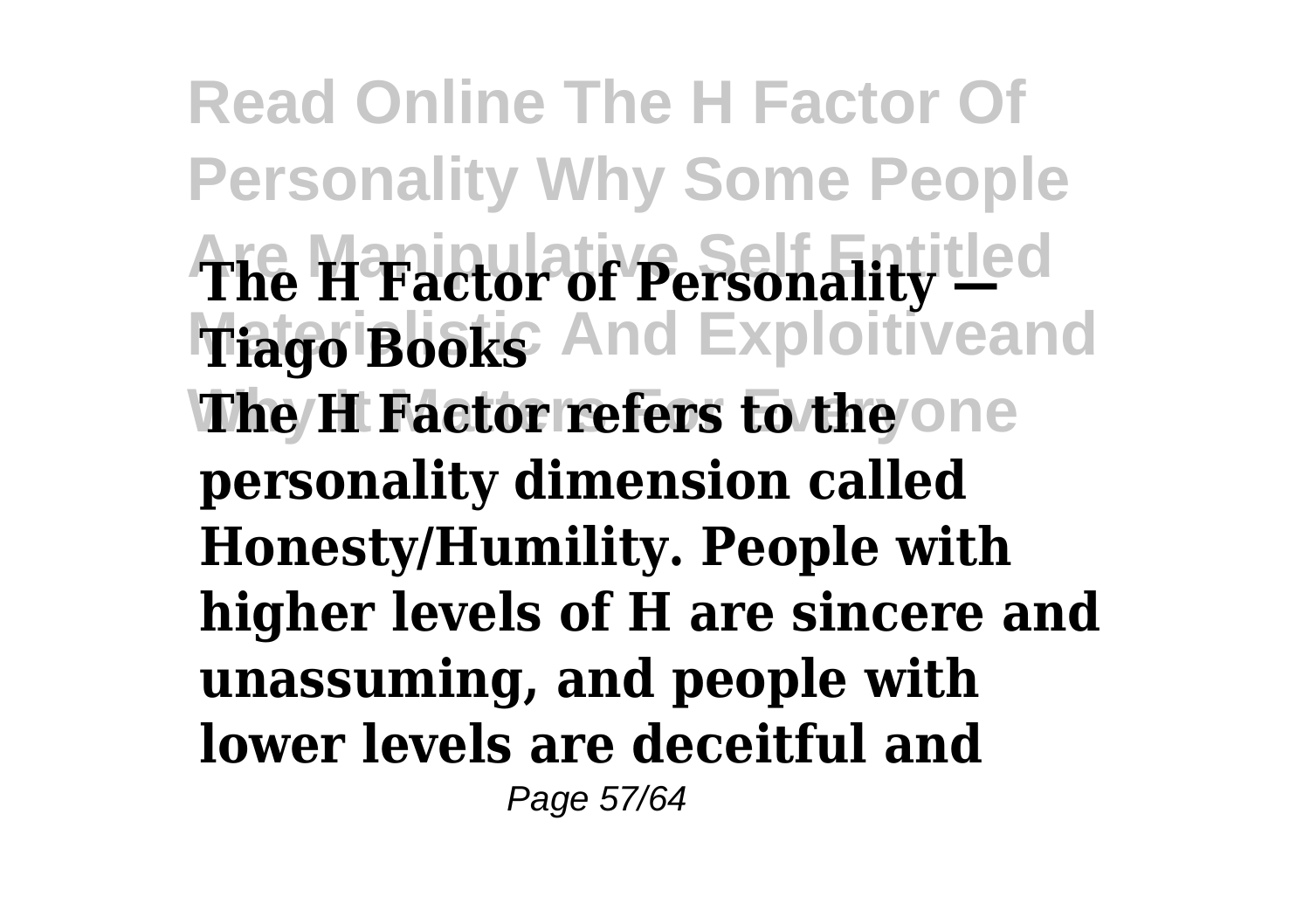**Read Online The H Factor Of Personality Why Some People Are Manipulative Self Entitled conceited. Materialistic And Exploitiveand 'The H Factor of Personality'**  $\vert$ **EurekAlert! Science News The "H" in the H factor stands for "Honesty-Humility," and it's one of only six basic dimensions of personality. People who have high** Page 58/64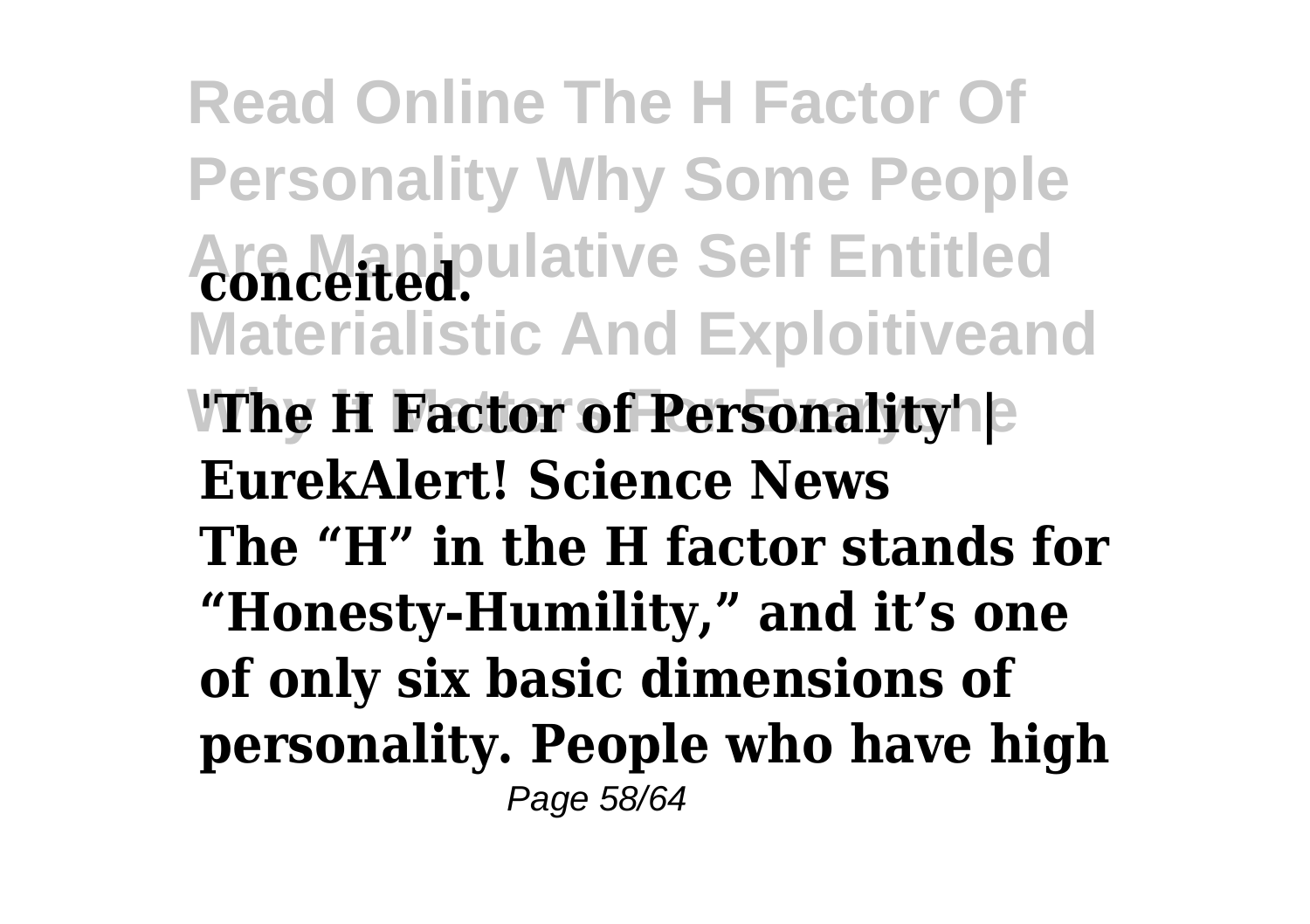**Read Online The H Factor Of Personality Why Some People Are Manipulative Self Entitled levels of H are sincere and** modest; people who have low and **levels are deceitful anderyone pretentious.**

**The H Factor of Personality eBook by Kibeom Lee ... The "H" in the H factor stands for** Page 59/64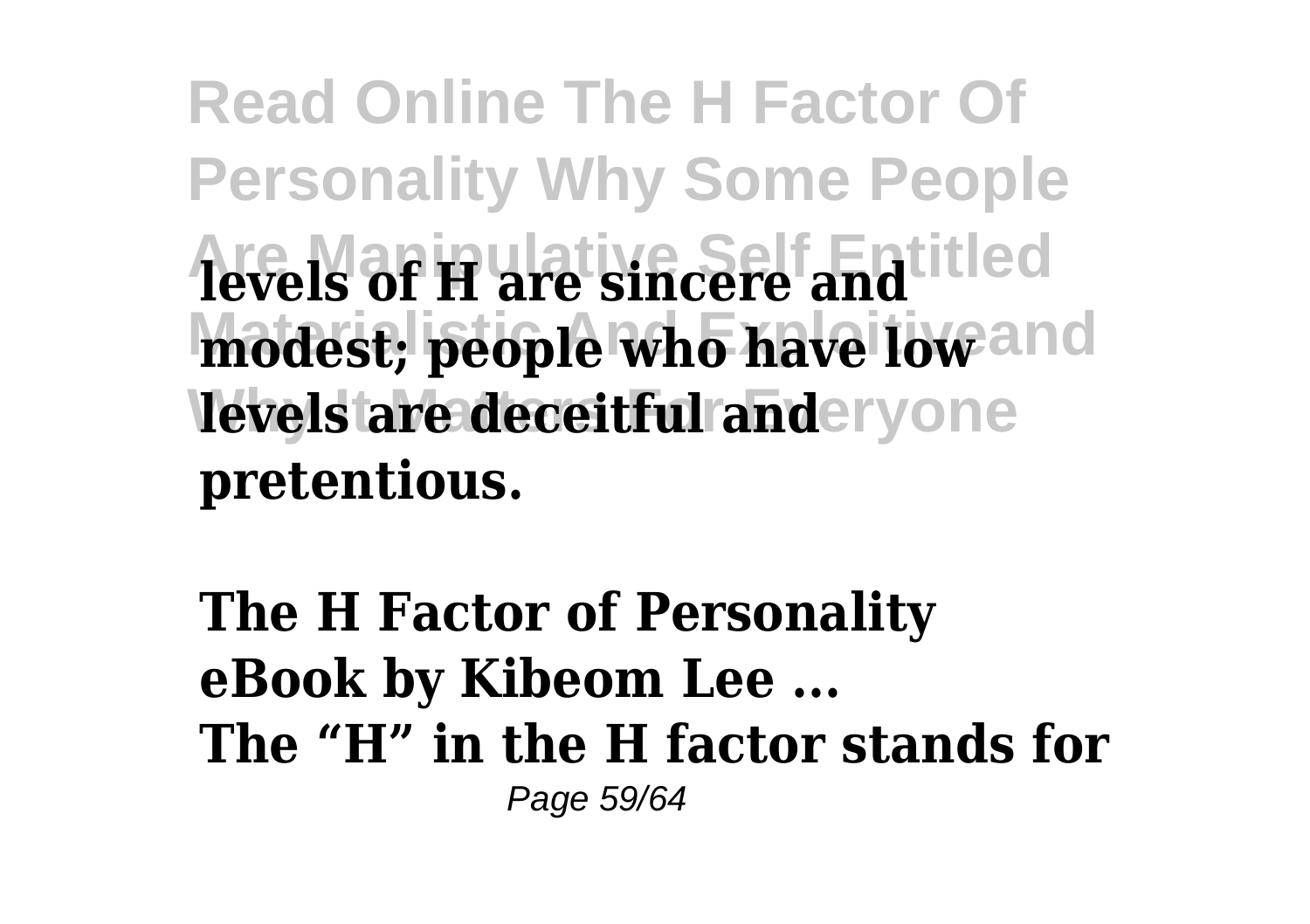**Read Online The H Factor Of Personality Why Some People Are Manipulative Self Entitled "Honesty-Humility," one of the six basic dimensions of the veand human personality. It isn'tone intuitively obvious that traits of honesty and humility go hand in hand, and until very recently the H factor hadn't been recognized as a basic dimension of**

Page 60/64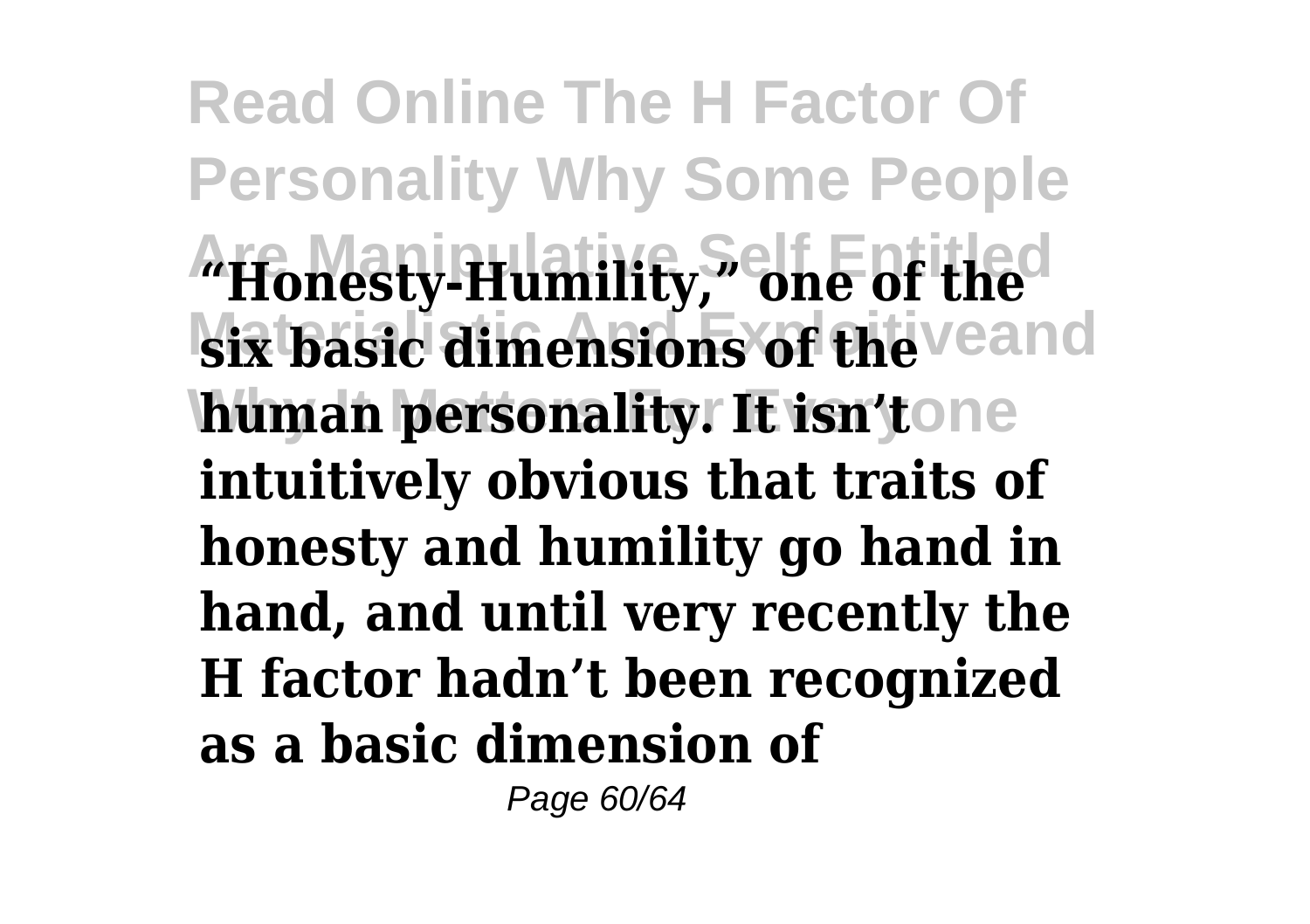**Read Online The H Factor Of Personality Why Some People Are Manipulative Self Entitled personality. Materialistic And Exploitiveand The H Factor of Personality en Apple Books Psychologists have identified six basic dimensions of personality. The most recently discovered is the H factor, representing** Page 61/64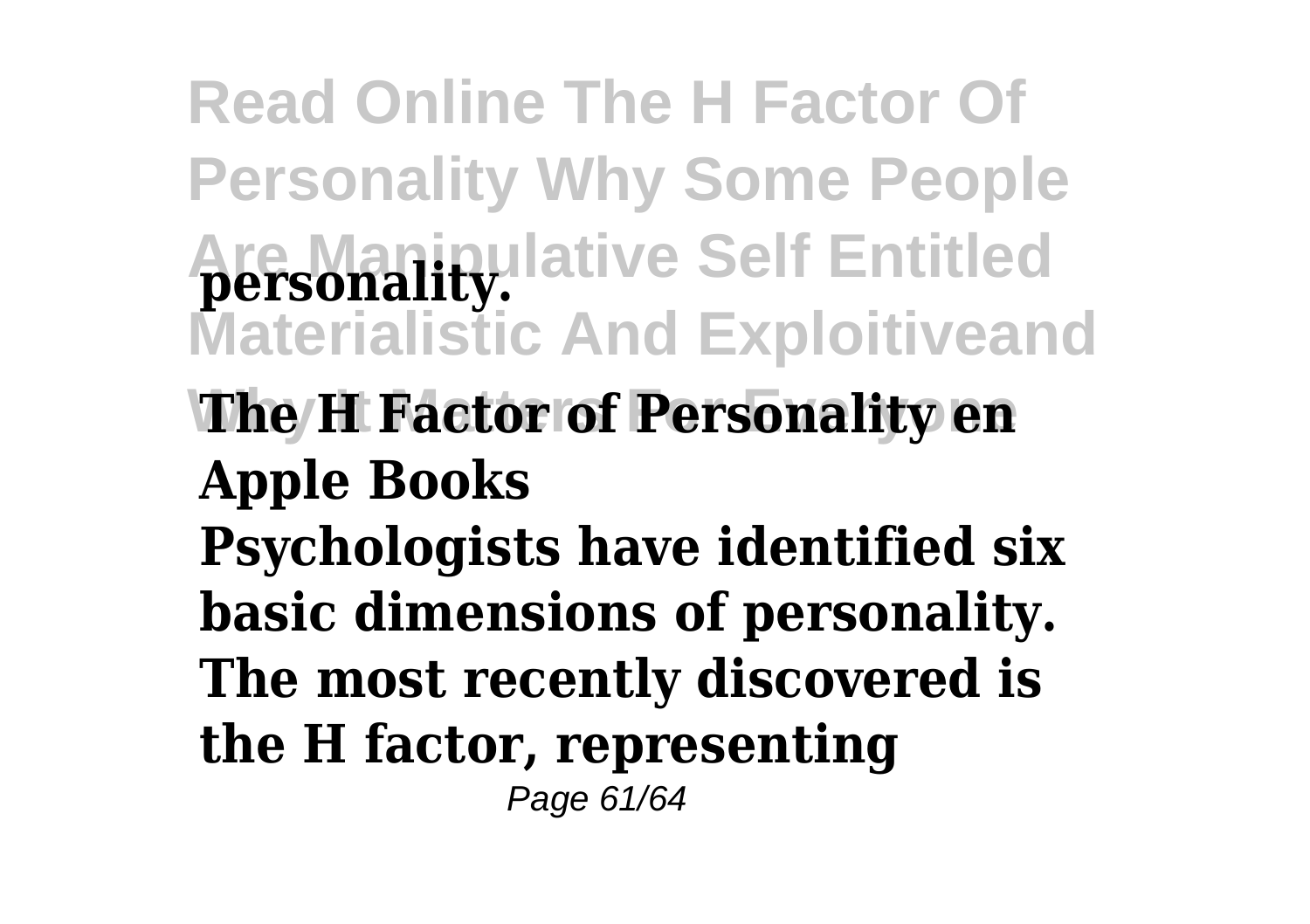**Read Online The H Factor Of Personality Why Some People Are Manipulative Self Entitled Honesty and Humility. The** authors recount how they found **this factor, how it influences various aspects of our lives, and why it matters for individuals and for society.**

**The H Factor of Personality : Why** Page 62/64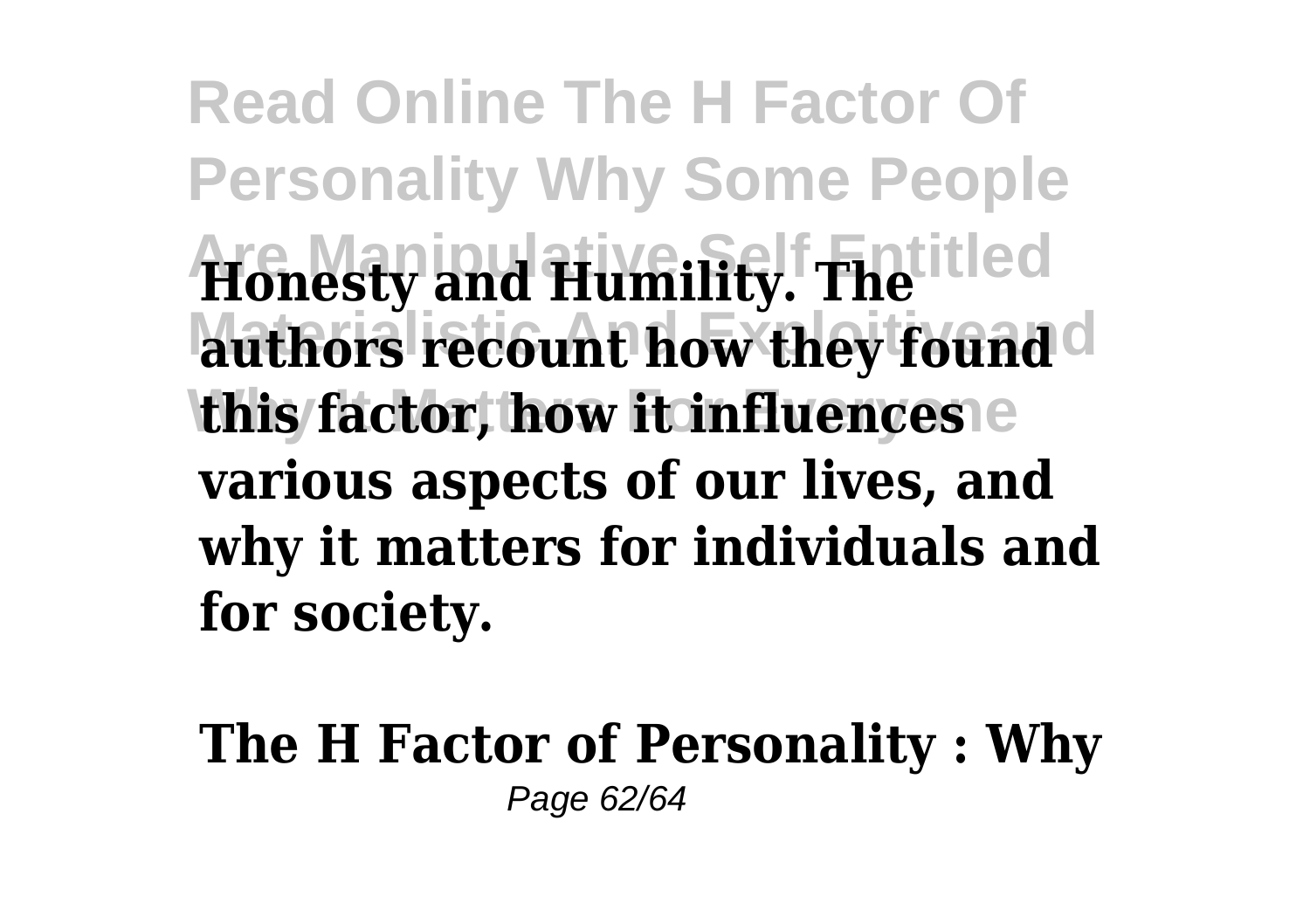**Read Online The H Factor Of Personality Why Some People Some People Are ...** Self Entitled **Materialistic And Exploitiveand The "H" in the H factor stands for Why It Matters For Everyone "Honesty-Humility," and it's one of only six basic dimensions of personality. People who have high levels of H are sincere and modest; people who have low levels are deceitful and** Page 63/64